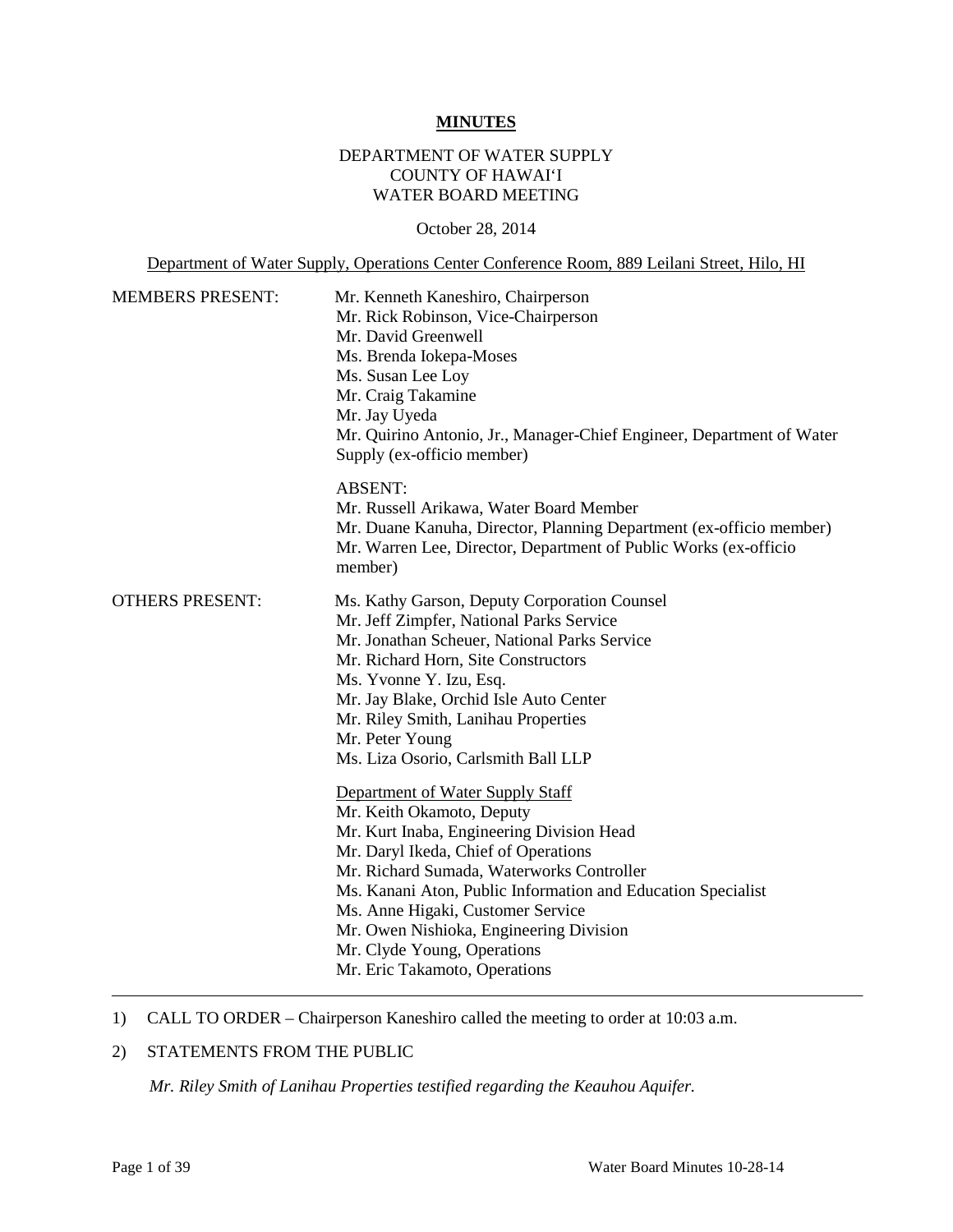The following statements are verbatim.

MR. SMITH: Good morning, Chair Kaneshiro, Vice-Chair and Water Board. I was intending to testify on the Keauhou Aquifer issue. I think you should all have copies of the testimony, including the attachments in front of you. So if you want me to go through it, I'll let you follow along…that's…whatever.

MS. LEE LOY: Mr. Chairman?

CHAIRPERSON KANESHIRO: Susan?

MS. LEE LOY: Yeah, actually what I'd like is to have Mr. Smith kind of read his testimony into the record, but also have an opportunity…'cos the Item is a little further down on our Agenda…to be able to call him back up and ask any questions at that time…? Just to keep it all in context and succinct with the Item on the Agenda.

CHAIRPERSON KANESHIRO: Okay, that's fine. Go ahead.

MR. SMITH: Okay. Good morning. My name is Riley Smith. I'm the President of Lanihau Properties. I'm a lifelong resident of Hawai'i, born and raised on Oahu, and have resided on the Big Island since 1993. I am testifying to the Department and the Water Board in opposition to the National Park Service petition. I am urging both the Department and the Water Board to take prompt and affirmative action against the National Park's effort to designate the Keauhou Aquifer. As you know, the Water Board sets policy for the Department, and has an obligation to provide safe drinking water to its current and future customers in North Kona. It has written water agreements with many land owners, including Lanihau Properties, that obligate the Department and the Water Board. Many of the current Water Board members were appointed when these various water agreements were signed. My concerns are four, and they're listed in the attachment that you have. The first one concerns violations of the Sunshine Law. As a result of the improper notice and violations to the Sunshine Law, the Hawai'i Leeward Planning Conference – and Lanihau Properties is a member – submitted a complaint on October  $17<sup>th</sup>$  to the Office of Information Practice (OIP) on violations by CWRM in their notifications and conduct during the site visits of September  $17<sup>th</sup>$  and October  $9<sup>th</sup>$ . You have copies of this complaint, and a copy of OIP's follow-up to CWRM, dated October 24<sup>th</sup>. This OIP letter requires CWRM to respond, and address the improprieties identified in the complaint. DWS and the Water Board should send out a similar complaint letter to OIP.

The second item: A Request for Additional Meeting and Time for DWS to present to CWRM. HLPC presented a request to CWRM dated October 21<sup>st</sup>, noting that DWS was not afforded equal time on October 9, 2014 of the site visit, to present to the Commission, as the National Park Service was allowed on September  $17<sup>th</sup>$ . The request asked for an additional meeting to be scheduled in Kona, with more time allotted to the Department of Water Supply and its consultants, to present…and for the lineal descendants, including Elizabeth Lee and her son Reggie and their 'ohana, to present to CWRM, in Kona, prior to the scheduled vote on December  $10<sup>th</sup>$ . At the conclusion of the meeting on October  $9<sup>th</sup>$ , there was a request to allow...to allow Water Supply and the lineal descendants to give more testimony, and if you remember, Roy Hardy stated: "Why don't you come on December  $10^{th}$ , and testify to us before the vote is taken?" And I think, as we all know, when there are staff recommendations that need to be written in advance… When you get your Board packets, you get a lot of information… All of that needs to be written up; they need to consider all the testimony, and not get something in a packet, and then, by the way, think about what was just told to you five minutes previously. So, you know, this information needs to be included in the staff background report, and the recommendations need to be provided to the Commissioners before the vote – not on that date.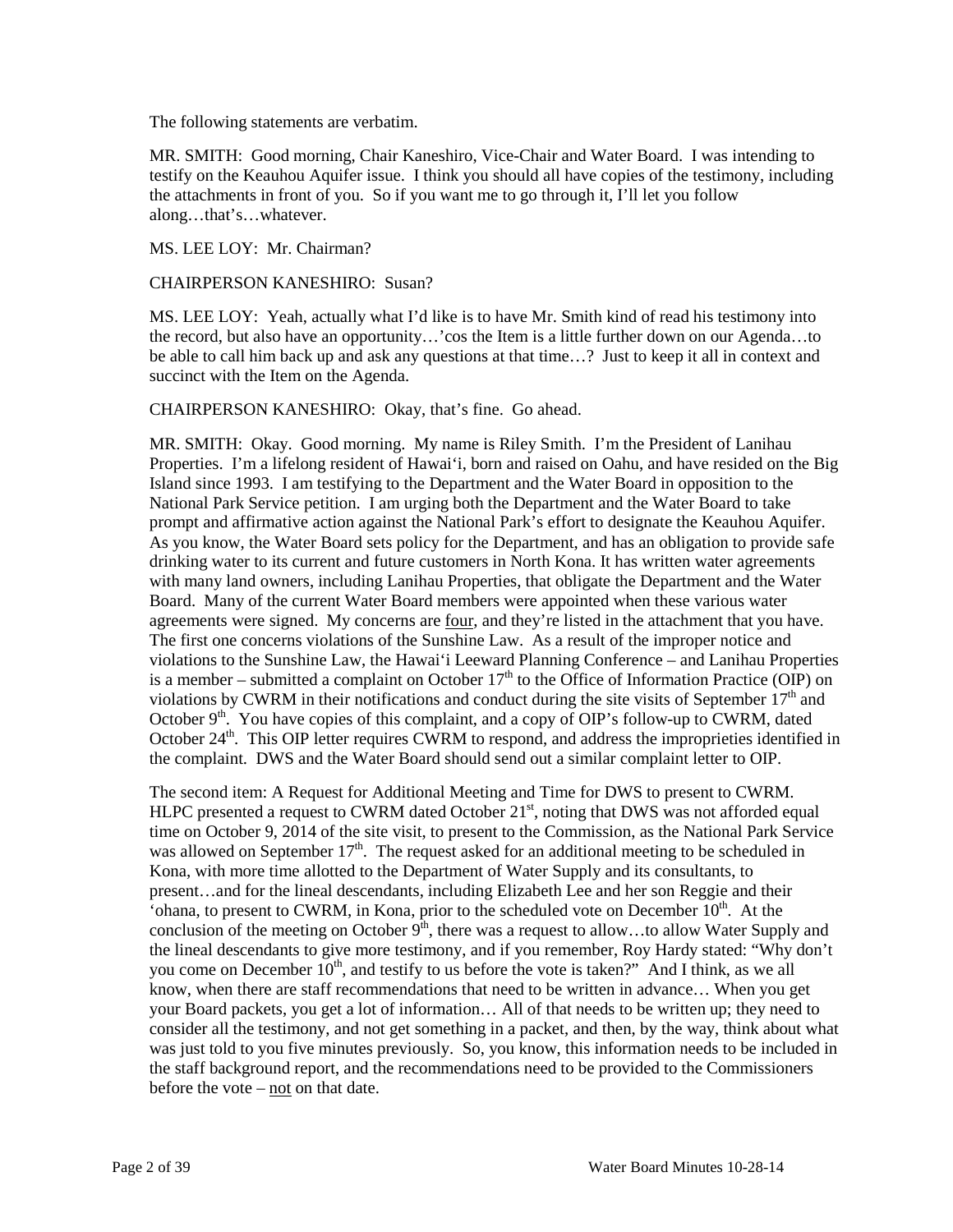Third item: The Department of Water Supply letter to CWRM. The Department sent a letter last week Friday…um…and although it was well-intentioned…in reading it, to me, it fails to clearly identify the request for additional time. If you look at the subject line of that letter, it just talks about the Keauhou Aquifer. If I had written the letter, I would say: "This is a request for additional time, from the Department, regarding the Keauhou Aquifer." Also, it does not clearly request that the additional meeting that is being requested occur in **Kona**, and prior to the December  $10<sup>th</sup>$ CWRM vote. Again, getting back to…you need opportunity for the staff to understand all this information, and include it in their recommendation. Third, it does not cc the Governor or the CWRM Commissioners. My impression, in observing a lot of the meetings, is that the Chair of CWRM and his Deputy Director do not consistently share all the information that is provided to them…with the Commissioners. So, unless you cc them on the letter, it's unlikely that the Chair or his Deputy will take it upon himself to share all this information that's provided, so I think the letter needs to be, maybe… To resend…maybe re-clarify it, and consider some of these comments. And, you know, if CWRM were to get back to you and say, hey, why don't you come to the November  $19<sup>th</sup>$  meeting, and testify there...I think that's unfair, because the National Park Service was afforded an opportunity to testify in Kona with their employees, with their supporters, and for CWRM to say, well, come to Honolulu on the 19<sup>th</sup>, and for the nine Board members not to be given a chance to be there to listen…to present your side of the point of view… I think it's unfair. And then, for them to say, well, the lineal descendants can catch a plane and go to Honolulu, too… Again, I think it's just unequal treatment, between how the National Park Service was treated, and how the Department and stakeholders in North Kona were treated.

My fourth item is just the Mayor's Office sent a letter dated yesterday. And this letter clearly asks for an additional meeting in Kona, and for more time for the County, Water Supply, its consultants...to provide testimony prior to the December  $10^{th}$  vote. Also, it clearly requested Elizabeth Lee and her 'ohana be given time to testify before the Commission, so that their input can be considered as part of the CWRM staff report. The DWS and Water Board letter should similarly articulate the request and proposed remedies. I ask that both the Water Department and the Water Board take immediate and clear action on putting CWRM on notice of the improper actions, and the specific remedies that would be appropriate. Okay?

CHAIRPERSON KANESHIRO: Thank you very much. Okay, next I wanna call Peter Young…on the NPS petition.

MR. PETER YOUNG: Thank you. I had an opportunity to review Riley's testimony, and agree with it. Just...being a former Chair of the Commission...it's very helpful to get the information into the submittal. Not in the three-minute Public Testimony. So, I would encourage you to get information to the Commission, as well as seek that additional meeting. You're an entity that the Commission is gonna interact with in the process, as it moves forward. It would be helpful to get your statements to them in a clear way…and, in the interest of fairness. It's clear from the site inspections, that not only was the National Park given the full three hours, um, on the September meeting, but at each of the stops, there was more discussion, more information relating to it, so it was *well* over three hours. And then, the amount of time allocated to the Department was 45 minutes…and it was rushed. And um, there are some critical parts of the petition that need to be clarified, and one of those is the Water Use and Development Plan, and having Jon be able to *not* be rushed through a two-minute presentation…but have him…have him be able to make the kind of presentation that he made at the Kona Water Roundtable…which was a thoughtful discussion…an explanation of what that really meant. And it didn't mean that the County was planning to use 600 percent of the sustainable yield in the future. Mathematically, you can't get there. But…that is a critical part that in repetition…so that needs clarification. And he wasn't able to give a clear explanation. He was obviously rushed, and was not able to do it. So…it's more than just asking for another meeting; it's also making some clear statements to them…'cos essentially, that petition is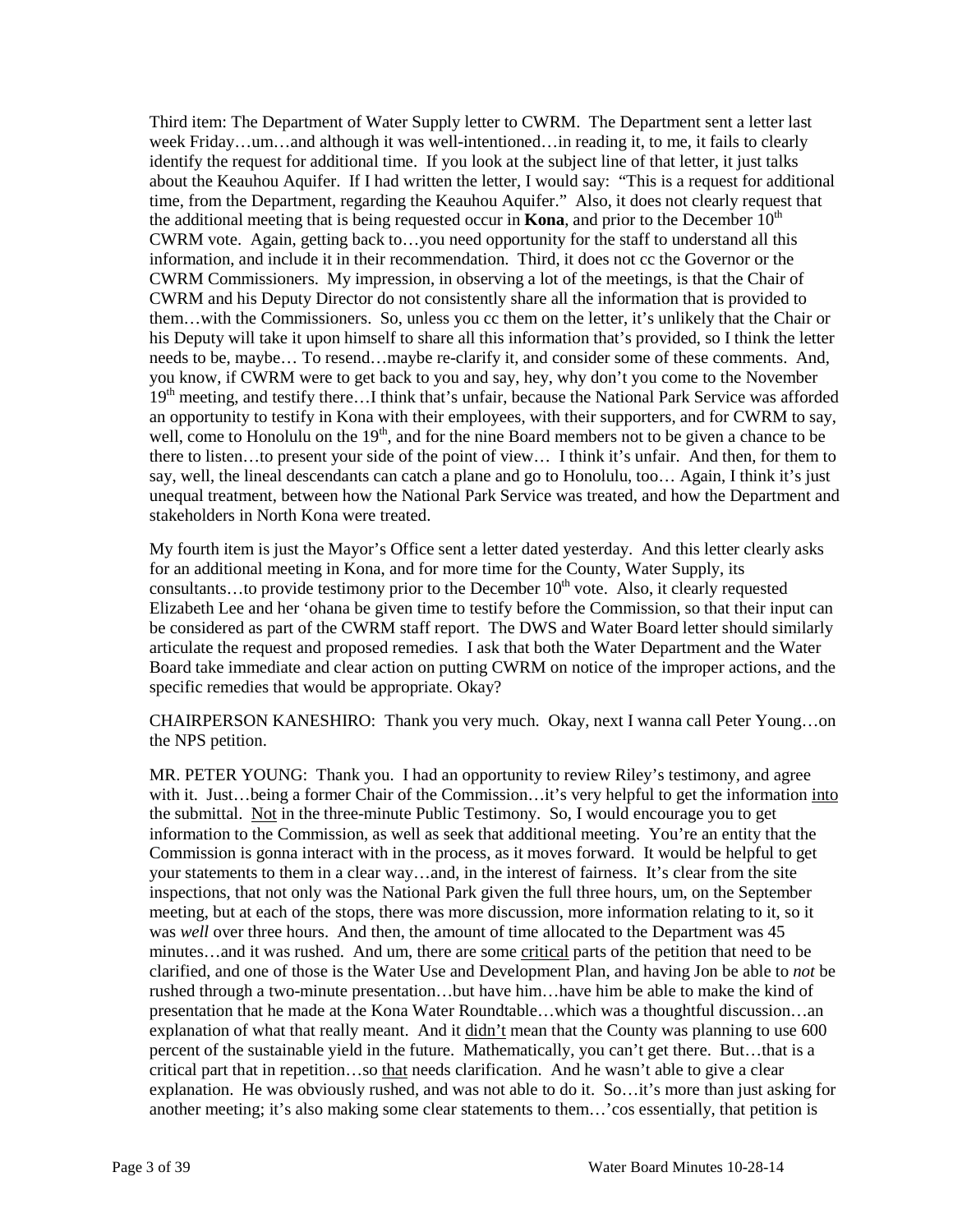asking this Board…asking the *Water Commission* to take jurisdiction away from this Board. And I think the Board has an opportunity to give a thoughtful explanation of how it makes its decisions…what it does… It really does care about the resource…um, and *that* kind of information ought to be given to the Commission.

MS. LEE LOY: Chairman? Um, I'd also like to ask if you could stick around to…when we get to that Item?

CHAIRPERSON KANESHIRO: Yeah.

MR. YOUNG: Okay.

CHAIRPERSON KANESHIRO: Okay, thank you, Peter.

3) APPROVAL OF MINUTES

The Chairperson entertained a Motion to approve the Minutes of the September 23, 2014, Water Board meeting.

ACTION: Mr. Uyeda moved to approve; seconded by Mr. Greenwell; and carried unanimously by voice vote.

### 4) APPROVAL OF ADDENDUM AND/OR SUPPLEMENTAL AGENDA

None.

#### 5) HĀMĀKUA:

#### A. **JOB NO. 2014-1015, ĀHUALOA DEEPWELL REPAIR:**

This project generally consists of the replacement of the existing deepwell submersible motor, pump, power cable, column pipe and all appurtenant equipment, such as strapping, chlorination of the well and pumping assembly, in accordance with the plans and specifications.

Bids for this project were opened on October 16, 2014, at 1:30 p.m., and the following are the bid results:

| <b>Bidder</b>                                         | <b>Bid Amount</b> |
|-------------------------------------------------------|-------------------|
| <b>Derrick's Well Drilling and Pump Services, LLC</b> | \$124,000.00      |
| Beylik Drilling and Pump Service, Inc.                | \$131,000.00      |

Project Costs:

| <b>Total Cost:</b>                                              | <u>\$136,400.00</u> |
|-----------------------------------------------------------------|---------------------|
| 2) Contingency $(10\%)$                                         | \$12,400.00         |
| 1) Low Bidder (Derrick's Well Drilling and Pump Services, LLC.) | \$124,000.00        |

Funding for this project will be from DWS's CIP Budget under Deepwell Pump Replacement. The contractor will have 360 calendar days to complete this project. The Engineering estimate for this project was \$125,300.00.

The Manager-Chief Engineer recommended that the Board award the contract for JOB NO. 2014- 1015, ĀHUALOA DEEPWELL REPAIR, to the lowest responsible bidder, Derrick's Well Drilling and Pump Services, LLC, for their bid amount of \$124,000.00 plus \$12,400.00 for contingencies, for a total contract amount of **\$136,400.00**. It is further recommended that either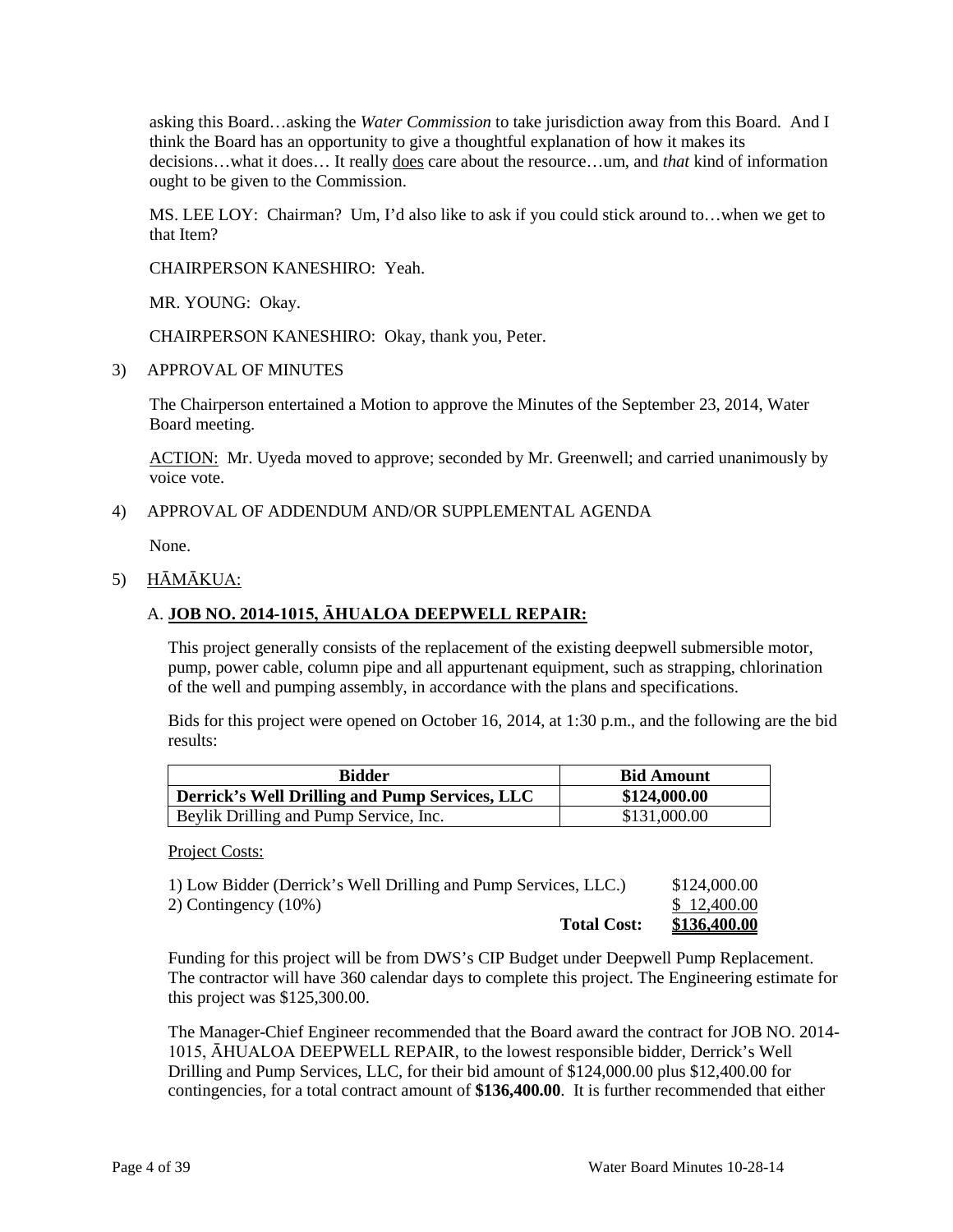the Chairperson or the Vice-Chairperson be authorized to sign the contract, subject to review as to form and legality by Corporation Counsel.

MOTION: Ms. Iokepa-Moses moved to approve; seconded by Mr. Uyeda.

The Manager-Chief Engineer said that DWS was in the process of repairing its Haina Well, and in the process, DWS was supplementing its system with the Āhualoa Well. However, DWS discovered that something might be happening with Āhualoa Well's pump motor; something was causing air to get into the system, he said. DWS could not figure out what the problem was, so the Department now needs to get into the well to see what is happening in the hole. That is the reason that DWS has gone out to bid here, the Manager-Chief Engineer said. This well was just put online sometime in the past three years, but due to this problem involving air in the system, DWS needs to fix it.

Mr. Greenwell noted that it sounds like a pump problem. He asked whether the 360 days allotted for the project was a bit excessive.

The Manager-Chief Engineer asked Mr. Young or Mr. Takamoto the reason that 360 days were allotted.

Mr. Young noted that DWS is not completely sure that the pump is the problem. If it turns out to be the problem, the pump will probably need to be shipped back to the Mainland for repairs and re-testing; it will then need to be shipped back. Each way is going to take several months, he said. Therefore the 360 days is not unrealistic, because the pump would have to be shipped back and forth, Mr. Young said. He said that the source of the air could stem from a leak in the pipe, or the air could be coming from the well itself.

Mr. Greenwell said his concern was that the pump would be out of action for a year; he asked if that were reasonable.

Mr. Young said that DWS has the Honoka'a Well and the Haina Well, and can also bring in water from the Waimea Treatment Plant to supplement the water supply, if needed.

Ms. Lee Loy asked whether this was a new project.

Mr. Young said it was relatively new.

Ms. Lee Loy asked whether the winning bidder, Derrick's, understood the scope of work.

Mr. Young said yes.

Ms. Lee Loy asked if the contractor understood the boundaries of the 360 days.

Mr. Young said yes.

Ms. Lee Loy said, amid general laughter, that everybody knew where she was going with this line of questions.

Mr. Uyeda asked if the manufacturer of this pump was the same one that was involved in the previous contract that Derrick's entered into, where delivery was long-delayed.

Mr. Young said the manufacturer for this pump is Byron-Jackson; the manufacturer in the previous instance was National (Pump), which underwent a change in ownership.

Mr. Uyeda asked if then, this was a different company.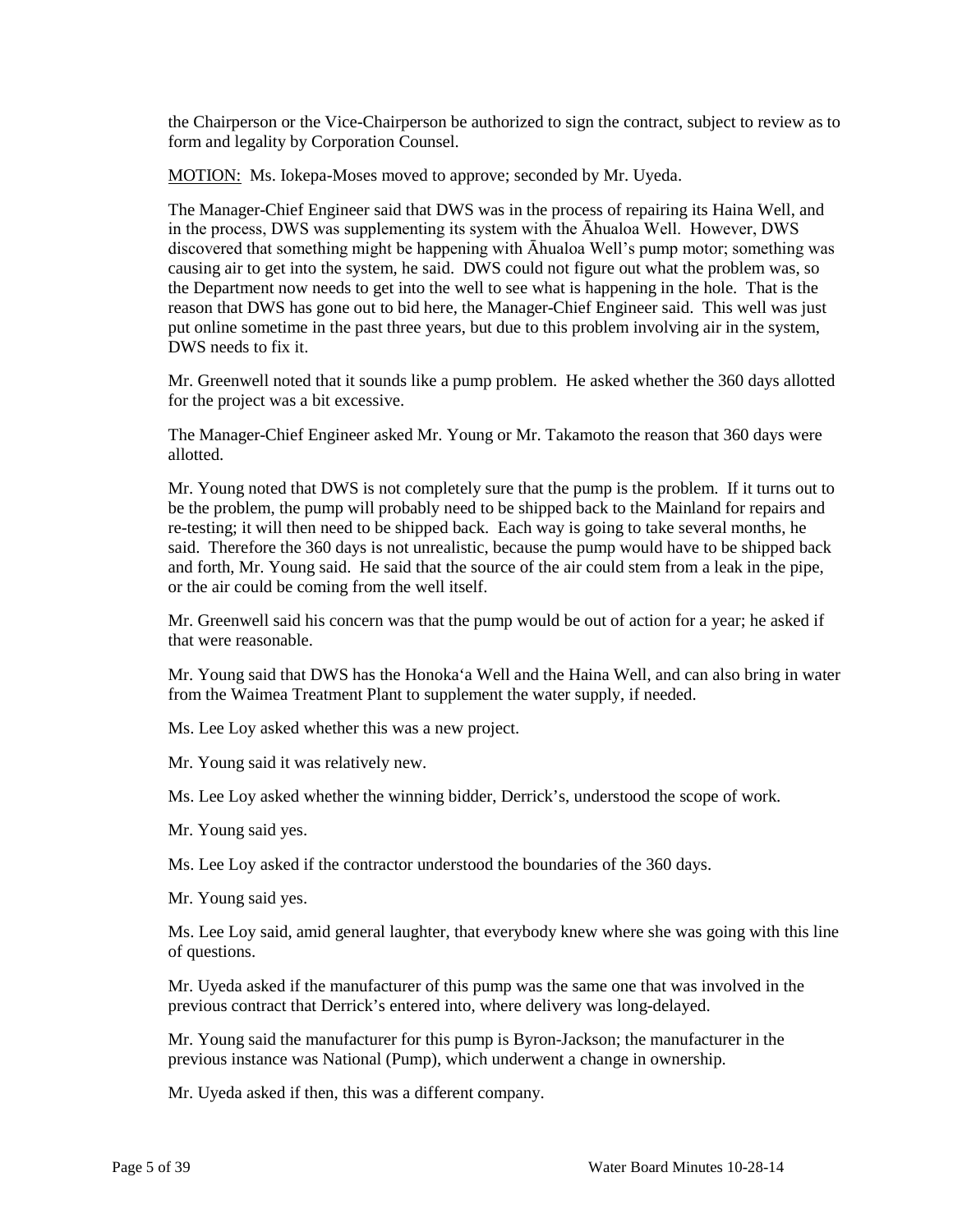Mr. Young confirmed this.

The Manager-Chief Engineer, referring to Mr. Greenwell's concern regarding a steady water supply in the area, said that DWS has procedures in place whereby DWS can require the contractor to go into emergency mode to do the project. He noted that at this point, DWS still does not know the exact cause of the air problem. If the cause of the problem is pinpointed, a pump motor can be taken care of almost immediately. DWS will try to get it done as fast as it can; everybody understands the 360 days. When DWS knows exactly what is causing the problem, the repair can be done in less than a month.

The Deputy, referring to Ms. Lee Loy's question regarding the time frame, said that DWS works to keep its contractors on schedule. Contractors will be reminded of that again, on this project and another project coming up later in the Agenda, he said. DWS will remind the contractors that they need to abide by the General Requirements and Covenants, and the contractors will be told again what qualifies for a justifiable time extension, etc.

Mr. Uyeda asked what the cause was of previous instances of air getting into the system.

The Manager-Chief Engineer said he did not recall this kind of problem before. He said it could be a cavitation problem with the pump, but he did not know for sure. DWS has not seen this kind of problem before, he added.

Mr. Young agreed; this problem is very unusual. He said in his 23 years with DWS, this may be the second time he has seen something like this. The first time it happened, it more or less went away, he said. This time, the problem is more sustained; DWS is talking to the contractors to try to get ideas on what could be causing it, Mr. Young said. Because the problem is located somewhere down in the hole, DWS has to pull the pump to find out, he said.

ACTION: Motion carried unanimously by voice vote.

# B. **JOB NO. 2008-945, CONSTRUCTION OF THE ĀHUALOA-HONOKA'A TRANSMISSION WATERLINE – PHASE 2:**

The project consists of furnishing and paying for all labor, materials, tools and equipment necessary, including all incidentals and all appurtenant work necessary, in place complete, all in accordance with the plans and specifications, and ready for operation, to construct the following: approximately 9,900 linear feet of 12-inch waterline, two pressure-reducing valve (PRV) stations, fire hydrant assemblies, and various concrete support structures at stream crossings.

| <b>Bidder</b>                                      | Amount         |
|----------------------------------------------------|----------------|
| <b>Isemoto Contracting Co., Ltd.</b>               | \$2,817,371.00 |
| Goodfellow Bros., Inc.                             | \$2,872,565.00 |
| Yamada Paint Contracting, Inc. dba GW Construction | \$2,952,370.00 |
| Nan, Inc.                                          | \$3,908,378.17 |
| Koga Engineering & Construction, Inc.              | \$4,237,320.00 |
| MIRA Image Construction, Inc.                      | \$4,336,175.00 |
| Drayko Construction, Inc.                          | \$4,975,000.00 |
| Hawaiian Dredging Construction, Inc.               | \$5,092,000.00 |

Bids were opened on October 16, 2014, at 2:30 p.m.; and the following are the bid results:

### Project Costs:

1) Low Bidder (Isemoto Contracting Co., Ltd.) \$2,817,371.00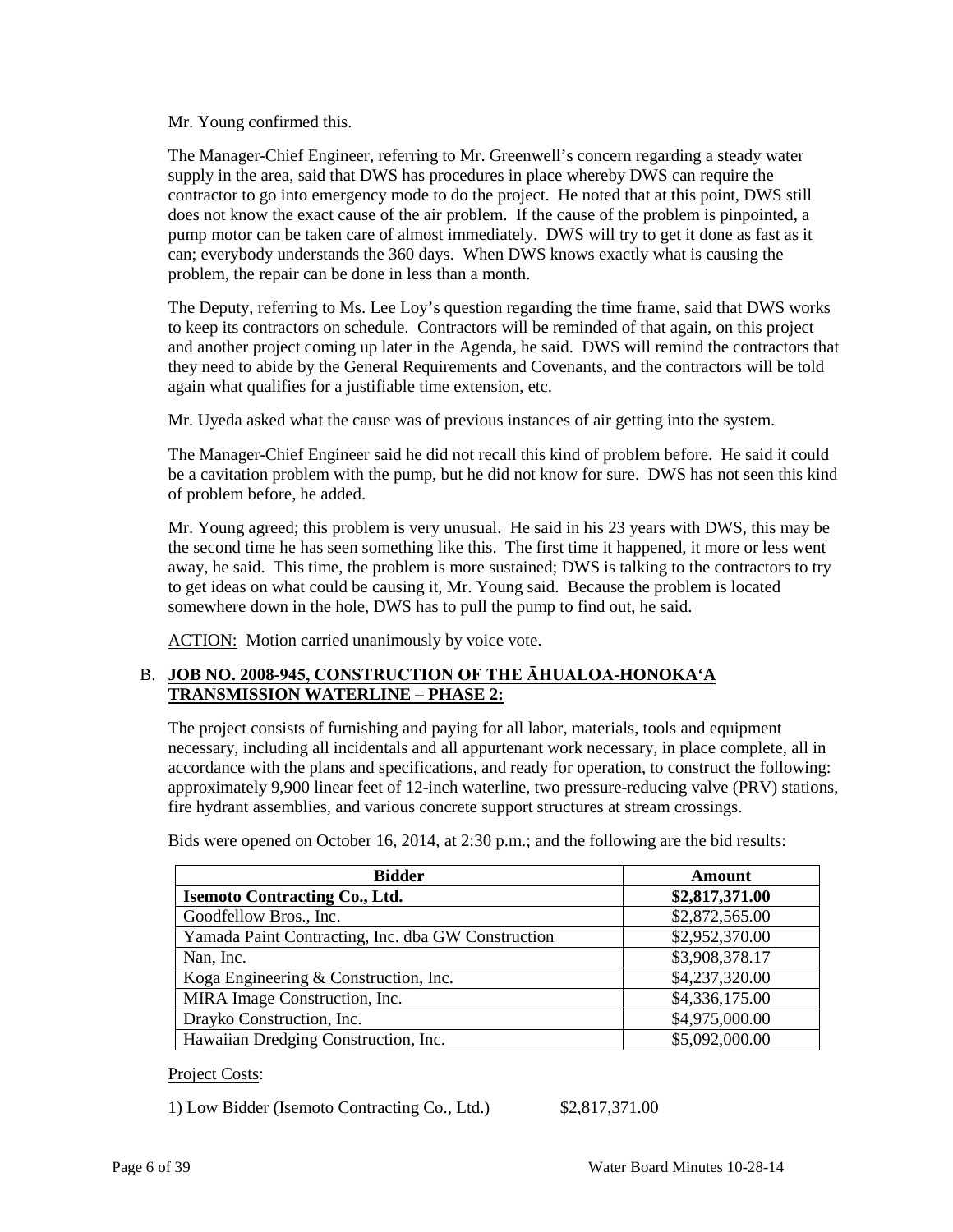| 2) Contingency (8%) | 225,629.00     |
|---------------------|----------------|
| Total Cost:         | \$3,043,000.00 |

Funding for this project will be from a Drinking Water State Revolving Fund (DWSRF) loan. The contractor will have 360 calendar days to complete this project. The Engineering estimate for this project was \$2,500,000.00.

The Manager-Chief Engineer recommended that the Board award the contract for JOB NO. 2008- 945, CONSTRUCTION OF THE ĀHUĀLOA-HONOKA'A TRANSMISSION WATERLINE – PHASE 2, to the lowest responsible bidder, Isemoto Contracting Co., Ltd., for their bid amount of \$2,817,371.00, plus \$225,629.00 for construction contingency, for a total contract amount of **\$3,043,000.00**. It is further recommended that either the Chairperson or the Vice-Chairperson be authorized to sign the contract, subject to review as to form and legality by Corporation Counsel.

MOTION: Mr. Robinson moved to approve; seconded by Mr. Greenwell.

The Manager-Chief Engineer said that part of this project involves bringing water down past the highway to provide water to Honoka'a Town.

Mr. Greenwell asked why the contingency on this project is only eight percent, whereas most other projects have a 10 percent contingency.

Mr. Inaba explained that this project is a waterline project, and so it is pretty straightforward; the eight percent contingency should be adequate to cover any unforeseen things that may come up.

The Manager-Chief Engineer said that he has seen contingency fees as low as five percent; the range on construction projects can be between five and 15 percent.

Mr. Robinson asked about the wide disparity of bids for this project.

Mr. Inaba said it was kind of comforting to see the three lowest bids bunched together at the bottom; these bidders are three of the more consistent bidders that DWS gets on its projects. The other (higher) bidders may appear once in a while, while some of them are bidding for the first time. He said he was not sure what those bidders were building into their respective bids, but overall, their prices for each line item were a lot higher.

Ms. Lee Loy asked for reassurance from the Deputy that he had talked to the bidders.

The Deputy said yes, the Department continues to explain the contract requirements with the contractors at both the pre-bid and pre-con (construction) meetings. The Deputy said that he personally sits in on the pre-con meetings, to advise the contractors on the requirements, and on what schedules need to be met, etc.

Ms. Lee Loy noted that for this particular project, there were a number of bids. At times, projects fail to get any bids at all, or just one or two bids. There was obviously a lot of interest in this particular project; the margin between the two lowest bids was really close, she said. Ms. Lee Loy said she just wanted to make sure that everybody was really clear on the contract, and understood that requests for future time extensions are justified. She said she did not want to see a challenge by the second-lowest bidder for any reason other than those outlined in the contract.

The Manager-Chief Engineer said that he shared that concern; DWS does scrutinize the bids that come through, and makes sure that contractors are aware of the contract's bid specs and requirements for construction.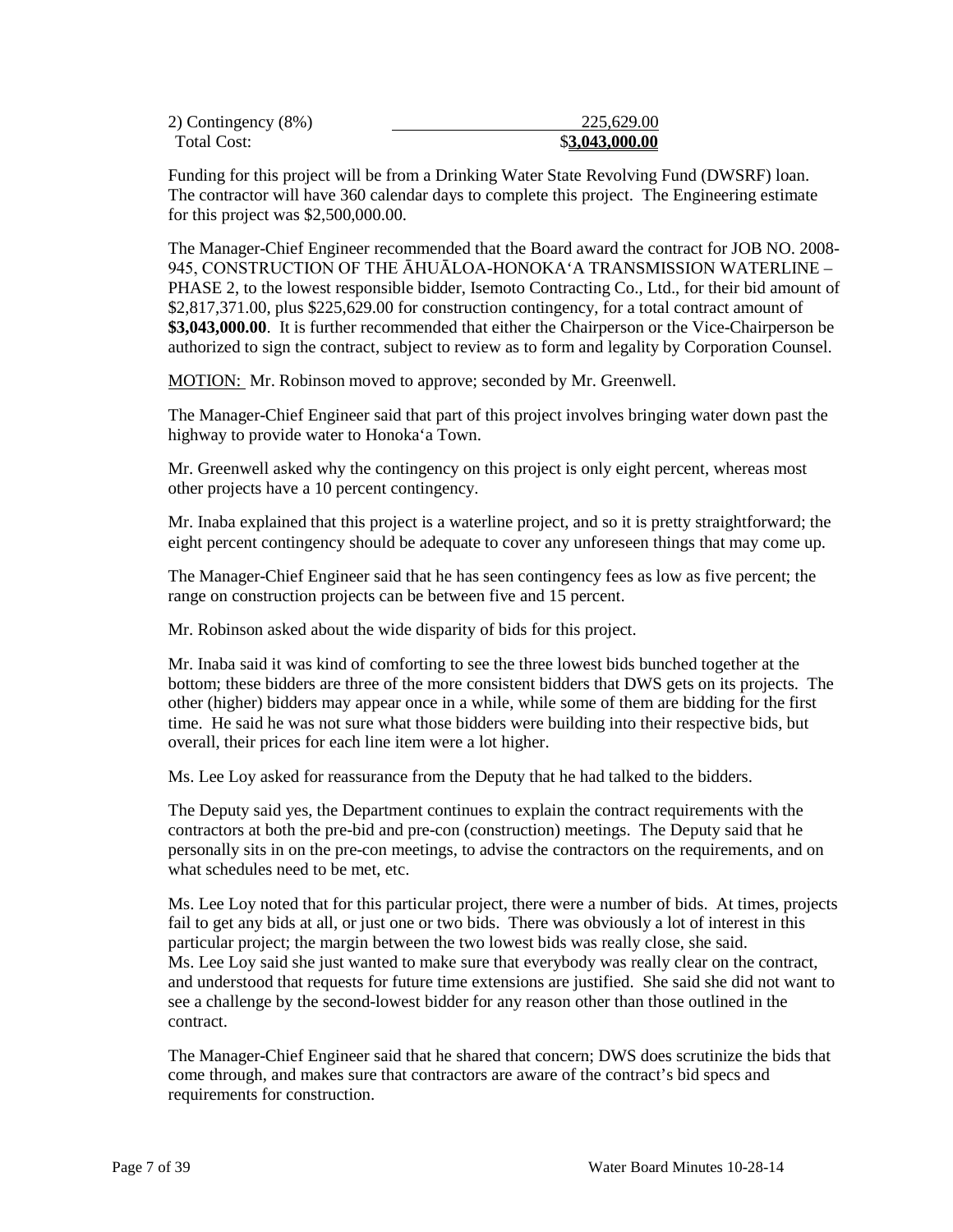ACTION: Motion carried unanimously by voice vote.

# 6) SOUTH HILO:

### A. **JOB NO. 2012-983, KA'IE'IE MAUKA FACILITY IMPROVEMENTS:**

This project consists of the design and construction of a new influent station and appurtenances; new booster station to replace the existing Wagatsuma Booster Station; and related site improvement work at the Ka'ie'ie Mauka Deepwell and Reservoir, and supporting facilities.

Funding for this project will be from DWS's CIP Budget and seeks to reallocate funding earmarked for the Ka'ie'ie Booster Renovation (Job No. 2005-859) and Haina MCC Replacement projects. The Engineering estimate for this project was \$1,000,000.00.

The Manager-Chief Engineer recommended that the Board approve JOB NO. 2012-983, KA'IE'IE MAUKA FACILITY IMPROVEMENTS, and reallocate funding.

MOTION: Ms. Iokepa-Moses moved to approve; seconded by Ms. Lee Loy.

The Manager-Chief Engineer said that this request is to get this project on the CIP list; it is a new project that has not been listed up to now. This project is not slated for construction at this time; DWS is in the process of doing the design. He said he was not sure if a consultant was on board yet; he called on Mr. Clyde Young of Operations to give details on the project.

Ms. Lee Loy said that would be great; the Board wanted to know what DWS was getting for \$1 million.

Mr. Young said that DWS is re-prioritizing some of its Operations projects. The bulk of the funding that DWS is looking to get here is from the Haina Deepwell project, where DWS was planning to put in a new MCC building. The existing facility is falling apart, although fortunately it still has a roof, he said. DWS also has the Wagatsuma Booster Station, and that is the one DWS is looking at replacing for approximately \$75,000.00. DWS felt it was more important to replace the Wagatsuma facility, which is a smaller station. That facility is out in the open, on a small property. The electrical panels are starting to rust away pretty badly; it is an electrical safety hazard – even parking next to it poses somewhat of a hazard, located on a sloping road. DWS wants to move the Wagatsuma Booster Station back to the new deepwell station. Mr. Young explained the big jump in the cost (i.e., from \$75,000.00 to \$1 million). This is because DWS will do other, additional improvements; one of the improvements is to shut down DWS's surface water up there, and bring the surface water back into the station. This gives DWS the advantage of possibly using the surface water again, thus running the well less, and saving on electrical costs. To do this, DWS needs to do the infrastructure improvements, including installing waterline, moving the booster station over there, and installing some controls.

Mr. Greenwell asked whether there was a treatment plant there. He asked how DWS uses surface water.

Mr. Young said that basically it would be to do corrosion control, pH adjustment, etc.

The Manager-Chief Engineer said that that the surface water that Mr. Young is referring to is a spring with a surface water *influence,* where the treatment that DWS needs to do involves meeting corrosion control requirements.

The Deputy said that just to clarify, it is actually classified as "ground water;" it is a spring source. It appears on the ground, and is still classified as a ground water source. There is no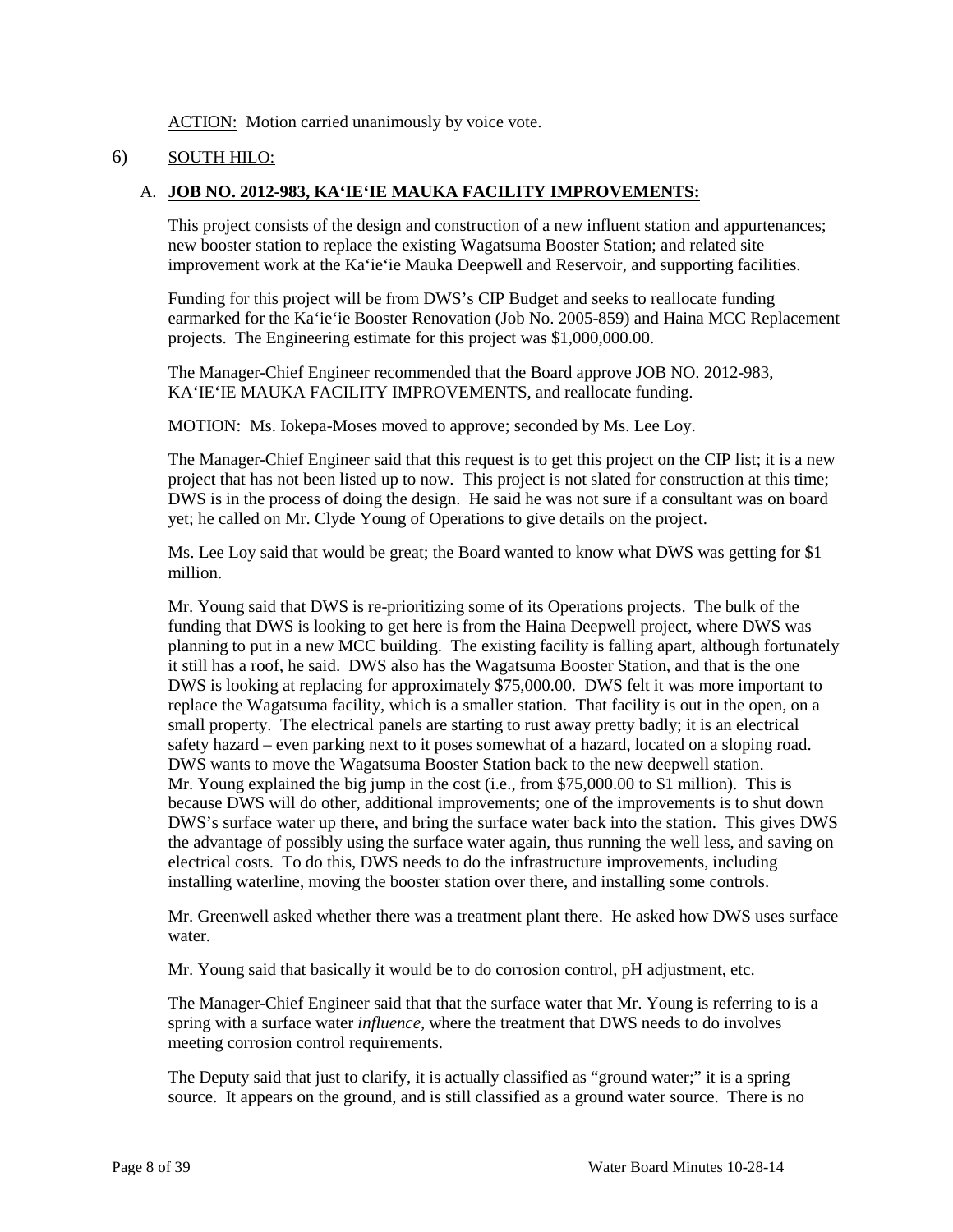influence as far as surface influence to the source. Therefore, all that DWS needs to do is disinfect it with chlorine, and the corrosion control is to comply with the Lead and Copper Rule, he said.

Mr. Robinson asked whether it was correct that the term "influence station" means that the water comes from a source other than a well. In this case, the water source is a spring; it is not exposed to the air, and the water goes from a spring into a tank.

The Deputy said that was correct; the water goes via pipelines.

Mr. Robinson said that was interesting.

Mr. Uyeda asked for confirmation of what he heard earlier: originally, the project was going to be \$75,000.00.

Mr. Young said yes, the original Wagatsuma Booster Station project just involved some improvements at the station.

Mr. Uyeda asked how the price jumped from \$75,000.00 to \$1 million.

Mr. Young said that DWS was basically moving the whole Booster Station, which is a relatively small station. This entails changing all of the pumps, motors and controls, he said. It means basically putting in a brand-new booster station, albeit a relatively small one, in DWS's deepwell site. There will be new electrical controls, but DWS will be using part of the existing facility, and take the surface water, and put some of the controls and monitoring for the water quality there, too.

Mr. Uyeda said the Board was relying on Mr. Young and the staff to get what DWS is paying for here; he assumed this was probably an upgrade of what the system is doing right now.

Mr. Young confirmed this. He said that DWS will have to come back to the Haina project, but the priority is on doing this project due to safety concerns.

ACTION: Motion carried unanimously by voice vote.

### B. VEHICLE BID NO. 2013-11, FURNISHING AND DELIVERING VEHICLES TO THE DEPARTMENT OF WATER SUPPLY, PARTS "A,""B" AND "C":

The vendor, Inter-Pacific Motors dba Orchid Isle Auto Center, is requesting to address the Board to appeal the Department's decision to deny a time extension for Parts "A," "B" and "C" of VEHICLE BID NO. 2013-11, FURNISHING AND DELIVERING VEHICLES TO THE DEPARTMENT OF WATER SUPPLY, PARTS "A", "B," AND "C".

The Manager-Chief Engineer said that the vendor, Orchid Isle, was requesting a time extension amid a number of issues involving the delivery of the vehicles. Based on the contract requirements, DWS did not see sufficient justification for the time extension, but he said that Mr. Jay Blake of Orchid Isle was on hand to explain what is happening on the Mainland regarding issues with the factory, shipping, etc.

Mr. Blake that there were six vehicles on the contract with DWS; three of the six vehicles have already been delivered. Of the remaining three vehicles, two units involve similar specialized equipment which went to a vendor. Orchid Isle chose a third, different, vendor to avoid what happened the past two years (i.e., delays), but the same thing happened. The two vehicles, which are service body trucks with gates, have been completed; Mr. Blake was told last week that the vehicles were shipped, and are en route to Orchid Isle. The biggest concern right now involves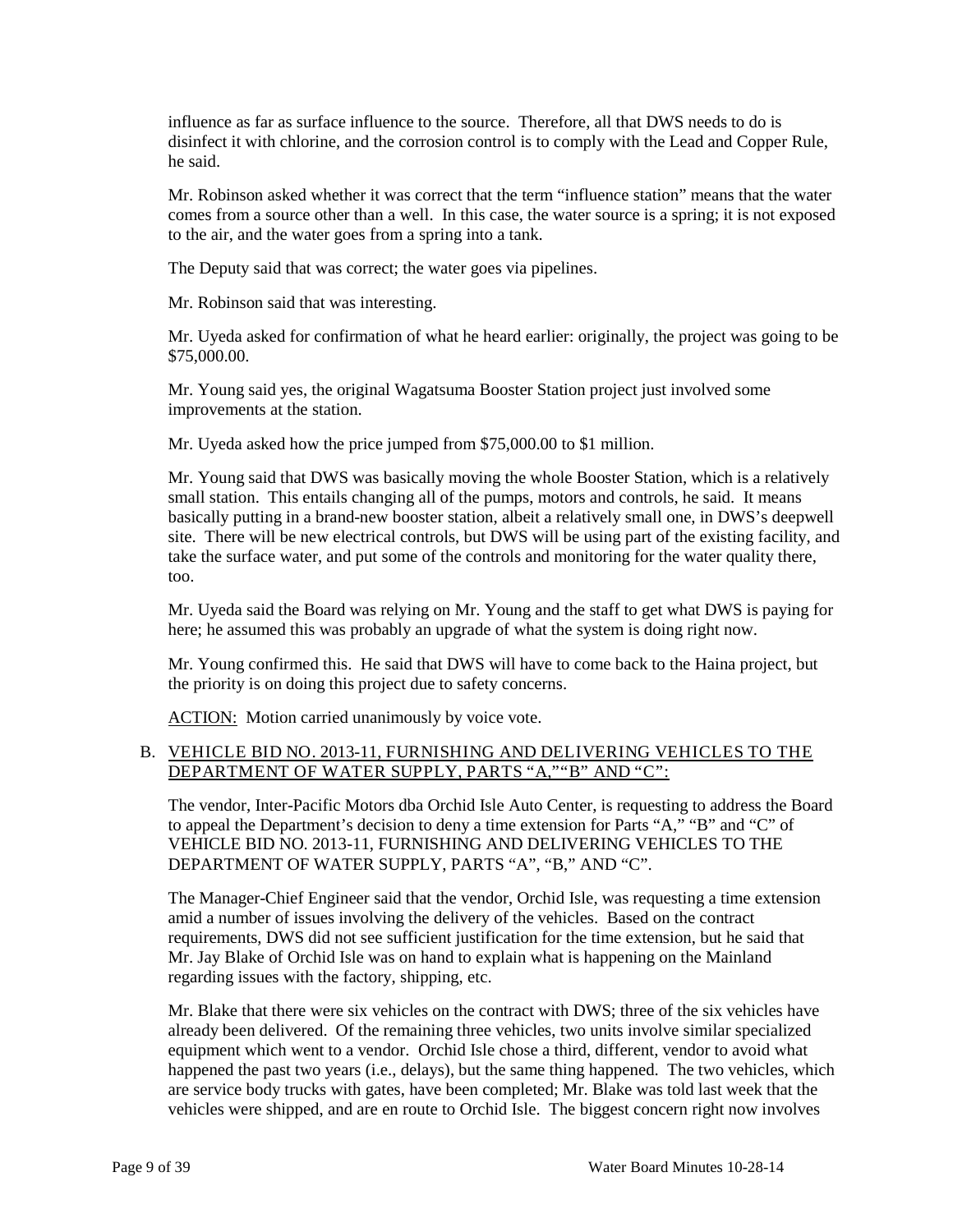shipping backlogs; for the past 30 years, Ford has used Matson for overseas transport, but that contract expired earlier this year. Ford now ships via Pasha, which has only one vessel currently going between the West Coast and Hawai'i. Matson has three vessels. As of today, Orchid Isle is backlogged six weeks in shipping vehicles from the Mainland. These two vehicles, listed on the contract as Parts B and C, are not even on the West Coast yet. It is not clear when they will arrive; Mr. Blake said his best guess is mid-January. He said the other problem involves Part A, which is a brand-new model of van that Ford is producing, to replace the "E" Series. Order banks on the model were opened in January, and Orchid Isle managed to place orders in January. Orchid Isle placed dozens of orders, but Ford did not actually start building the vehicles until June, he said. The van in question is a low-roof van, which has gone to another vendor for specialized equipment in its interior, including bulkheads, racks, etc. That vehicle was released from the plant last week, and shipped to the up-fitter, Liggett and Platt, who will be installing the bulkheads, etc. Mr. Blake said that all that he has to substantiate everything is the *schedule*, from the time that Orchid Isle ordered the vehicles, i.e., the day after Orchid Isle received the Notice to Proceed. Aside from following that schedule, there is not much that Orchid Isle can do besides nag the vendor; it is all based on scheduling, Mr. Blake said. Therefore, Orchid Isle is asking for additional time to allow the vehicles to come in; it will only be a couple of more months, he said.

Mr. Greenwell said that DWS needs the vehicles.

Mr. Ikeda confirmed this.

The Manager-Chief Engineer said that DWS needs the vehicles. He was not sure what condition the existing vehicles slated for replacement are in.

Mr. Ikeda said that all of the old vehicles have high mileage. The van that is being built, Part A, will be used by the electrical technicians, whose old vehicle was recently in an accident. That accident was not the staff member's fault; the vehicle was considered totaled, and it was taken away by the insurance company. The technician is using one of DWS's spare trucks, but DWS does need the vehicles.

Mr. Greenwell said that DWS does not have much choice here. If the Board were to decide to renew the contract, DWS might have to wait even longer to get the vehicles. If Pasha is the only vessel that is shipping these Ford vehicles, then DWS is at their mercy. If DWS misses one month, or one boat, it will be set back even further, he said. Mr. Greenwell said he understands where Mr. Blake is coming from: he has no control over the situation. Since DWS needs the vehicles, there is not much choice regarding giving a time extension. He asked how the rest of the Board felt.

Mr. Blake added that Pasha has purchased a second vessel, which is coming on line this month. However, it is not clear how that would affect the flow of shipping. Orchid Isle is not the only dealer using Pasha; Dodge and Chevy are among a number of dealers who are using Pasha, so the situation is really difficult. One positive factor is that Pasha ships the vehicle below decks, so the vehicles arrive in better condition than they ever have. However, that does not help Orchid Isle with its deadlines, he added.

The Manager-Chief Engineer started to say that Orchid Isle was shifting from Matson to Pasha.

Mr. Blake said it was definitely not Orchid Isle's call; Orchid Isle would have liked to stay with Matson.

The Manager-Chief Engineer said he understood that the vendors on the Mainland made that call, and he understood that it was beyond Mr. Blake's control. He agreed that cancelling this bid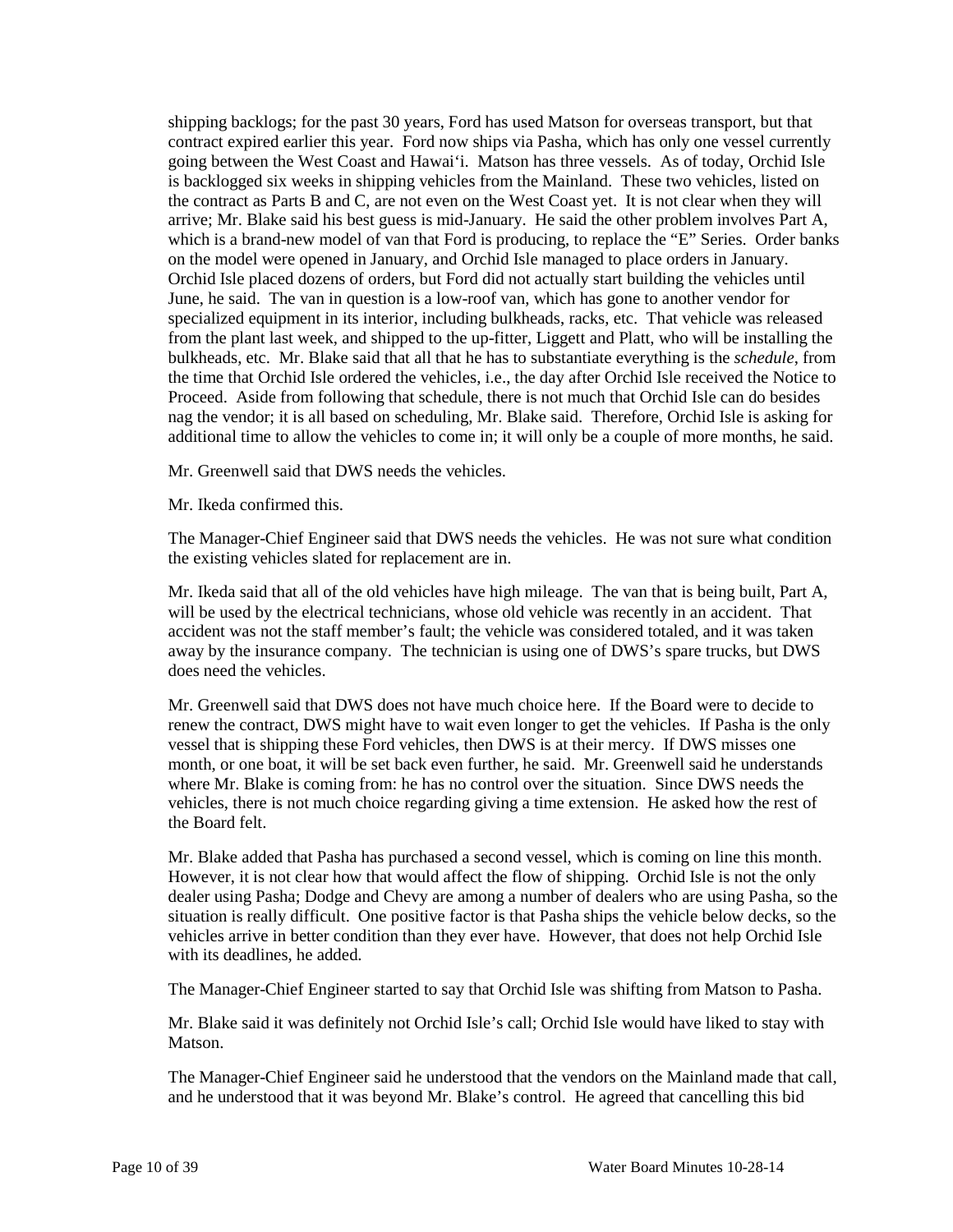would mean losing even more time in getting the vehicles. He noted that the contract stipulated liquidated damages, but he did not know whether the Board wanted to enforce that. If the delay is beyond Orchid Isle's control, then it is not the dealer's fault. He wondered why the van was only now being built; he asked when the contract was awarded.

Mr. Blake said he got the Notice to Proceed in March.

The Manager-Chief Engineer said he does not see Orchid Isle's sub-contracts with the factories on the Mainland, so he does not know that side of it.

Mr. Greenwell reiterated that DWS needs the vehicle, and it is on its way. If Orchid Isle wants to make amends regarding liquidated damages, that would be okay, but in any case, the vehicle needs to be brought in, he said.

The Manager-Chief Engineer suggested that Orchid Isle needs to eventually establish the exact dates of delivery, beyond which Orchid Isle will need to pay liquidated damages. He acknowledged that right now, Orchid Isle is unable to give exact dates of delivery. He suggested that Orchid Isle may want to come back to the Board next month to establish those dates.

Mr. Robinson asked where the vehicles are. He said that Orchid Isle had given Ford the deadline for delivery of the vehicles, but Ford has hung Mr. Blake out to dry. He asked whether Orchid Isle had any legal recourse against Ford.

Mr. Blake said that Orchid Isle had tried that before.

Mr. Robinson asked whether Ford basically says to Orchid Isle that the dealer is on his own as far as Ford is concerned, when delays mean that Orchid Isle cannot fulfill its contract.

Mr. Blake said yes.

Mr. Ikeda noted that this contract expires on November 3, 2014, adding that it is for the three vehicles.

Mr. Blake confirmed this. He said that Orchid Isle submits its bids on the premise that it is a competitive bid process; therefore, there is not a lot of profit involved. Any kind of liquidated damages would hurt Orchid Isle, and nobody else, he said.

Mr. Robinson asked whether, in situations like this, Ford just tells Orchid Isle tough luck.

Mr. Blake confirmed this. He noted that since he started dealing with government agencies in 2004, this kind of situation had only occurred twice; in both cases, Orchid Isle was left hanging out to dry. Luckily, those agencies were lenient, he said, and Orchid Isle so far has not been hit with liquidated damages. Mr. Blake said that for the life of him, he could not understand why the situation always arises with DWS.

Ms. Lee Loy asked Mr. Ikeda whether DWS puts together these vehicle contracts solely based on what DWS needs right now.

Mr. Ikeda confirmed this.

Ms. Lee Loy asked whether DWS had ever explored ordering vehicles in tandem with other government agencies, so that the order is for a larger lot of cars. She asked whether DWS had ever explored this option.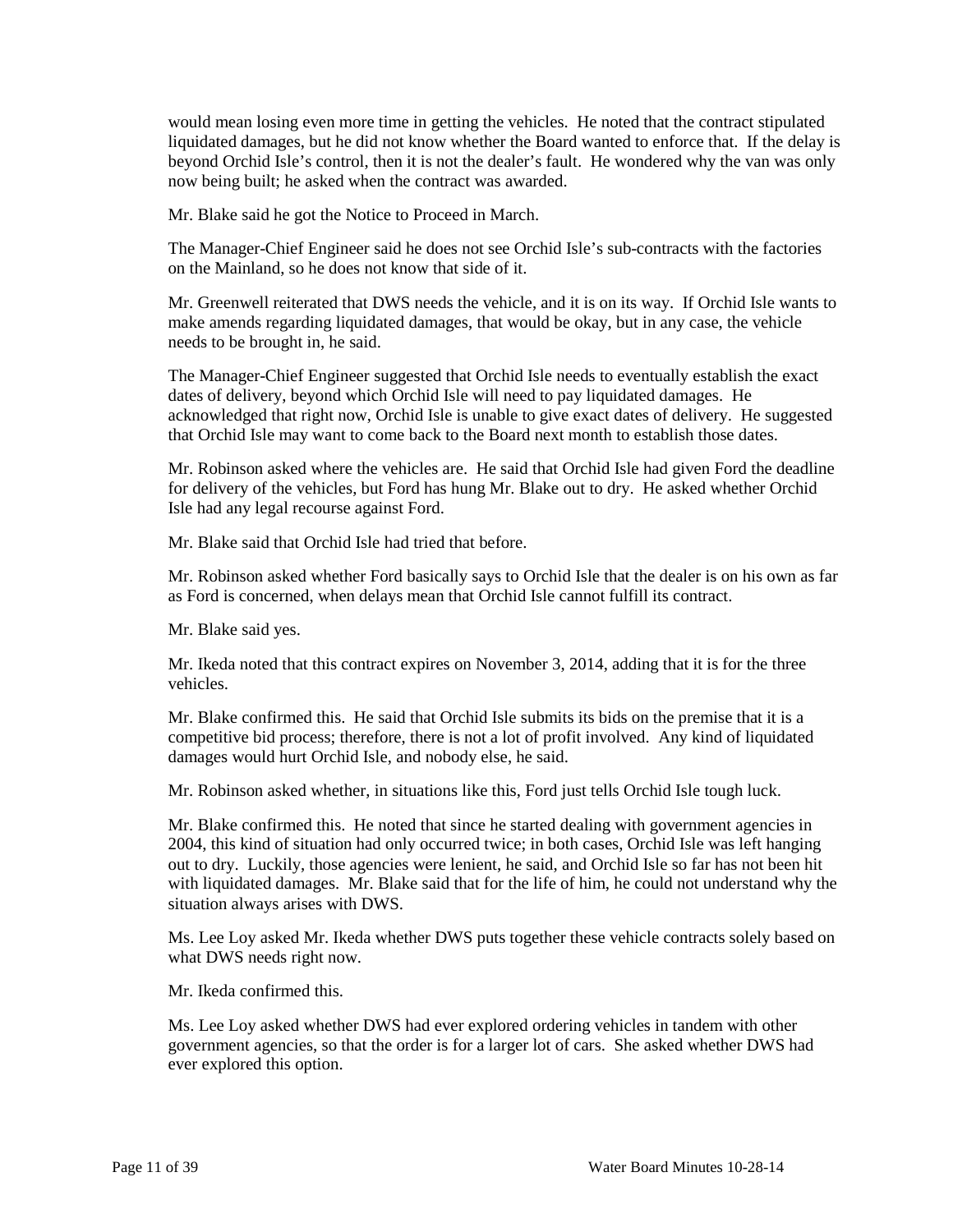Mr. Ikeda said that DWS has only gone to bid for what DWS needs as a department, with whatever money is budgeted for the fiscal year.

Ms. Lee Loy asked whether DWS ever looked into timing their bids along with other agencies.

Mr. Ikeda said no.

The Manager-Chief Engineer said that maybe one of the reasons that DWS does not do that is because DWS vehicles are a bit different from the vehicles used by other departments.

Ms. Lee Loy said she understood that, but her point was that by ordering 20 cars as a County rather than six cars as a department, the vendor might have a bigger incentive to fill that order in a timely manner. She said that it is a little frustrating; DWS needs to start looking outside the box, rather than doing the same thing over and over again – with Mr. Blake coming to ask the Board for more time. DWS should be a little smarter about things, she said.

The Manager-Chief Engineer said he was not sure whether Orchid Isle was the only bidder on these vehicles; some dealers may not be willing to contend with the kind of things on the Mainland that Mr. Blake is dealing with. It may be something that DWS needs to look into.

Ms. Lee Loy said that DWS can be more creative; DWS has smart staff, and the whole County and State has lots of people looking for vehicles. She said that DWS needs to collaborate a little better, ask good, hard questions, and think outside of the box going forward.

Mr. Takamine said that he is concerned that Orchid Isle keeps getting burned; it has been three times that this has happened to them. It may raise doubts with them as to whether they even want to bid on DWS contracts. He said that DWS might find that vendors who do bid will mark their bids up by 15 percent more than they have been bidding. He agreed that thinking outside of the box is a good idea.

Mr. Robinson asked Mr. Blake how much more time he needed.

Mr. Blake said he believed the vehicles would arrive around mid-January. He said all three vehicles should arrive by that time.

The Manager-Chief Engineer asked whether the first two vehicles might arrive earlier.

Mr. Blake said that anything is possible.

Mr. Robinson said that in essence, Orchid Isle is looking at three months to take delivery.

Mr. Blake said that was the worst-case scenario.

Chairperson Kaneshiro said that DWS should look into Ms. Lee Loy's suggestion about collaborating with other departments on vehicle procurement. He said that there are four water departments in the State of Hawai'i; DWS may be able to get a better deal if it gets together with the other departments to procure vehicles.

Mr. Blake said that he participates in vehicle bids with the Board of Water Supply (BWS) on Oahu, as well as Kaua'i Water Supply. The last vehicle bid for Kaua'i went unawarded because their budget for vehicles was a bit short. Kaua'i's vehicles are very specific, with very specialized equipment; Kaua'i is going back out to bid, Mr. Blake said. He said that Orchid Isle missed the last bid with BWS, and last year, Orchid Isle was 20 days late on one of BWS's vehicles, a valve-turner truck. The bids are usually fairly small for both Oahu and Kaua'i, he said; Kaua'i may put one or two vehicles to bid, while BWS might put five vehicles to bid.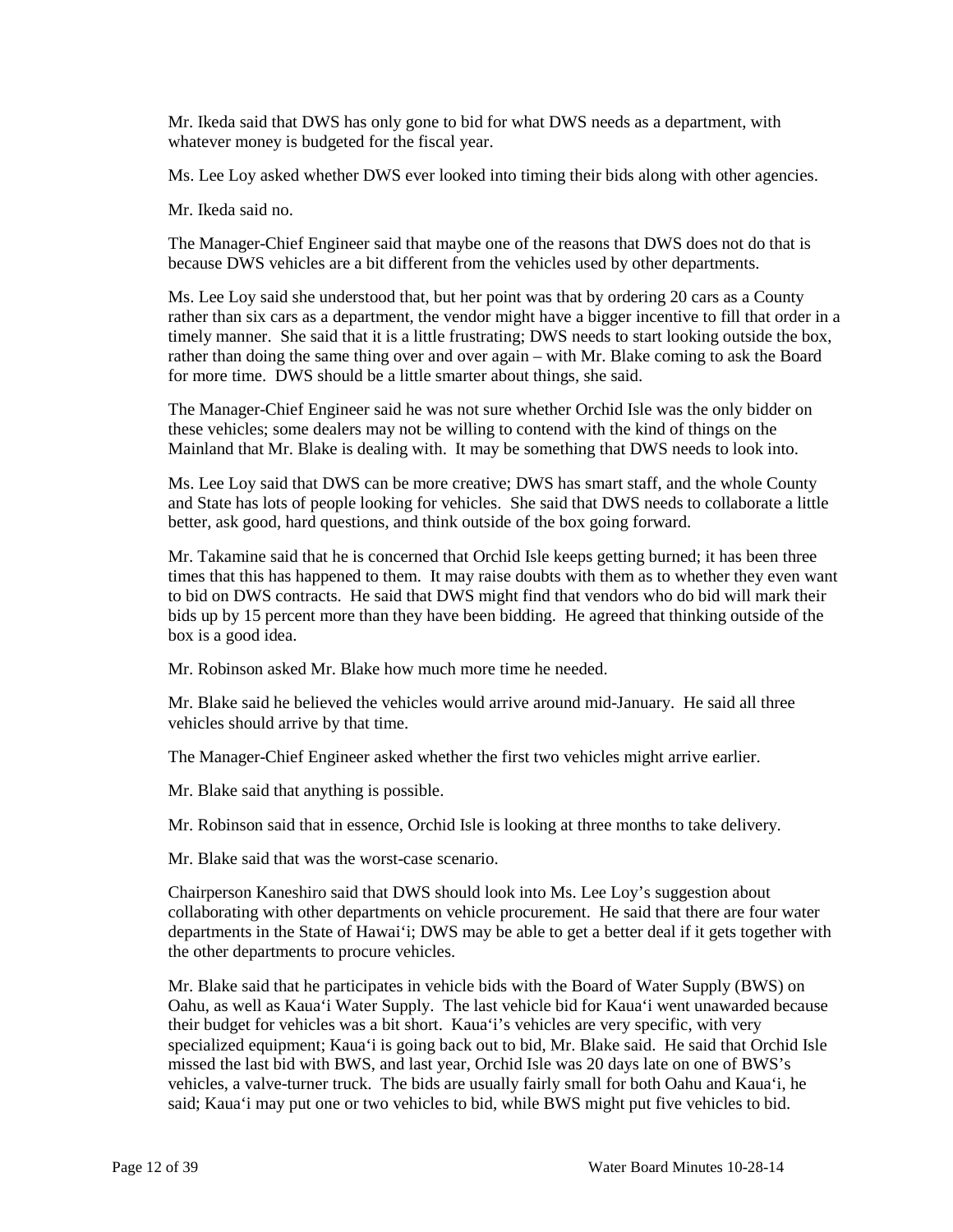The Manager-Chief Engineer said Mr. Ikeda can work on this with the other water departments.

Chairperson Kaneshiro said that DWS can put in a bulk bid, with all of the water departments participating.

Mr. Blake said it would be interesting from a logistics standpoint, but it would make sense.

The Manager-Chief Engineer in the meantime asked Mr. Ikeda if he had any problem with granting a time extension to mid-January.

Mr. Ikeda said he had no objection.

Ms. Lee Loy said that she wanted to make a Motion, looking ahead to the January 27, 2015, Water Board meeting. She said she wanted to move to allow a time extension to January 15, which would give Mr. Blake some time to push the vendor and to give the Board a more comprehensive status report – if the vehicles have not yet arrived. It would allow Mr. Blake to come up with much firmer delivery dates, and would allow DWS staff time to put this Item back on the Agenda.

ACTION: Ms. Lee Loy moved to grant a time extension to January 15, 2015; seconded by Mr. Robinson, and carried unanimously by voice vote.

The Manager-Chief Engineer asked Mr. Blake to keep in close contact with Mr. Ikeda, regarding the delivery schedule.

#### 7) SOUTH KOHALA:

# A. **JOB NO. 2011-972, LĀLĀMILO WIND FARM REPOWERING PROJECT, POWER PURCHASE AGREEMENT:**

The contractor, Lālāmilo Wind, LLC, has requested a modification to the Power Purchase Agreement (PPA). Although the original Request for Proposals (RFP) for this project included the Habitat Conservation Plan (HCP), the contractor has stated that the HCP is voluntary, and the contractor intends to proceed without doing the HCP. Although the HCP and Incidental Take Permit (ITP) are voluntary, after meeting with U.S. Fish and Wildlife Services (USFWS), DWS feels the HCP and the ITP are necessary in order to proceed with the project. The anticipated additional work is provided, and is in accordance with the USFWS requirements.

Staff has reviewed the contractor's proposal, and also negotiated revised rates that address the anticipated costs of the HCP/ITP. The staff recommends acceptance of the revised rate schedule, with the following conditions:

"The proposed rate schedule is based on estimates for the energy generation and HCP/ITP costs. DWS and Lālāmilo Wind, LLC, shall recompute an actual rate for the HCP/ITP costs every three years, based on actual energy generation and actual HCP/ITP costs incurred. Any difference between the scheduled rate and rate computed using actual results, shall result in a proportionate adjustment of the rate for the next three-year period, so that at contract termination, the net effect of rates assessed would be equal to the actual HCP/ITP costs incurred. Lālāmilo Wind, LLC, shall provide DWS access to actual production records, invoices, statements, and any other documentation, in order to verify computation of energy generation and costs incurred."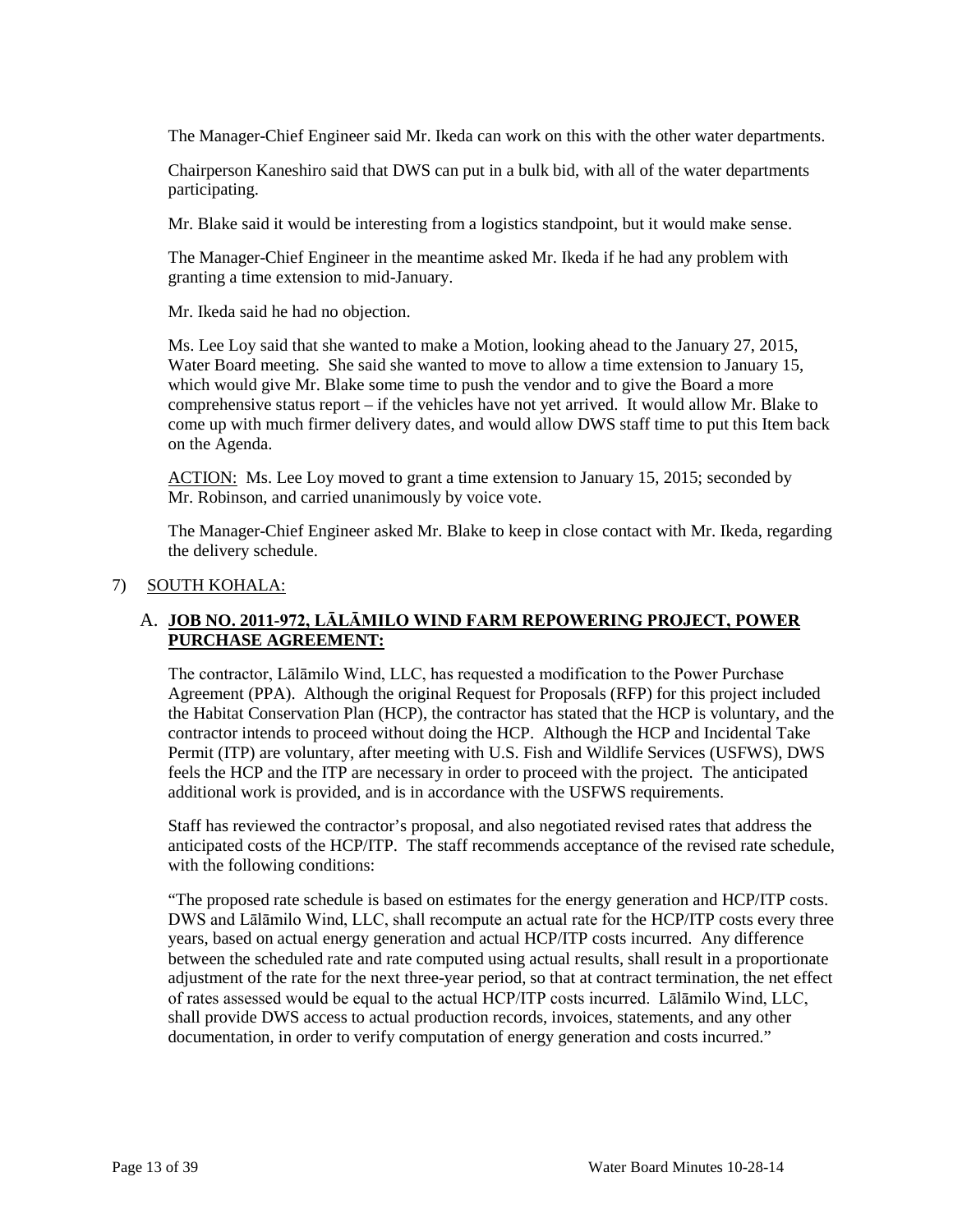The Manager-Chief Engineer recommended that the Water Board approve the revised rate schedule from the PPA, along with the stated conditions, and require Lālāmilo Wind, LLC to complete an HCP and an ITP prior to operation of the Windfarm.

MOTION: Mr. Robinson moved to approve; seconded by Ms. Lee Loy.

The Manager-Chief Engineer noted that there was some discussion at last month's meeting about the additional cost involving in doing the necessary plans and studies. The staff re-did the schedule, and forwarded it to Lālāmilo Wind, LLC, who had no objections.

Mr. Robinson said that the only thing missing from the revised schedule was the discounted net present value of the differential in the income stream of the prior rate (i.e., the "Original Power Purchase Agreement rate, compared to the new revised PPA cost over the 20-year contract, which would equal the new amount. Mr. Robinson said he just wanted to know what the differential was, and the discounted present net value, using a pretty standard discount rate of eight percent or thereabouts. He wanted to know what the differential is, so when the Board authorizes a new rate, the Board knows what it means in present value dollars.

The Manager-Chief Engineer asked Mr. Sumada to respond to Mr. Robinson's question.

Mr. Sumada said that he did not do any present-value calculations when looking at the schedule. He had worked on language that tried to get at a rate that would equal what the costs were going to be; that is what the Board is looking at today, he said. Mr. Sumada said he would need to go back and do more calculations and research to get the net present value.

Mr. Robinson said that it seemed to him to be a fairly standard calculation; it would be pretty easy to do because it was just the 20-year cash flow discount standard rate. This is what it means in present dollars, with the new rate; the differential is what the Board would know that it is giving Lālāmilo Wind, LLC, he said.

Mr. Inaba said that the recommended language is aimed at making adjustments every three years (i.e., either raising or lowering the rate), based on Lālāmilo's actual costs. For the first three years, the rate would be the fixed 27 cents, and after that the adjustments would be made, so that DWS is compensating Lālāmilo for their actual costs to deal with the specific items listed on the rate schedule.

Mr. Robinson agreed.

Mr. Inaba said that he was not entirely sure what it really would equate to in present value, but DWS would be paying three cents for the first three years; Lālāmilo is anticipating that they will be spending more than that. One concern was that there were all of these up-front costs, so DWS shifted the adjustment up-front in the first five-year period, returning to a two-cent average, while reducing the last five years to one cent. That is basically the proposed rate schedule, but because DWS was not sure whether Lālāmilo would be adequately compensated, DWS suggested the language in there.

Mr. Richard Horn of Lālāmilo Wind, LLC, noted that his company would be spending the better part of one million dollars before the company generates any power. When considering the present value, it is not going up in the first three years – it is going down because of the nature of the studies and programs that will be implemented.

Mr. Robinson said that that was on Mr. Horn's side.

Mr. Horn confirmed this.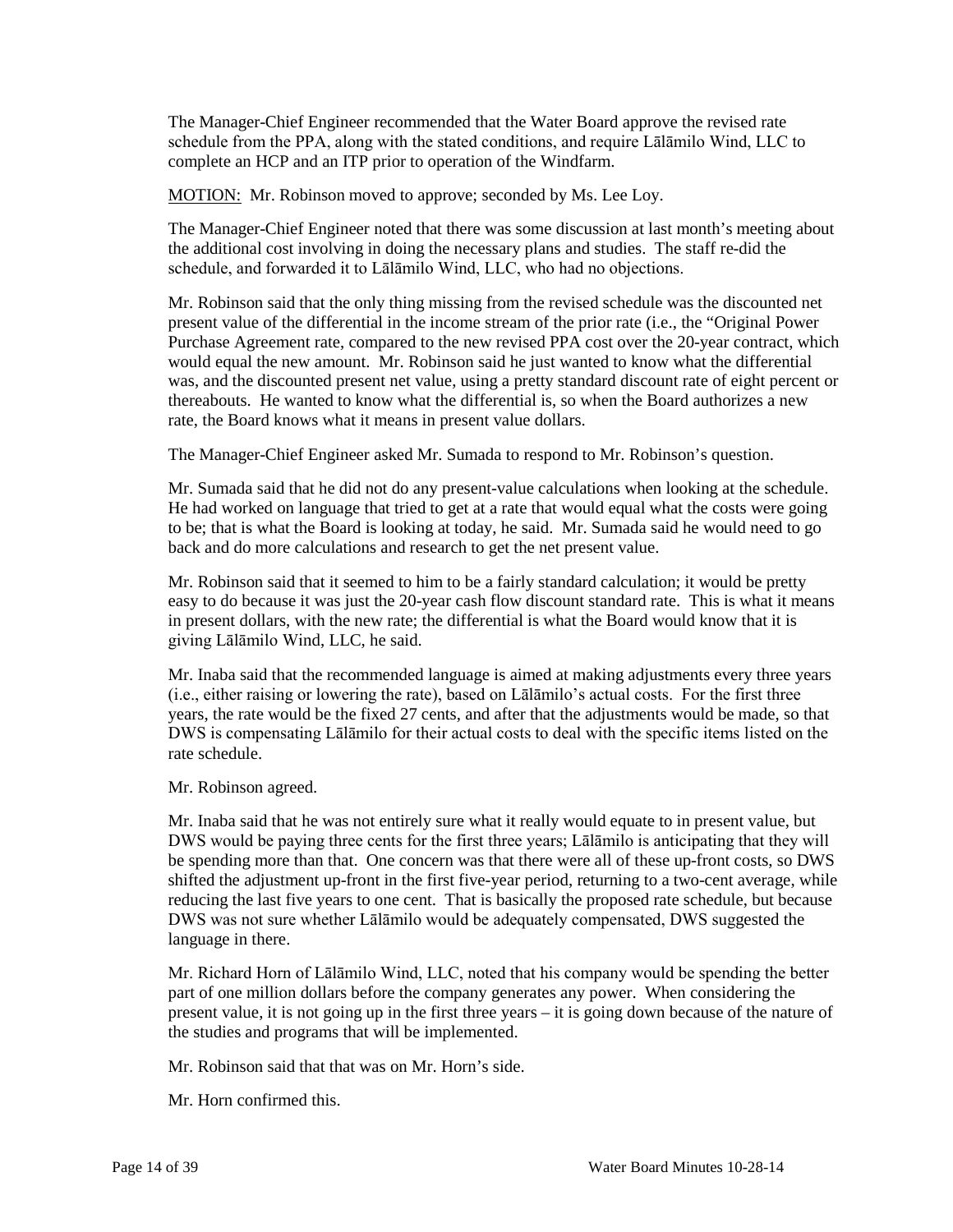Mr. Robinson said he was looking at it from Water Supply's side.

Mr. Horn said he understood.

Ms. Lee Loy noted that at the last Board meeting, Lālāmilo was accepting agency comments in the Environmental Assessment (EA)/Environmental Impact Statement (EIS) process, and had gotten through the comment period. She believed that the final EA was still pending republication in the Office of Environmental Quality Control (OEQC).

Mr. Horn said it had already been published.

Ms. Lee Loy asked when the 30-day comment period ends for the final EA.

Mr. Owen Nishioka of DWS's Engineering Division said that the publication date by the OEQC was October 23, 2014, and the 30-day challenge period would end on November 23, 2014.

Ms. Lee Loy said that after the challenge period was over, the Findings of No Significant Impact (FONSI) letter would be issued. She asked when the FONSI letter was expected to be issued.

Mr. Nishioka said that the FONSI letter has already been issued, once the final EA was published on October 23.

Ms. Lee Loy asked Mr. Horn for confirmation that after this challenge period, staff can go back to the Department of Land and Natural Resources (DLNR).

Mr. Horn confirmed this.

Ms. Lee Loy said she had waited for two months to get on the DLNR agenda.

Mr. Horn noted that it was a big problem for his company, because one of the conditions for the Windfarm to move forward is to get the lease from DLNR. Now that the EA has been published and the FONSI letter has been issued, the biggest hurdle is waiting for the lease period, he said.

Ms. Lee Loy asked whether the Metes and Bounds description of the land area had been done.

The Manager-Chief Engineer said that the Metes and Bounds should be no problem, because it is an existing site; the biggest concern is the *appraisal*, which he has not seen yet.

Mr. Robinson said his question regarding the present net value had not been answered.

Ms. Lee Loy said that Mr. Robinson had some valid concerns, so she wanted to move to defer this Item. She said that the Board wants to see what the cost really is; there are other moving pieces that should also be ironed out.

The Manager-Chief Engineer asked Messrs. Inaba and Sumada to help him out with the financial question. Mr. Robinson was asking if the numbers could be cranked out to show exactly what is being requested here, he said. He said it sounded very simple, and could be figured out quickly.

Mr. Robinson said he himself could do the calculations in 10 minutes; it is pretty standard. He said he just wanted to know what the difference is in the cost, over time, moving forward.

MOTION: Ms. Lee Loy said that she wanted to reiterate her Motion to Defer until the next Board meeting, and asked for a second.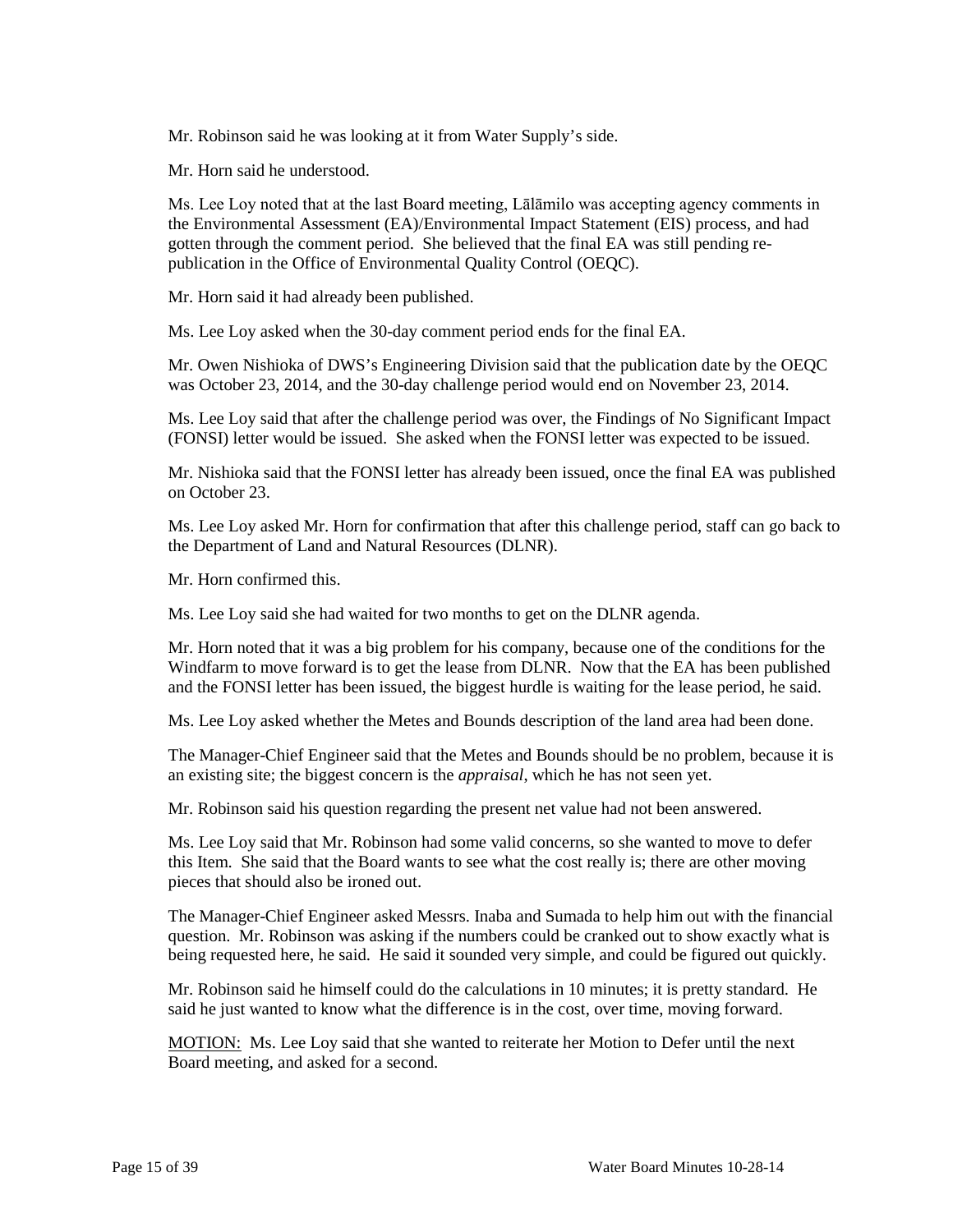The Manager-Chief Engineer asked Mr. Horn to work with Messrs. Sumada and Inaba on the numbers.

ACTION: Ms. Iokepa-Moses seconded the Motion to defer to the next Board meeting. Motion carried unanimously by voice vote.

Mr. Horn told Mr. Sumada that he could get those numbers; he would make a couple of phone calls.

Mr. Robinson asked if the present value was from Mr. Horn's side (i.e., his construction costs, etc.)

Mr. Horn said that he was talking secure revenue.

Mr. Robinson said okay.

Mr. Horn asked if that was what Mr. Robinson was looking for.

Mr. Robinson said yes.

Mr. Horn said yes, he had those numbers.

Ms. Garson said to Ms. Lee Loy that she might want to withdraw her Motion.

Mr. Robinson said he wanted to know what the differential is; he said that was important.

Chairperson Kaneshiro asked if the Board needed to go into Executive Session.

Ms. Garson said no.

Ms. Lee Loy apologized for holding a side discussion with Ms. Garson.

Ms. Garson said that one option was to withdraw the Motion to Defer, and just defer this Item to the end of today's Agenda. There is a presentation coming up, along with a number of other substantive Items.

Mr. Robinson said it would be really helpful if somebody could get the present value number.

Ms. Garson said it was up to the Board; she asked Ms. Lee Loy if she wanted to withdraw the Motion and defer the Item to later in today's Agenda. She then noted that the Board had already voted on the Motion to Defer to next month's meeting. She suggested a Motion to Reconsider the Vote.

Ms. Lee Loy said it would be her making the Motion, and Ms. Iokepa-Moses seconding.

Ms. Garson said to just withdraw the Motion, and then postpone the Item to the end of today's Agenda.

ACTION: Ms. Lee Loy withdrew her Motion to Defer to next month's meeting; seconded by Ms. Iokepa-Moses. Ms. Lee Loy then moved to defer the Item to the end of today's Agenda, for further discussion; seconded by Ms. Iokepa-Moses, and carried unanimously by voice vote.

# B. **EXECUTIVE SESSION RE: JOB NO. 2011-972, LĀLĀMILO WIND FARM REPOWERING PROJECT, POWER PURCHASE AGREEMENT:**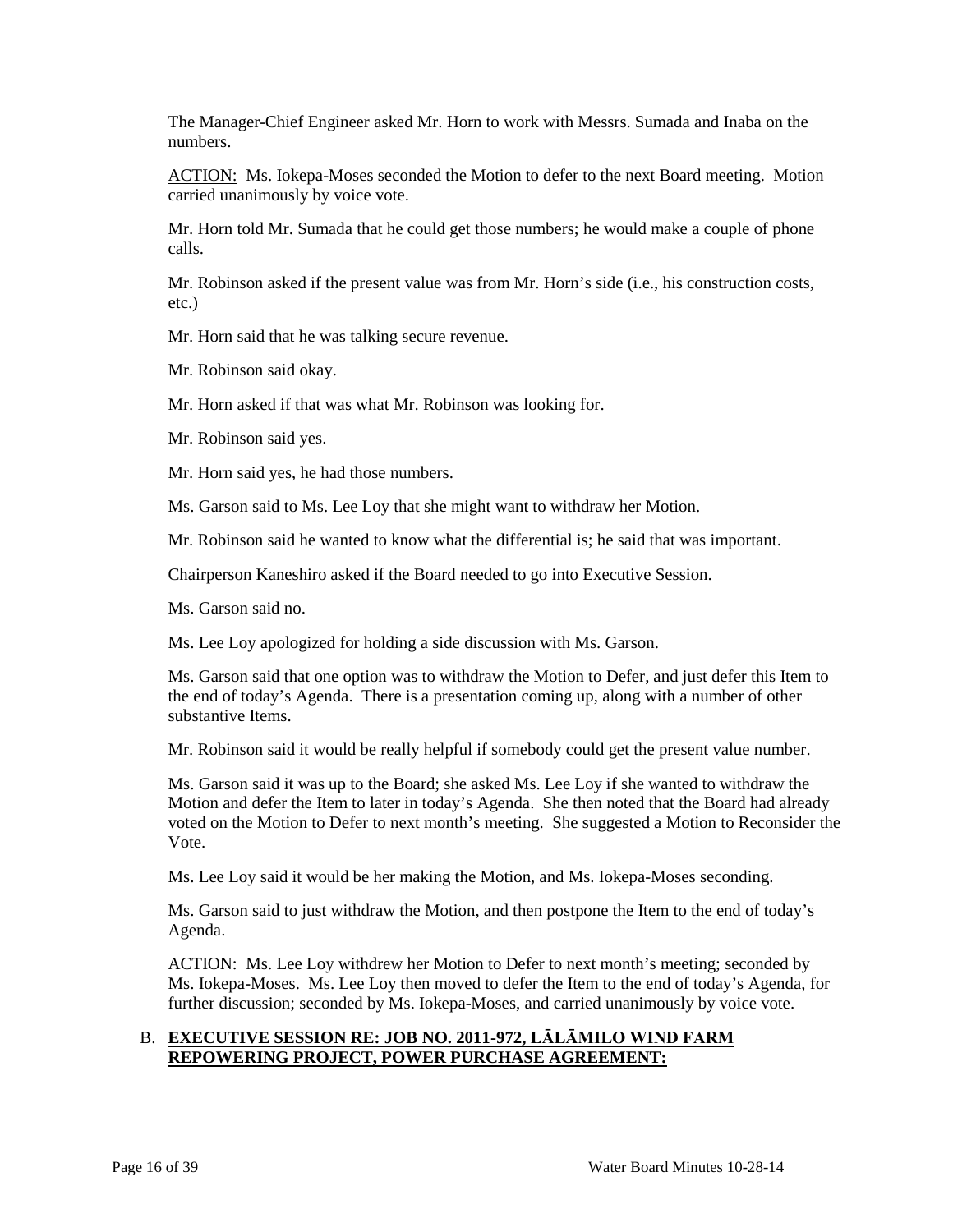The Water Board had anticipated convening an executive meeting, closed to the public, pursuant to Hawai'i Revised Statutes, Sections 92-4, 92-5(a)(4), for the purpose of consulting with the Water Board's attorney on questions and issues pertaining to the Water Board's powers, duties, privileges, immunities and liabilities.

(*The Board went into Executive Session later in the meeting).*

### 8) MISCELLANEOUS:

# A. **DEDICATION OF WATER SYSTEMS:**

The Department has received the following documents for action by the Water Board. The water systems have been constructed in accordance with the Department's standards and are in acceptable condition for dedication.

#### **1. GRANT OF EASEMENT**

Subdivision Application 2003-027 Grantors: Gaylord Larry Stewart and Melinda Willits Stewart Tax Map Key: (3) 7-8-007: 015

# **2. GRANT OF EASEMENT**

Subdivision Application No. 2003-027 Grantor: Makuakane, LLC Tax Map Key: (3) 7-8-007: 070 and 072

# **3. GRANT OF EASEMENT**

(For Water Meter Purposes) Grantor: Kona Hospitality, LLC Tax Map Key: (3) 7-5-007: 009

# **4. BILL OF SALE**

(Off-site Water System) Seller: Kona Hospitality, LLC Tax Map Key: (3) 7-5-007: 009 Facilities Charge: \$ 111,190.00 Date Paid: 9/18/2014 Final Inspection Date: 8/12/2014 Water System Cost: \$36,000.00

# **5. DEDICATION DEED**

(Water Tank – South Makai) Grantor: Waiaha System, LLC Tax Map Key: (3) 7-5-017: 030

# **6. GRANT OF EASEMENT AND BILL OF SALE**

Grantor/Seller: Waiaha System, LLC Tax Map Keys: (3) 7-5-017: 40 (Lot B); 7-5-017: 041 (Lot C); 7-5-017: 042 (Lot D) and 7-5-017: 043 (Lot E)

# **7. ASSIGNMENT OF GRANT OF EASEMENT**

(Waiaha Systems, LLC, South Makai Leg) Assignor: Waiaha System, LLC Tax Map Key: (3) 7-5-017: 040; 7-5-017: 042; 7-5-017: 043

### **8. DEDICATION DEED**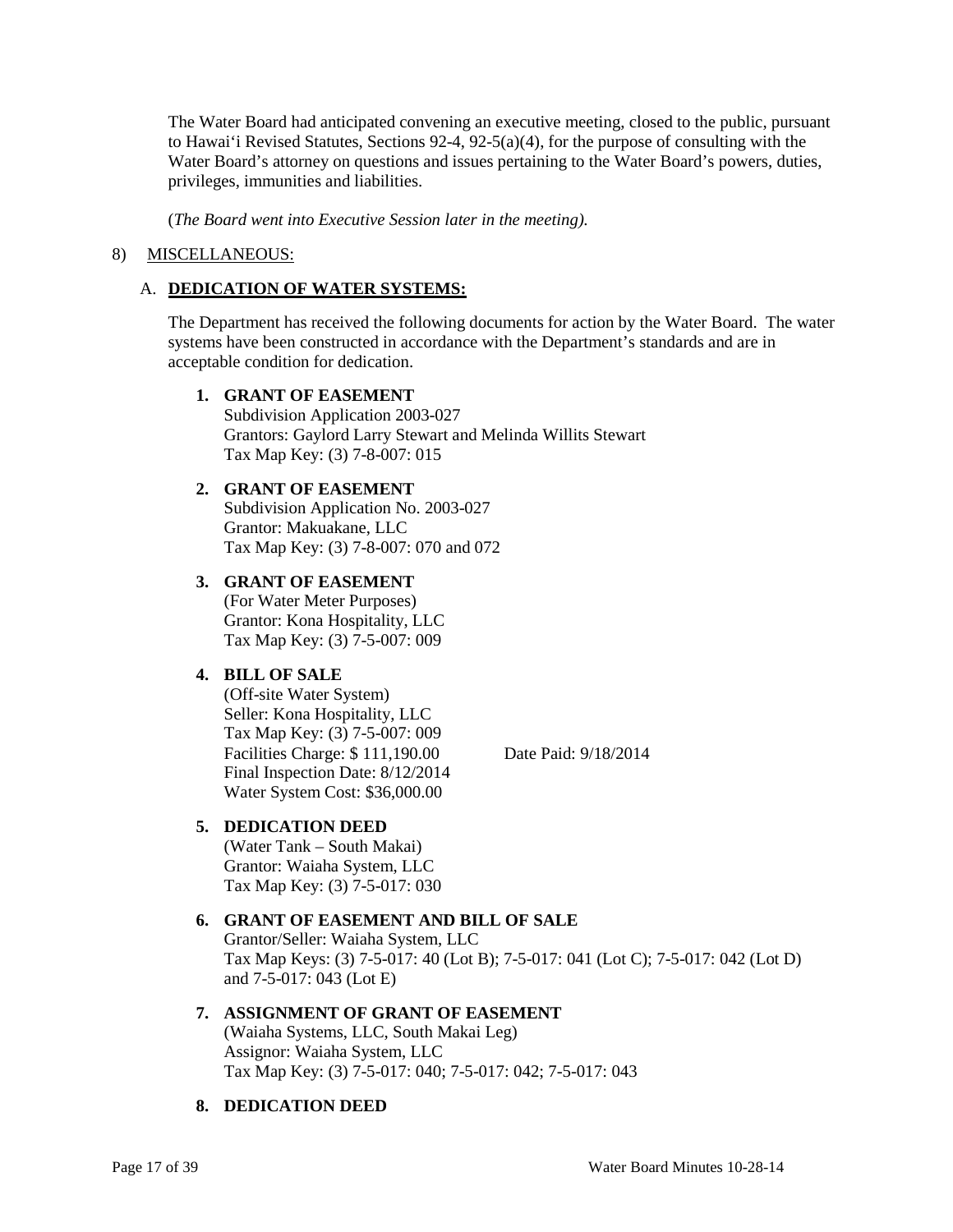(Water Tank) Grantor: Waiaha System, LLC Tax Map Key: (3) 7-5-016: 089 (Lot 5-B)

### **9. GRANT OF EASEMENT AND BILL OF SALE**

Grantor/Seller: Waiaha System, LLC Tax Map Keys: (3) 7-5-016:015; 7-5-016:016; 7-5-016:017; 7-5-016:029; 7-5-016:088; 7-5-016:089; 7-5-016:090; 7-5-016:091; 7-5-016:092; 7-5-016:093; 7-5-016:094; and 7-5-016:095

# **10. GRANT OF EASEMENT AND BILL OF SALE**

Grantor/Seller: Fred Arnold Bolton and Barbara Frances Bolton Tax Map Key: (3) 7-5-016: 087 Final Inspection Date: *TBA* Water System Cost: \$ *TBA*

The Manager-Chief Engineer recommended that the Water Board accepts these documents subject to the approval of Corporation Counsel and that either the Chairperson or the Vice-Chairperson be authorized to sign the documents.

Ms. Garson said that the Department wanted to request deferral of Items 5 through 10 to the next Board meeting.

Mr. Inaba explained that the contractor was close to getting everything done, but the Items are still not quite ready for acceptance.

Mr. Greenwell asked if the Items were being deferred to a specific meeting, or were being taken off the Agenda entirely.

Mr. Inaba said the Items are being deferred to next month's Board meeting.

ACTION: Ms. Iokepa-Moses moved to defer Items 5 through 10 to the November meeting; seconded by Mr. Robinson, and carried unanimously by voice vote.

Chairperson Kaneshiro asked for confirmation that the Board still needs to cover Items 1 through 5.

Ms. Garson said it was Items 1 through 4.

MOTION: Ms. Lee Loy moved to approve Items 1 through 4; seconded by Mr. Uyeda.

Mr. Robinson asked whether the Board would be able to approve such Bills of Sale, Grants of Easement and water allocations for subdivisions in the event of designation as a Water Management Area.

The Manager-Chief Engineer said that was a good question. Board actions to approve Grants of Easement, Bills of Sale, etc., might be contingent on CWRM if designation takes place, and such actions may be deferred until such time as DWS can answer the question. He said he did not know; it was good to have such an eventuality in mind.

The Deputy cited the example of the Hōkūli'a subdivision, which was built out, its infrastructure constructed, inspected and approved, and dedicated to the Water Board, only to sit idle for a while. That proved to be a challenge for DWS; a similar challenge could loom if designation does occur.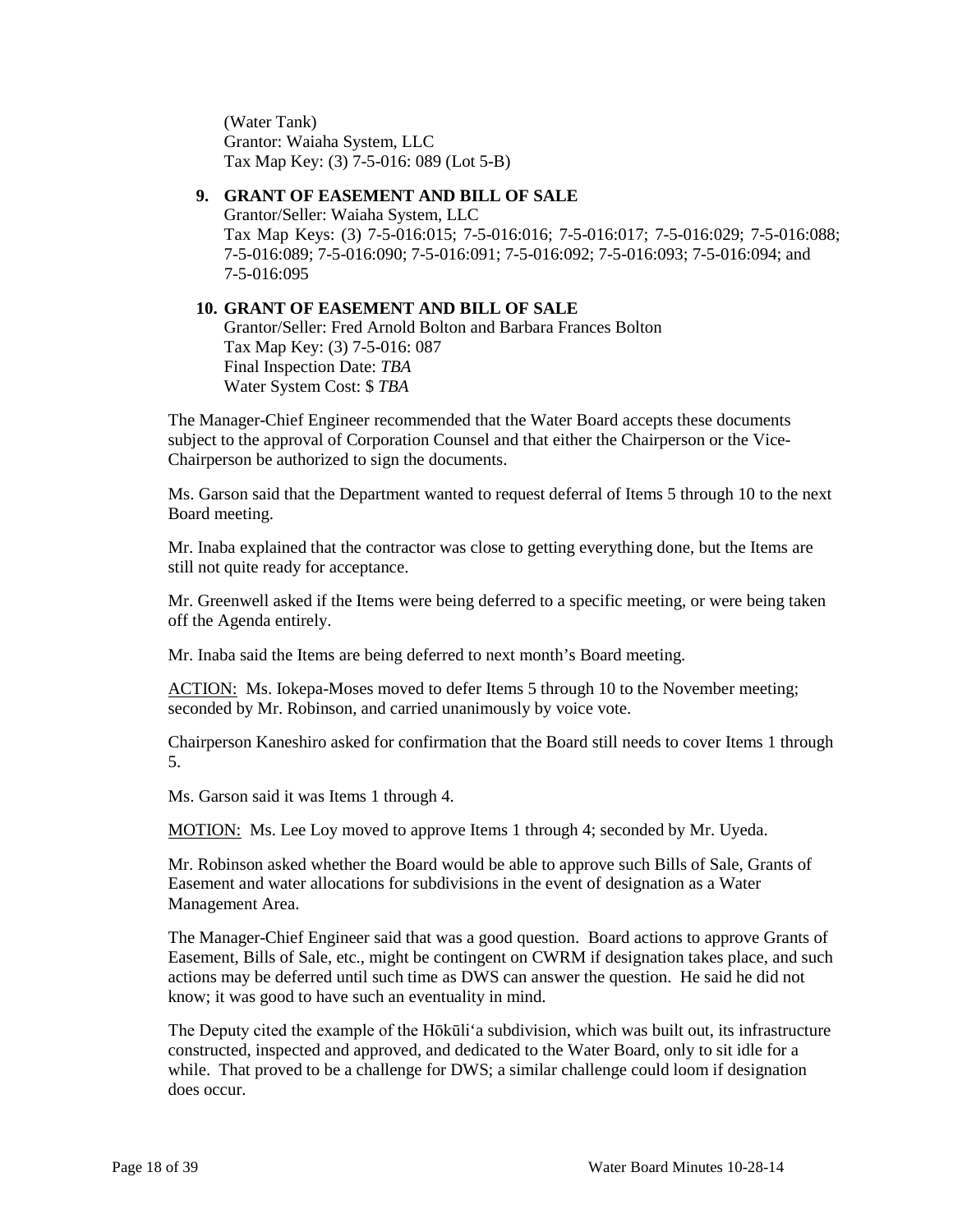Mr. Robinson said that in other words, there could be an expenditure of funds and investment in the ground, which the developer would not be able to use.

The Deputy said yes. DWS is not in control of what developers plan to do, but if developers have certain projects already in motion, they might want to proceed with those projects, so that they can get some form of land use approval. However, if DWS is still stuck with possibly not issuing water meters at that point, then there could be some challenges with having infrastructure – without having the ability to drop meters in, he said.

Mr. Robinson that there would be liability issues if developers expend money to put in all kinds of infrastructure, only to find that they cannot get a meter.

Ms. Lee Loy said that is a great question for today's presenter (Ms. Yvonne Izu).

The Manager-Chief Engineer said that one issue that will come to the fore is *authorized planned use*, whereby there is a subdivision that has already been dedicated to DWS, but which is not using water yet. The question will be what happens to lots like this; this is a discussion that DWS has had with CWRM on an ongoing basis, he said.

ACTION: Motion carried unanimously by voice vote.

### B. **PRESENTATION BY YVONNE Y. IZU ON THE PROCESS FOR DESIGNATION OF GROUND WATER MANAGEMENT AREA, AND WATER LAW:**

Ms. Yvonne Y. Izu, currently of counsel with the firm of Morihara Lau & Fong, will give a presentation to the Water Board on the process for the designation of a Ground Water Management Area, and water law in the State of Hawai`i, and respond to questions posed by the Water Board.

Ms. Izu is a highly-respected land and water use practitioner in Hawai'i. Her practice encompasses natural resources, public lands, ocean, shoreline, environmental impacts, Native Hawaiian rights, and endangered species. She has been at the forefront of precedent-setting water rights cases.

Ms. Izu's extensive experience includes serving as a State of Hawai'i Deputy Attorney General, and as Deputy Director for the Commission on Water Resource Management (CWRM), within the Department of Land and Natural Resources (DLNR).

Ms. Izu disclosed at the outset of her presentation that she currently represents a couple of clients who have interests in the whole designation issue, but she did not think that there was a conflict here. However, there is one issue that Ms. Izu said she planned to step lightly on because these clients may be in a position that is not entirely aligned with the Water Board.

Ms. Izu said her presentation is about the designation of Ground Water Management Areas (GWMAs), the designation process, the law, etc. She noted that people say that CWRM is taking jurisdiction away from the Water Board; this is only partially true. CWRM regulates well construction permits and pump installation permits, even involving the counties themselves; when someone wants to drill a well and put in a pump, they have to go to CWRM for approval.

The one add-on, Ms. Izu said, is when someone is in a GWMA, one has to go to CWRM to get a Water Use Permit, in order to withdraw water from the wells. The Water Use Permit looks at what the applicant is using the water for. She said she would cover the criteria for designation later.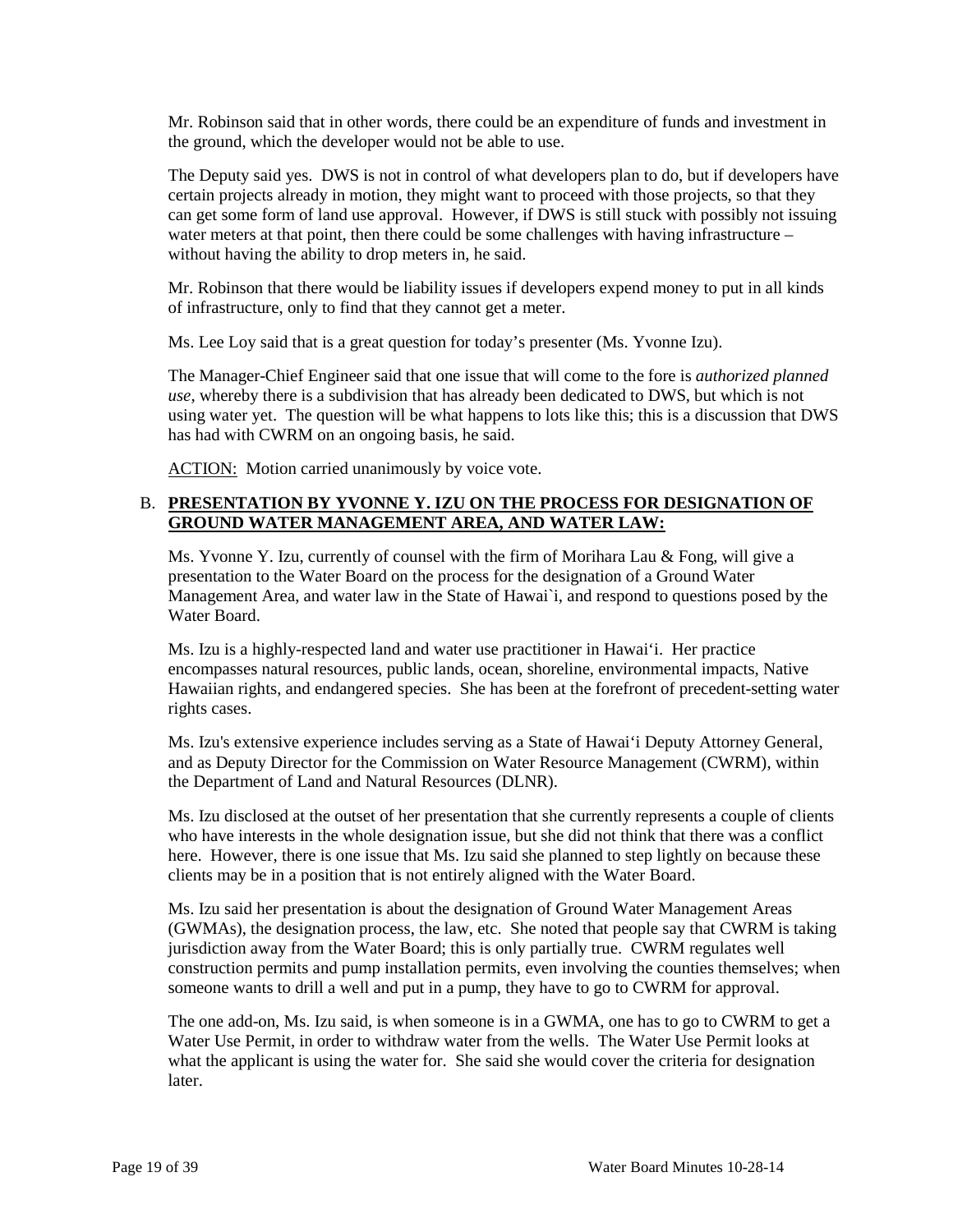There are GWMAs in just a few areas of the state, she said. Most of central Oahu is a GWMA, as is a lot of South Oahu; these were automatically designated when the Water Code was adopted in 1987. After that, Windward Oahu was designated in 1992; this triggered the infamous Waiahole Ditch Case, which Ms. Izu litigated for 17 years. The entire island of Moloka'i was designated in 1992. The I'ao Aquifer on Maui was designated in 2003, and then a surface water management area, the Na Wai Eha in central Maui, was designated. (*Ms. Izu said that she would not talk much about the latter, because there are different criteria governing surface water management areas.)*

Ms. Izu gave the following criteria for designation of a GWMA:

- When the **authorized planned use** approaches or equals 90 percent of the sustainable yield. Ms. Izu said this issue of authorized planned use has become a huge issue on the Big Island, arising after a misunderstanding about how the County's Water Use and Development Plan had indicated what the high line of potential water use was. She distinguished between the sustainable yield line and the high line of potential water use; people interpreted that high line of potential use as authorized planned use, and jumped to the conclusion that it was going to be *six times* the sustainable yield. Ms. Izu said that authorized planned use is one of the designation criteria.
- When there is actual or threatened water quality degradation. The Department of Health (DOH) makes that determination, rather than CWRM.
- When there are excessively declining ground water levels.
- When there is upconing or saltwater intrusion in the aquifer.
- When there is an increase in chloride content in the aquifer.
- When there is excessive waste of water.
- When there are serious disputes about water.
- When the approved projects would result in any of the above conditions.

Ms. Izu said that having one of the above conditions does not mean that CWRM needs to designate; CWRM has a lot of discretion to determine whether to designate or not. At least one of the criteria needs to be there in order to designate; CWRM cannot designate if none of the criteria are met.

Ms. Izu cited the Windward Oahu designated area, where there is a lot of water available. She noted that this was where the Waiahole Ditch Case arose. The area that was designated had a lot of water; the authorized planned use did not approach 90 percent of sustainable yield, nor was there upconing, etc. It was really political, Ms. Izu said, coming amid a move to get more stream restoration in hopes of slowing down development. There was a lot of politics involved, and people used water as a means to dispute a lot of issues, Ms. Izu said. There was not much scientific investigation, she said. The same thing happened on Moloka'i, where there is abundant water in many places and very little water use. There was one aquifer that everybody wanted to use because it has good water, and it is the closest to where the water need is, but on the entire island of Moloka'i, there is a lot of water, she noted. If CWRM were really going on a resourcetype of reason for designation, CWRM should have just designated that one aquifer – not the entire island of Moloka'i. It was really political, she said, and that is why the whole island was designated as a GWMA.

After these two designations, which took place in 1992, CWRM staff realized that there is a lot of work involved once an area becomes designated. As a result, people have been a little more cautious about designating; there was less willingness to designate based on a serious dispute, she said. Since that upsurge of designation in 1992, there has been a lot of reticence regarding designation, Ms. Izu said.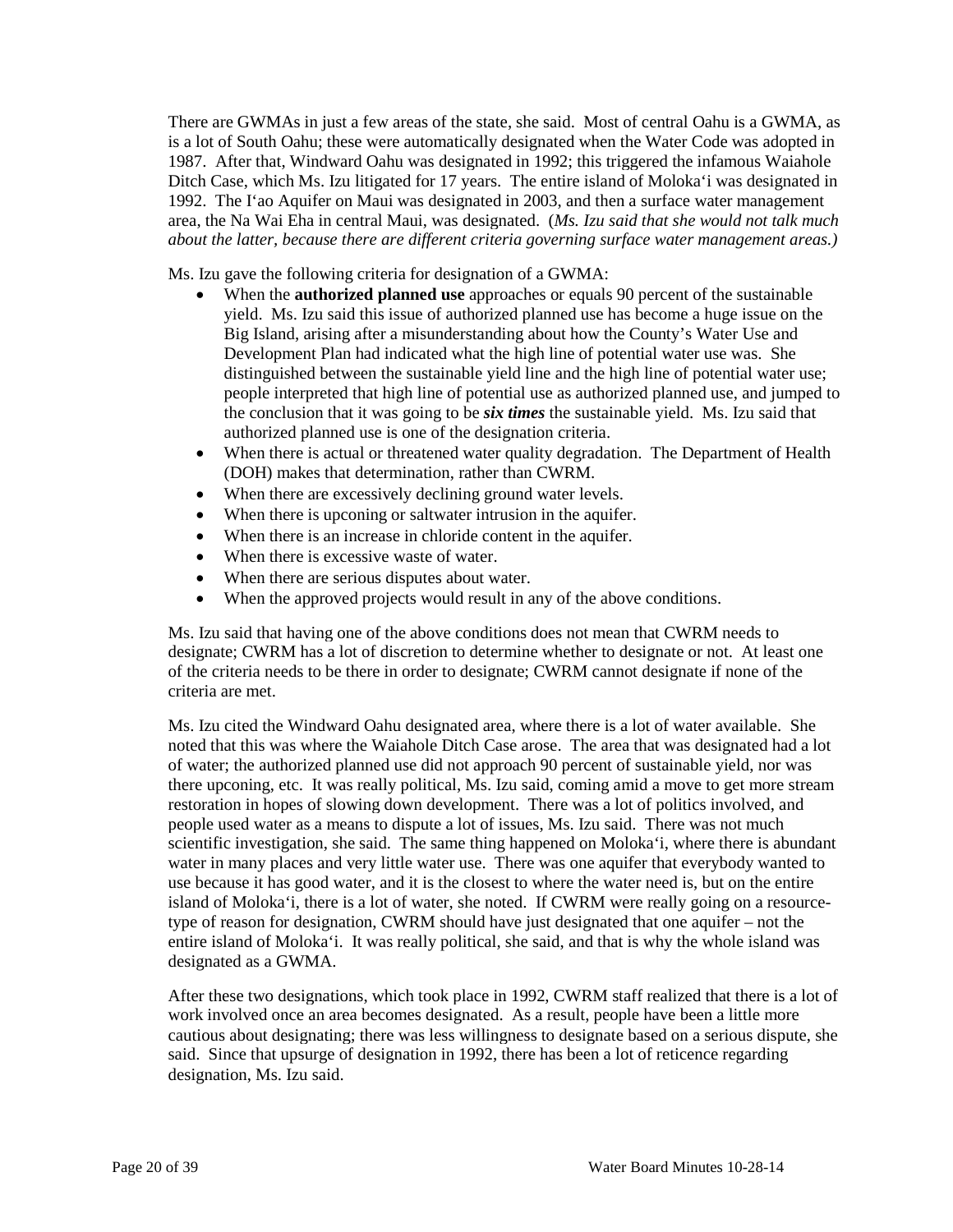The I'ao Aquifer designation was actually the fault of the Maui County Department of Water Supply, Ms. Izu said. The department has almost all of the pumping in the Aquifer, and there were indications that there should be designation, because in some places, Maui DWS was overpumping. CWRM gave Maui DWS a lot of chances, and warned them that they would designate the Aquifer if they kept doing what they were doing. CWRM set benchmarks, and told Maui DWS that so long as DWS stayed below the benchmarks, CWRM would not designate. Maui DWS proceeded to go over the benchmarks, Ms. Izu said. It was really ironic because they exceeded the benchmarks, either because their meters were malfunctioning or because somebody was misreading the meters. The truth was that Maui DWS did not really go over the benchmarks, but they reported to CWRM that they had – and the I'ao Aquifer got designated, she said.

Ms. Izu said that she mentioned the I'ao Aquifer designation because she wanted to discuss the Keauhou Aquifer, and how the proposal to designate it is taking a very different path.

Ms. Izu showed a slide of the designation process, which in the Keauhou Aquifer's case was initiated by the National Park Service (NPS). There is consultation with the County, and some scientific investigations. Public hearings may be held, and site visits whose exact definition is rather vague, Ms. Izu said. The current stage regarding the proposed designation of Keauhou Aquifer has seen some gathering of information, to see whether there is a *prima facie case*, i.e., whether there are enough facts to move forward in the process. Ms. Izu said this does not constitute enough facts to say guilty or not guilty, but if there is a prima facie case, then things can keep moving forward. That is the stage where things stand now, she said. She reiterated that the Windward Oahu and Moloka'i designations were political; in those cases there was not a lot of investigation activity. In those cases, people went straight to the CWRM staff to get the staff to make a recommendation, and then CWRM made a decision. In the Keauhou case, there is an unusually high level of investigative activity going on. In the I'ao Aquifer case, the investigation stage took a long time, but that was basically because CWRM was giving Maui DWS chances, Ms. Izu said. What is going on with the Keauhou Aquifer is different from what has occurred in the past with other designations, she said. Ms. Izu said that she has seen a lot of letters, testimony, etc., going in to CWRM. With other designations, the U.S. Geological Survey (USGS) or the County does some sort of scientific study. However, with the Keauhou Aquifer, there are *private people* doing scientific studies, and there is a lot of investigative activity going on at this investigative stage.

Ms. Izu noted that at the site visits to Kona (in September and October), CWRM staff basically told people to give their testimony at the December 10, 2014, CWRM meeting on Oahu. In the past designation processes, that was where people had their say, she said. What is different this time is that there are a lot of people having their say *before* the December 10 CWRM meeting, she said. Ms. Izu agrees with a testifier earlier today that because *everybody else* is having their say before December 10, the CWRM staff will be using a lot of this advance information to come up with a staff report that will be put before CWRM commissioners on December 10. **It behooves anybody who is interested, to have their say before December 10**, Ms. Izu said. It would not be advantageous to wait until December 10 to have one's say (in the allowed three minutes per speaker), when everybody else is getting their views in to the CWRM staff report *ahead of* that key meeting. The Commissioners will have read that report ahead of the December 10 meeting, and one does not want to have one's views left out of the report.

Ms. Iokepa-Moses said that it was kind of scary that up to now that the protocol was to make a decision regarding such an important matter as designation *on the day* of the CWRM hearing.

Ms. Izu said she wanted to clarify that CWRM will not decide whether or not to designate on December 10; CWRM will only decide whether to continue to move forward, or shut it down.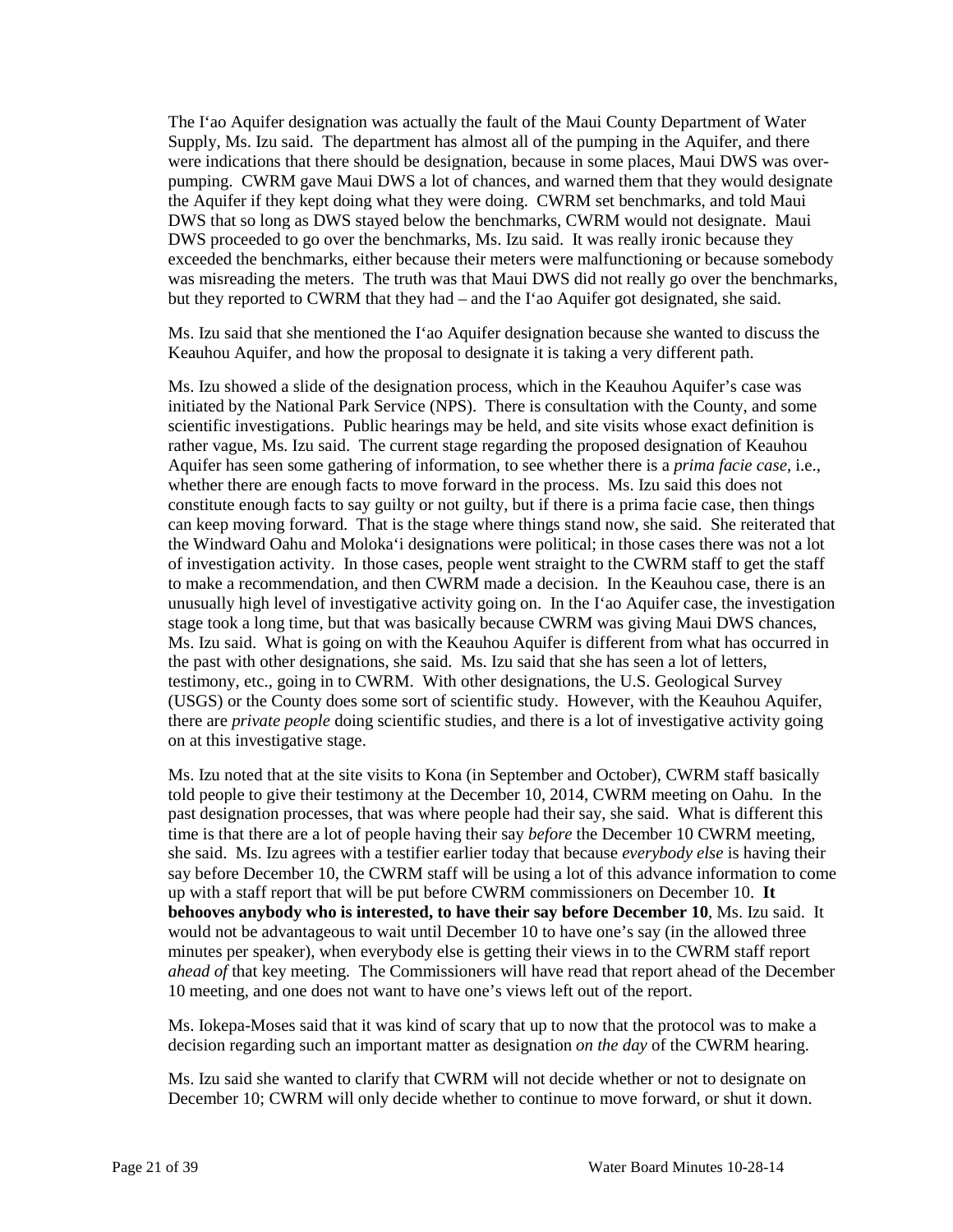She likened the December 10 meeting to a grand jury proceeding, where a decision is made whether or not to go forward with a case. In the past, nobody really paid attention to this particular point in the process; the investigative stage was more behind-the-scenes, Ms. Izu said. That is not to say that there was collusion involved; it was more like just looking at the scientific evidence, etc. However, this time, things are really different, because there is a lot of outside input coming in, she said. She reiterated that on December 10, the only question is whether CWRM should move forward on the proposed designation; the only decision that day will be to determine whether there is enough to keep moving forward. Ms. Izu said she did not want to make it seem like the decision on December 10 is immaterial. A lot of time and effort has gone into getting one's position set forth before CWRM; if one feels strongly one way or another regarding designation, then the December 10 decision will be very important. If one thinks that designation should not happen at all, Ms. Izu urged people to by all means try to get the process shut down at the December 10 meeting.

Ms. Izu said that if CWRM decides to move forward, there will be public meetings, etc., which will lead to a final decision. It is not clear when that final decision might be, but CWRM by statute has 90 days from the December 10 meeting to come up with a decision. Although there is a deadline for a decision, there are no penalties for failing to meet the deadline – so a final decision could be prolonged, she said. Assuming that on December 10, CWRM decides to move forward, the final decision should come sometime in mid-March.

One of the questions that arose was whether DWS or the Water Board should ask for a Contested Case on the designation issue. Ms. Izu said that her answer was no, based on a 1996 case before the Hawai'i Supreme Court in which the court ruled that nobody has a right to a contested case. This case involved the Windward Oahu GWMA. CWRM designated Windward Oahu as a GWMA, but Ko'olau Agricultural Company opposed the designation. Ko'olau Ag went to court to appeal the designation, and the Hawai'i Supreme Court ruled that there was no right to a Contested Case. If there is no right to a Contested Case, there is no right to an appeal, according to the court. Ms. Izu said that based on that Ko'olau Ag case, there is not going to be a Contested Case if Keauhou Aquifer is designated.

Ms. Lee Loy asked what the definition of an aggrieved party was, and asked who could file a Contested Case under these criteria. She asked who would be a party; she asked if *nobody* would be a party.

Ms. Izu said that if one does not have a Contested Case, then there is no party. She said it is very complicated, but in order to get an appeal from an agency decision to the court, one has to have a right to a Contested Case. To have a right to a Contested Case, either the Statute says that these certain things can have Contested Cases on them, or if the rights, duties and privileges of an individual are being decided by the agency. In such a case, there would be a right to have a Contested Case, Ms. Izu said. If, under these circumstances, a person is denied a Contested Case, then the court will tell the agency that the agency should not have denied the Contested Case. The third thing is if there is a constitutional due-process right, which is usually a property right. Ms. Izu said that what the Hawai'i Supreme Court said in the Ko'olau Ag case was that the Statute does not say that one has to have a Contested Case, so that is out. The court also said that in designation of a Water Management Area, no individual's rights, duties and privileges are being decided. The decision on an individual's rights, duties and privileges comes in the Water Use Permit processing stage, she said. By CWRM's decision to regulate such-and-such an area, it does not decide anybody's rights at all, Ms. Izu said. No one's property rights are being decided when CWRM imposes designation, either, she said. There is no entitlement to a Contested Case, and therefore, there is no appeal to a designation, she said.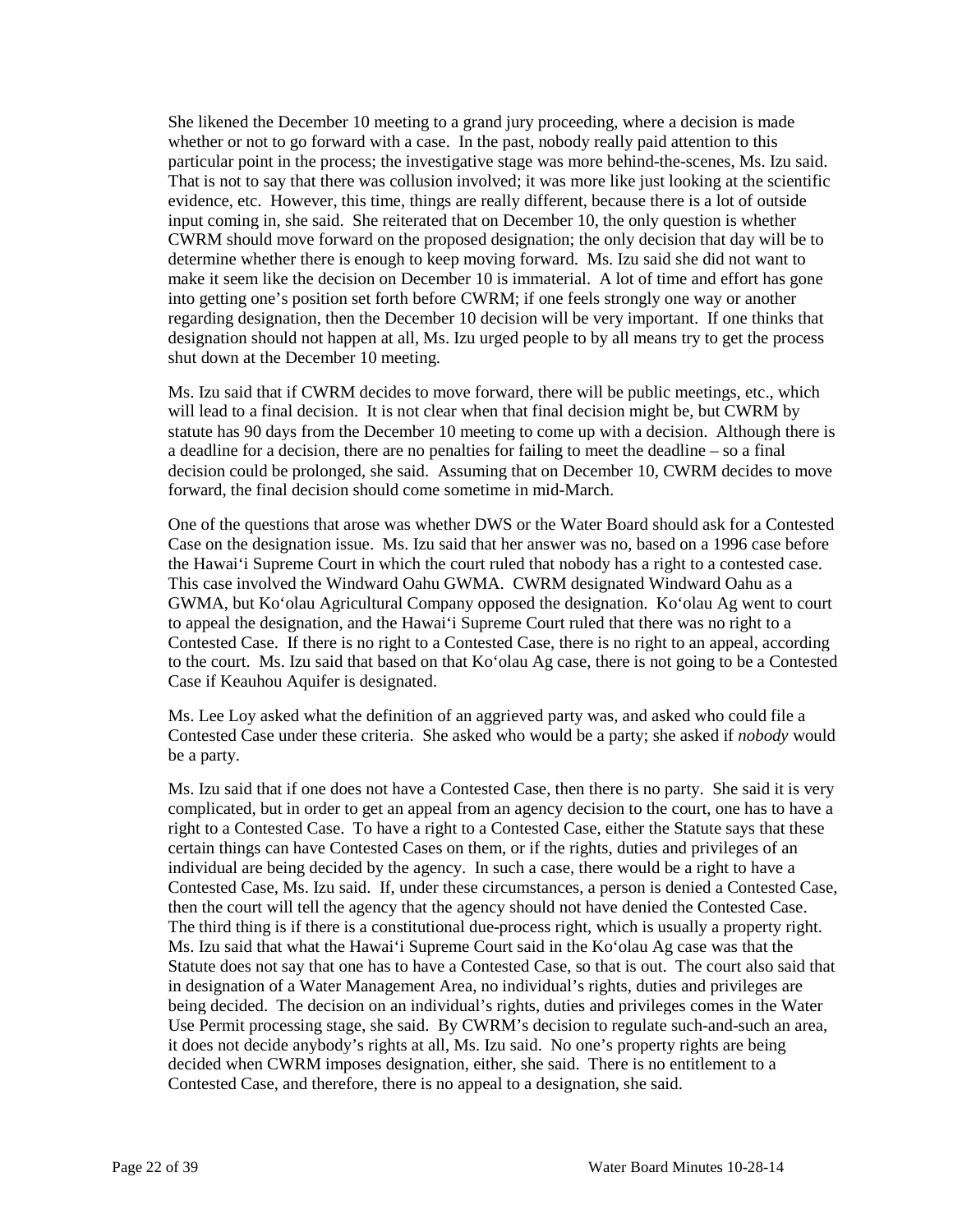Ms. Lee Loy asked whether DWS's rights, duties and privileges are at risk during the December 10 CWRM meeting.

Ms. Izu said no, because DWS will be just like any other individual. If Keauhou Aquifer is not designated, it will be business as usual. If the Aquifer is designated, DWS will be treated like any other individual. If DWS wants to withdraw water, DWS would have to apply to CWRM for a Water Use Permit. If, at that point, CWRM denies DWS a Water Use Permit, DWS can appeal because those were the Department's rights, duties and privileges, and DWS will have become an aggrieved party at that time, and DWS can appeal. That is what the Ko'olau Ag ruling said; Ms. Izu said it is pretty clear to her. She then pointed out a case that had nothing to do with designation of a Water Management Area: the Na Wai Eha Interim In-stream Flow Standards case. This case was totally different, but one of the issues was whether the court even had jurisdiction to hear the appeal; some of the parties had argued that setting the Interim In-stream Flow Standards was just like designating a Water Management Area, Ms. Izu said. No individual's rights, duties and privileges were being determined at this point, and therefore the court had no jurisdiction, according to those parties. However, the court ruled that that was not right; the Interim In-stream Flow Standard process is different from designation; there *were* some rights that were being affected. Ms. Izu said that what worries her about this ruling was that the court went on to distinguish the Ko'olau Ag case from what was happening in the Na Wai Eha case. Ms. Izu said she was concerned that the Supreme Court, in the Na Wai Eha case, ruled that there was little necessity for judicial review of designation, because the permitting process would adequately protect individual rights. She reminded the Board that in the Ko'olau Ag case, the court decided that there was no harm in designation, because any rights or complaints one may have will be taken up in the Water Use Permit process. She said what worries her is that if CWRM does *not* designate, someone who *wants* designation might say that their rights are not being protected. She said that if DWS or the Water Board ask for a Contested Case, CWRM will say that nobody is entitled to a Contested Case, based on the Ko'olau Ag ruling. She said that if CWRM decides *not* to designate, somebody may go to court to claim a right to appeal, based on the Na Wai Eha ruling. There is a chance of that happening, Ms. Izu said. She reiterated that if DWS or the Water Board ask for a Contested Case, CWRM will say that nobody is entitled to a Contested Case, based on the Ko'olau Ag ruling.

Ms. Izu said that if CWRM's final decision, sometime in the spring, is not to designate, or if CWRM decides on December 10 not to go any further, things will revert to business as usual.

Ms. Lee Loy asked whether NPS could appeal a CWRM decision not to designate. She asked whether, because NPS is the party who petitioned for designation, they would be the aggrieved party, and thus have a right to appeal.

Ms. Izu said that looking again at the Ko'olau Ag ruling, on the face of it, if NPS takes an appeal, the Supreme Court or the Intermediate Court of Appeals would say that nobody is entitled to a Contested Case, and therefore, NPS does not have an appeal. On the face of it, that would be the answer, Ms. Izu said. She said that she could see NPS citing the Na Wai Eha ruling, which said that people's rights are protected in the Water Use Permit process. Ms. Izu could see NPS arguing that because CWRM did not designate, NPS's rights are not being protected. She could not say whether that argument would be successful.

Mr. Robinson noted that both the Water Board and CWRM are an open book, with open meetings where people can take notes, etc. NPS by contrast is just like a wall; Mr. Robinson asked who is making the decisions for NPS. There is no NPS board to listen or speak to the public, or to take appeals whenever NPS files, he said. Mr. Robinson said it is something that he has wondered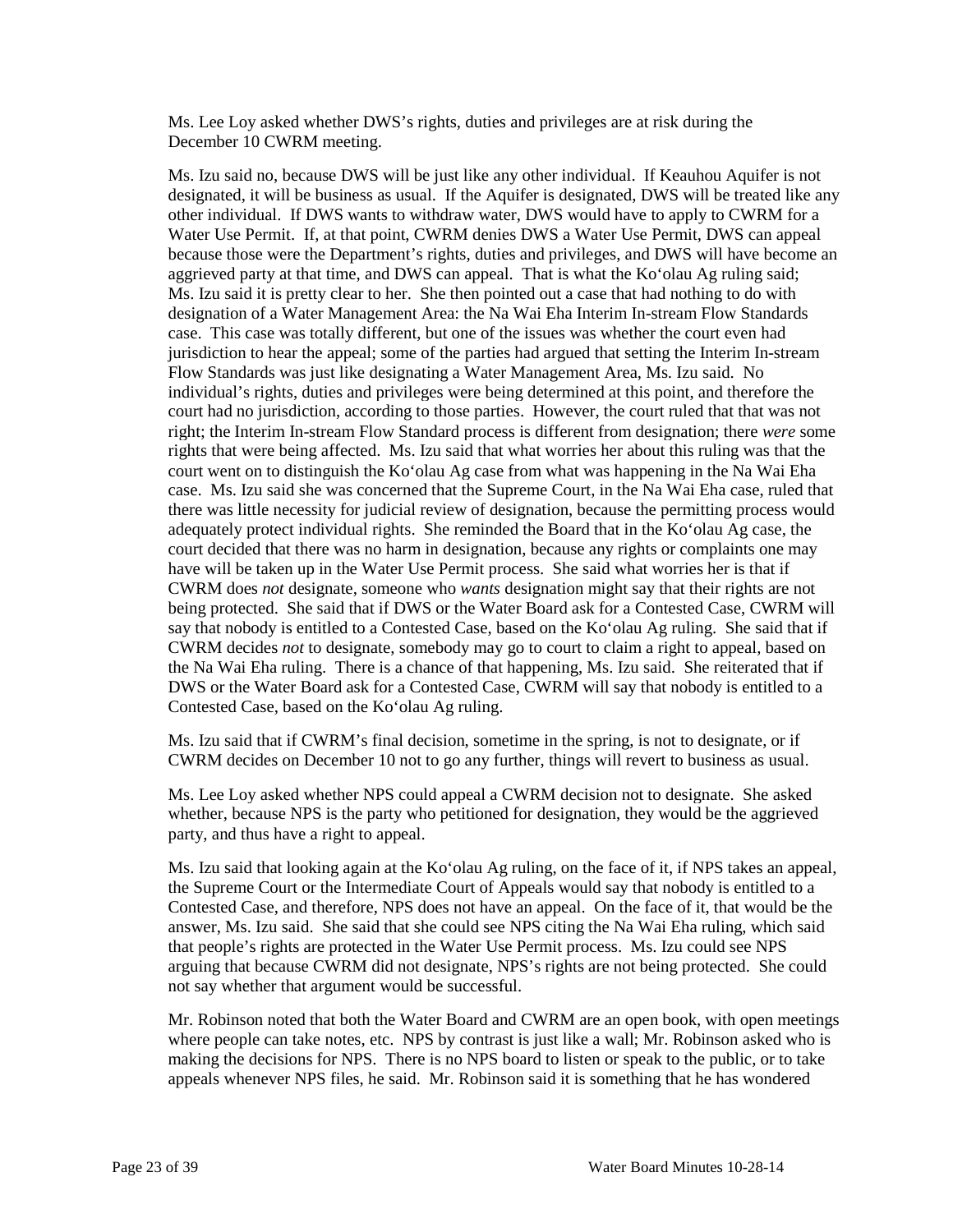about for some time; people can go to the Water Board, BWS or CWRM, but NPS is just like a wall.

Ms. Izu said she did not know who makes the decisions for NPS; she wished she knew.

Ms. Izu turned to what happens if CWRM decides to designate Keauhou Aquifer as a GWMA. Before defining the term "Existing Uses," Ms. Izu said that existing users have one year to file an application for Existing Use Permits. Just because DWS is an existing user, it does not mean, after designation, that DWS can automatically continue to use the water that it has been using. Existing users can continue to draw water while their applications for Existing Use are pending; DWS can continue to use the water while its application is being processed, and until a decision by CWRM is made.

New Use applications can be filed any time, but they will not be processed until all of the Existing Use applications have been processed. She gave the caveat that there may be some instances in which, even though some Existing Use application are still being processed, that CWRM might process a New Use application in the meantime. However, the general rule is that people applying for a New Use Permit will just have to wait until all of those Existing Use applications are resolved, Ms. Izu said. No New Uses can commence with a permit, she said. While Existing Uses can continue while the Existing Use Permit is being processed, no new users can start pumping water while their New Use Permits are pending. New users must wait until they actually have a New Use Permit, Ms. Izu said.

Mr. Greenwell asked whether an Existing Use whose permit application is pending can be stopped from pumping in the event that a Contested Case Hearing is brought by, for example, NPS.

Ms. Izu said that generally speaking, the Contested Case Hearing could not stop the use while the Existing Use Permit is pending. She said that a Contested Case could take years to be resolved, and if a party such as NPS says that all those years, the pumping has affected its anchialine ponds. NPS could file for a restraining order, claiming that the pumping is causing such harm that DWS has to stop – whether Keauhou Aquifer is a GWMA or not. A restraining order has nothing to do with whether it is a GWMA or not, and has no bearing on whether DWS's permit is being processed or not. Unless NPS were to get a restraining order, the general rule is that DWS can keep pumping the same way it was before designation; it cannot increase its pumping.

Ms. Lee Loy asked what happens to DWS's obligations under Water Development Agreements, when this process occurs. She asked if the new developments in the area would fall into the New Use category.

Ms. Izu confirmed this.

Ms. Lee Loy asked what happens then.

Ms. Izu said that she would get into that later, but first she wanted to talk about Existing Use Permits. Once CWRM votes to designate, CWRM is required to have a 30-day Public Notice period, and at the end of those 30 days is the official date of designation, she said. CWRM will send out notices to everybody that they know is pumping water from the Aquifer, and notify them that they have one year in which to file their application for an Existing Use Permit. DWS would have to put in its application for Existing Uses within that one-year period; CWRM does not have any discretion to extend that period. Ms. Izu noted that when CWRM designated the I'ao Aquifer, Maui County missed the one-year deadline for applying for an Existing Use Permit, amid a dispute with a private owner who owned the property where a County well was located.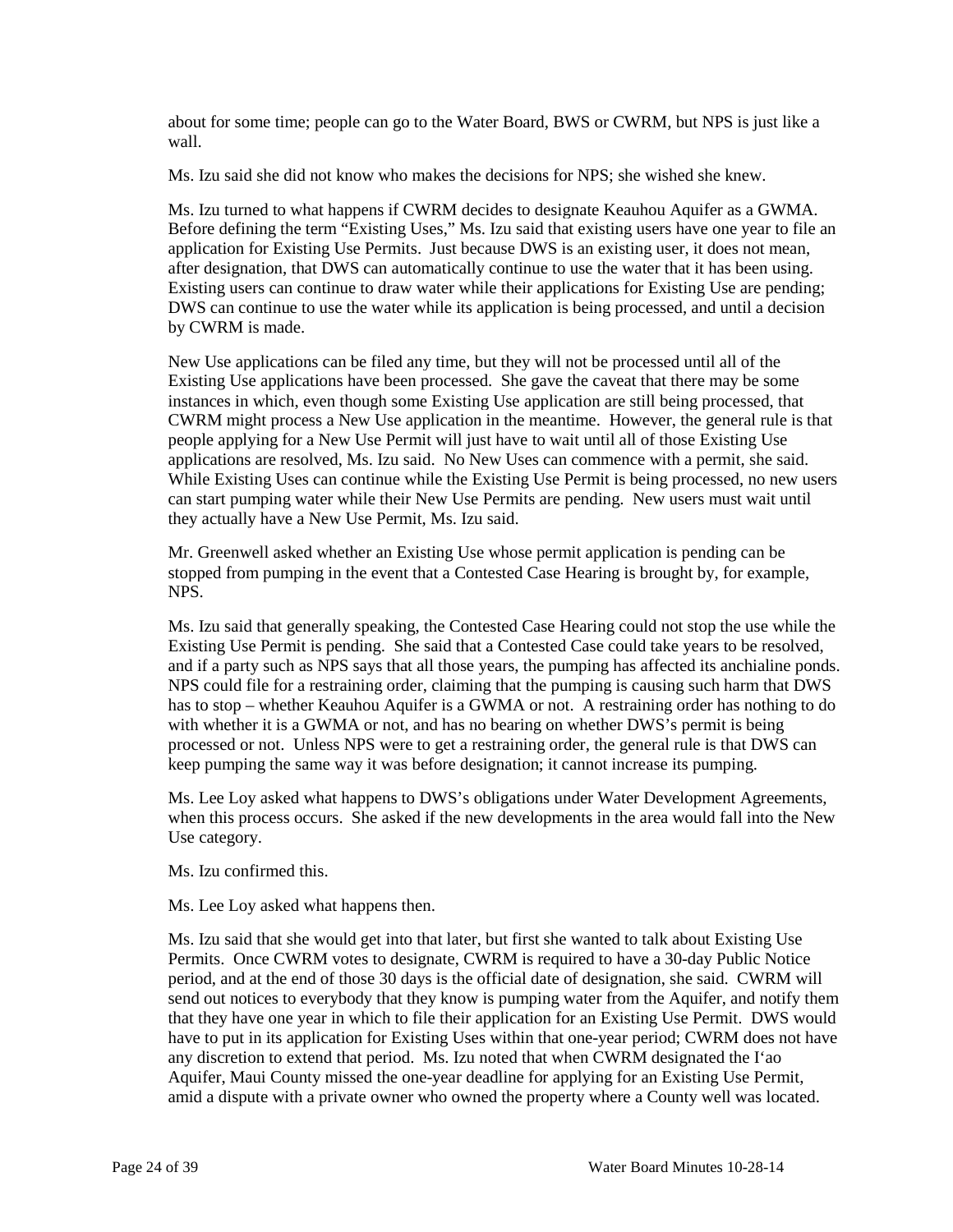Ms. Izu said that the private owner's signature was required for Maui County's Existing Use Permit application, and the owner refused to sign; Maui missed the one-year deadline. Ms. Izu said this was part of the Waiahole Ditch Case that she litigated, and ultimately CWRM told Maui that they had to stand in the New Use Permit line. As she mentioned earlier, New Use Permits are not processed until after all of the Existing Use Permits are processed, so Maui had to wait until that happened. She noted that in Maui's case it was not too dire, because Maui County had 90 percent of the wells in the I'ao Aquifer anyway. The moral of the story is not to miss that oneyear deadline for applying for the Existing Use Permit, Ms. Izu said.

Ms. Izu gave examples of what happened in the Waiahole Ditch Case. The Windward Oahu GWMA, where the Waiahole Ditch gets its water, was designated in 1992. At that time, Makakilo Golf Course was under construction developed, but had not yet been fully developed. It was only using something like 250,000 gallons of water per day at the time of designation (i.e., while the golf course was still not fully developed), but ultimately it would need one million gallons a day. CWRM ruled that the golf course would only get an Existing Use Permit for 250,000 gallons per day, and told the golf course that they would need to file a New Use Permit for the remaining 750,000 gallons, Ms. Izu said.

Turning to the Keauhou Aquifer, Ms. Izu said that ongoing developments will face the same thing. She gave as an example a development whose full build-out would be 500 homes, but in which only 100 homes had been built and were using water. Upon designation, the developer can only apply for an Existing Use Permit for the 100 homes; the remaining 400 homes will not be covered by the Existing Use Permit. The developer would not be able to get water for those 400 homes until he obtained a New Use Permit for them, Ms. Izu said.

Existing Use Permits require the water to be used in the same original location at time of designation. Ms. Izu cited the Waiahole Ditch, where the successors to the defunct Oahu Sugar wanted to use water on different fields than the original location (i.e., Oahu Sugar used the water on its makai fields, and the successors wanted to use water on the mauka fields). This became a big issue; under the definition of Existing Use, the water has to be used in the *same location*.

### *(Ms. Iokepa-Moses left the meeting at 12:00 Noon.)*

Under Existing Use, the water must be used for the *same use* as at the time of designation. It also has to be the actual amount and actual use of water as at the time of designation.

Ms. Izu said the Existing Use Permit applications need to prove that the water use is reasonable and beneficial, that the user is using a reasonable amount of water, that the water is used in an efficient and economical way, and the water use must be consistent with the applicant's land use plans and policies. In addition, the applicant has to do an analysis of whether there is an alternative source of water that could be used instead.

Ms. Lee Loy asked about DWS's plans to shift from the Kahalu'u Shaft to a high-level source; she asked if this would be allowed under the Existing Use Permit. It would be the same aquifer, same use, but it would be in a different location.

Ms. Izu said that it would be a different well location; water use permits are tied to the well. If for example, the designation date is April 1, 2015, DWS will still be using the Kahalu'u Shaft, and DWS will not have developed the alternate well yet. DWS could apply for the Existing Use Permit for the Kahalu'u Shaft. When DWS gets the alternate well up and running, DWS could make the argument that it is still an Existing Use, so DWS can apply to basically transfer. However, somebody could say no, the alternate well would be a New Use and would therefore require a New Use Permit. DWS could go through the criteria and argue that the alternate well is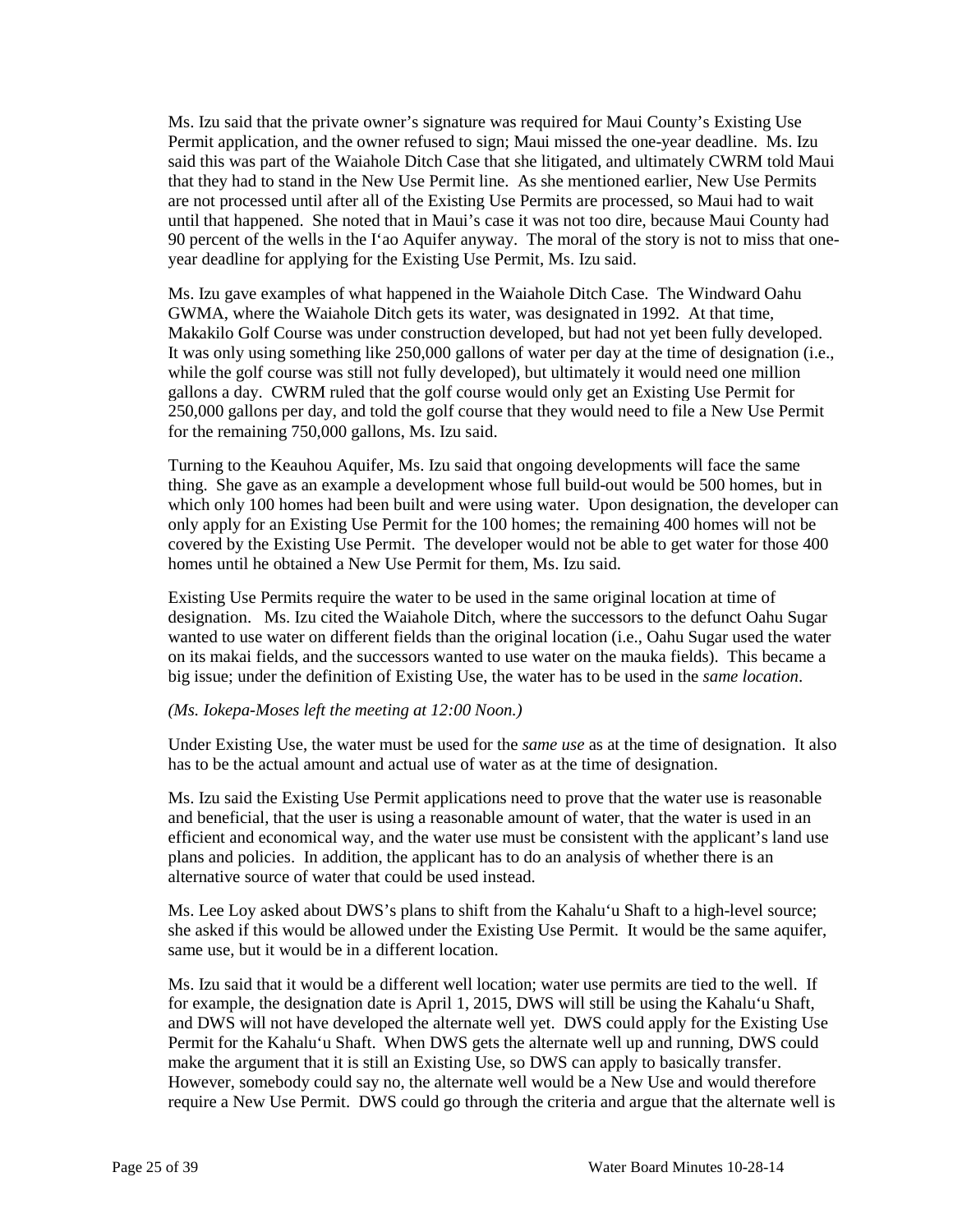the same thing (as Kahalu'u Shaft). It is not just because it is in the same Aquifer; it is also because where DWS locates its wells does matter, Ms. Izu said. She said that DWS does not have the same problem as the situation on Moloka'i, where there were two DHHL wells and one County well located really close to each other; there were upconing issues, she said. Somebody could say that DWS needs to get a New Use Permit, because by changing the location of the well, DWS needs to prove that it is not interfering with anyone else's water use. DWS could make the argument that DWS is just changing wells – it is not changing anything else. DWS is making the same uses, same amount, etc.; DWS can make that argument, Ms. Izu said.

The Deputy said that Ms. Lee Loy was not speaking of drilling new wells; DWS has existing sources which DWS is just not pumping to their maximum capacity. DWS's understanding is that CWRM will be using the 12-month moving annual average.

Ms. Izu confirmed that they always use that average.

The Deputy said that DWS has some wells that have been out of commission for quite a while, so their 12-month moving annual average is something like zero. DWS is going to file an Existing Use Permit on that anyway. DWS has six wells in the high level and six sources in the basal, he said. DWS can shift things around for maintenance purposes, providing the same amount of water to the same end users, which should not be too much of a problem. The Deputy asked if that sounded correct.

Ms. Izu said that Honolulu BWS does that; they have a number of water use permits, but each of their wells has an allocation. As long as they do not exceed that allocation, BWS can switch it around; BWS does switch it around, she said. Ms. Izu said she was concerned that DWS's 12 month moving annual average on some of its wells might be super-low, and *that* is the allocation that DWS will get on its Existing Use Permit.

The Deputy said that that would be a big problem. Wells do go down and some of the wells have been down for quite a while, which is why their average right now is close to zero. DWS's plea to CWRM is going to be to look at DWS's wells cumulatively. Mechanical devices (such as pumps, etc.) are going to fail at some point in time, so DWS needs the flexibility to move, or utilize, other sources when DWS needs to, to supply water to its customers, he said. He worried about what happens if one well such as Honokōhau, with its one million gallons a day pumpage during the past 12 months, were to go down, while nearby Hualālai has zero pumpage. He wondered if DWS would wind up being stuck with a zero allocation if Honokōhau goes down, but Hualālai gets back up.

Ms. Izu said that CWRM staff is very understanding about emergencies. She cited the example of Moloka'i Ranch coming to the rescue of DHHL, when one of its wells went down. They reported the circumstances to CWRM; that situation lasted at most a couple of months. She did not know what CWRM's reaction would be if a situation dragged on for years.

Mr. Greenwell asked if CWRM might grant a lower allocation than the one requested.

Ms. Izu said yes, CWRM has different standards on permits, just like the County does.

Mr. Greenwell said his question was, if somebody came up with a Contested Case, complaining that DWS's well is above them, would CWRM staff grant a lower allocation than DWS requests or grant the request.

Ms. Izu said that if it is a Contested Case, the decision would be out of the staff's hands; CWRM itself would become like a court. CWRM usually appoints a Hearings Officer, and it becomes a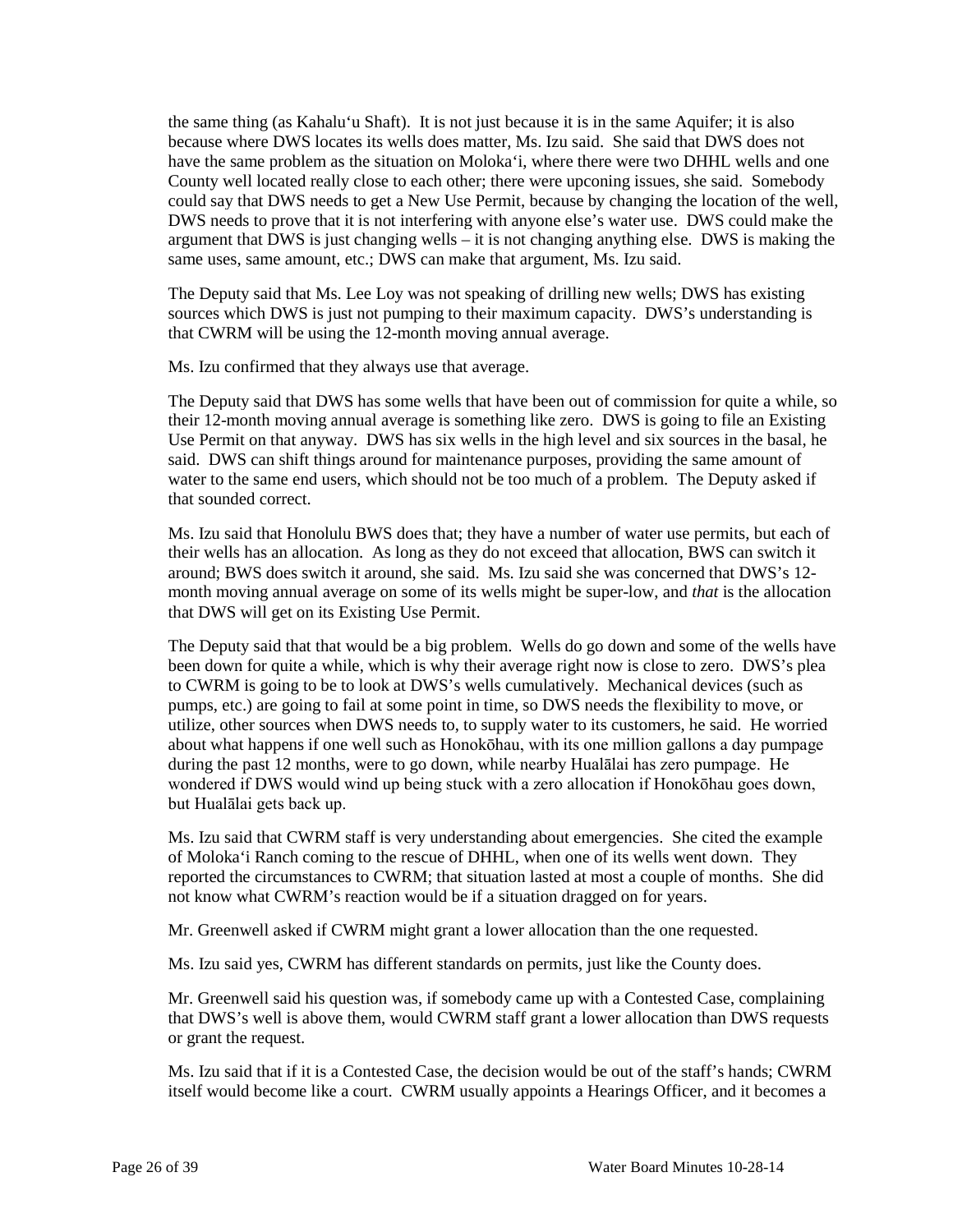battle of experts. Both sides will bring in their respective experts. Ms. Izu noted that Contested Cases are lengthy and expensive, and they involve a lot of experts.

Mr. Greenwell, returning to the first slide of Ms. Izu's Power Point presentation, asked whether she could see a *serious dispute* in Kona.

Ms. Izu cited the Waiahole Ditch Case and the Moloka'i designation. She said that the basic reason why CWRM designated in those cases was because there was a serious dispute. In the aftermath of those designations, the CWRM staff's point of view may be that a serious dispute cannot just involve a party's unwillingness to let the other party use water. It has to something more than that, she said. Ms. Izu said that people seriously dispute water all the time, and if that is to be the criteria to designate, then any place can be designated. Speaking from the CWRM staff's point of view, there has be something more than people fighting over water, she said. She said that if it gets to be like the Wild West where people actually go out and cause harm to other people, CWRM might feel the need to step in. However, just saying that one disagrees about water should not be enough reason to designate, she said.

When DWS applies for a well drilling permit or a pump installation permit in a non-designated area, CWRM staff will require a pump test. One of the reasons is to establish what can be pumped safely out of the Aquifer. If DWS wants to withdraw water from this well, while someone a half-mile away has a well, CWRM staff will be looking at the draw-down, and will be looking at whether DWS is affecting the nearby well. If it is affecting the nearby well, CWRM will tell DWS that it cannot put in as big of a pump, or will tell DWS to move its well someplace else, Ms. Izu said. A Water Management Area does not have to be in place for there to be that kind of regulation, she said. Conversely, just because a well is causing harm to another well does not mean that designation is necessary, Ms. Izu said. There are ways that CWRM can prevent these kinds of problems, and they do.

Mr. Robinson asked whether it was normal that people just go and submit an application for a designation area. He asked whether there was any kind of mediation or discussion, or meaningful agreement with interested parties. He asked if, failing such mediation, etc., designation is then filed.

Ms. Izu said it all depends on attitude. She noted that the Waimea Water Roundtable has for years staved off designation, thanks to numerous parties who are willing to come to the table to work things out. CWRM staff is involved in those roundtables, and to date Waimea has avoided designation, thanks to the willingness to sit down and reach some understandings and agreements. She said there was one instance in Hāwī, where a woman petitioned for designation out of the blue. The woman did not bother to talk to anybody, and CWRM staff said there was no basis for designation. The matter ended pretty quickly, Ms. Izu said.

Ms. Izu moved on to New Use Permits. The criteria for these are:

- Is there water available? Ms. Izu said this is a mathematical matter, based on sustainable yield; the question is what the sustainable yield is in the Aquifer as a whole, and whether there is enough remaining in the sustainable yield.
- Is the use reasonable/beneficial? The question is what the purpose of the use is, and whether the use is economical and efficient. In the Keauhou Aquifer, the problem may arise that some residential users may use more than the standard 600 gallons per day per unit.
- Not interfering with existing uses. A new use permit may be denied if a well interferes with another well (i.e., there is upconing, etc.)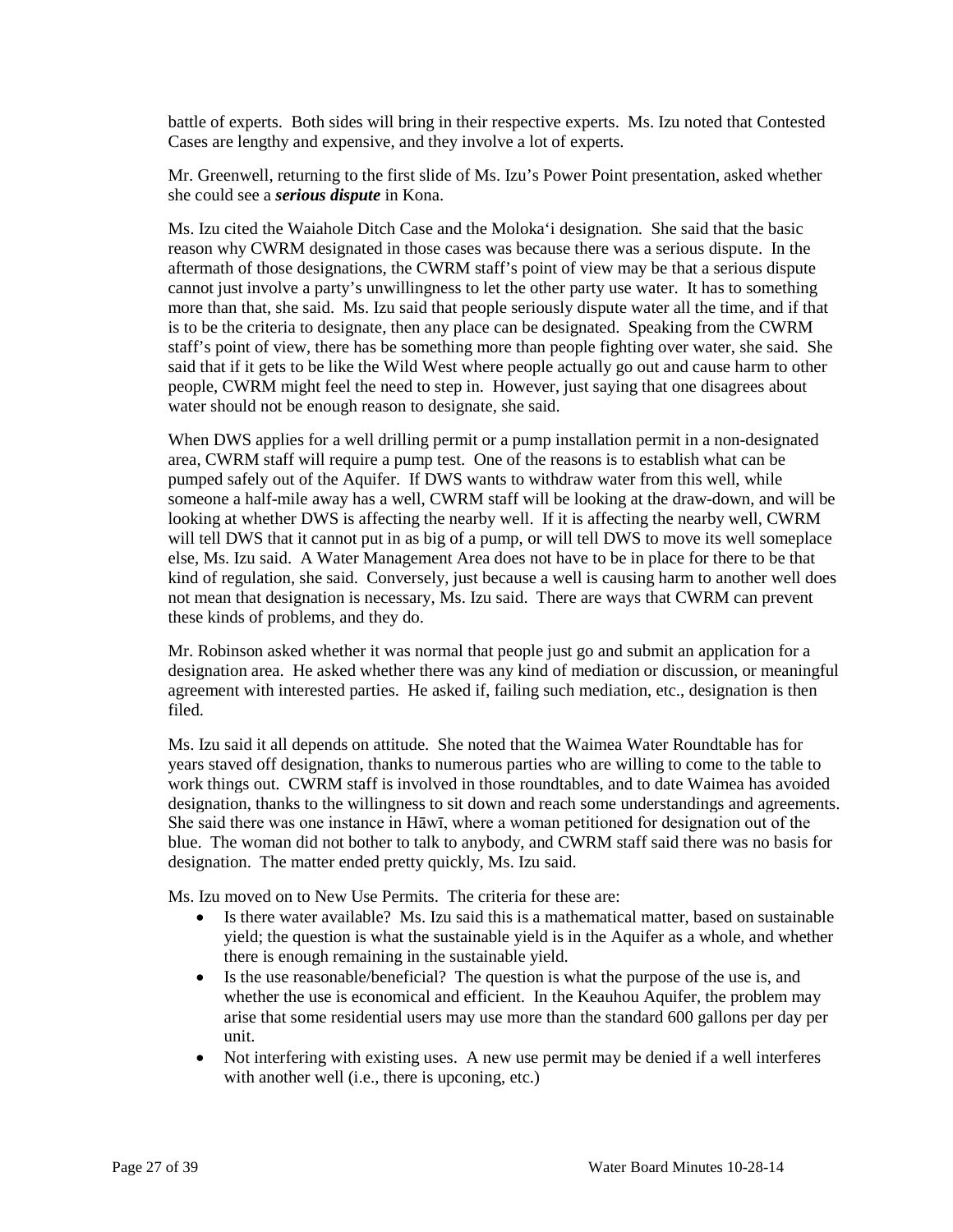- Is the use consistent with the public interest? Ms. Izu said that there are lots of things in the public interest; establishing this public interest is not hard to do.
- Is the use consistent with State and County land use designations, and with State and County land use plans and policies? Ms. Izu said that CWRM basically looks at zoning here.
- Not interfering with DHHL rights. Ms. Izu debunked the notion that DHHL can take over someone else's well. She also debunked the notion that DHHL can jump to the head of the line for permits. She noted that with Existing Use Permits, the applicant does not need to prove that it is not interfering with DHHL rights; with New Use Permits, applicants need to prove that they are not interfering with DHHL rights. Under Section 221 of the Hawaiian Homes Commission Act, DHHL has the right to sufficient water to make its lands productive. There has not been a definitive case to define that. She said that Existing Use Permit applications go ahead of all New Use Permit applications, even those of DHHL.
- Not abridging traditional and customary Native Hawaiian Rights. Ms. Izu said this will probably be a big issue with the NPS petition.
- Is it consistent with the Public Trust Doctrine? There is a lot of litigation about what this constitutes, or what it provides for, Ms. Izu said. This matter must be addressed, she said.
- Is there an Alternative Source of water?

Mr. Robinson asked about Public Trust Doctrine. He had originally thought it was all about water, but it is about natural resources in total, of which NPS is a natural resource which NPS, in his opinion, has not been maintaining well. He said that Public Trust Doctrine needs to be viewed in its entirety: water, anchialine ponds, maintenance of offshore fishing, removal of nonnative species, etc. Public Trust Doctrine is a multitude of natural resources; it is not just water, he said.

Ms. Izu noted that the Public Trust Doctrine comes from the Hawai'i Constitution, and it does talk about how natural resources are a public trust. She agreed completely with Mr. Robinson, but noted that the cases which have raised the most discussion of Public Trust Doctrine have been water cases.

Mr. Robinson asked if the care of natural resources in their entirety can apply to the violation of Public Trust Doctrine.

Ms. Izu said that nationwide Public Trust Doctrine has been applied to air, to trees, everything. She said that applying Public Trust Doctrine to too many things devalues the Doctrine.

Ms. Izu turned to Contested Cases, saying that all water use permit applications, Existing Use or New Use, are subject to Contested Case. Regarding who can be a party to a Contested Case, a person has to have standing. Standing is extremely liberal in Hawai'i, she said; if somebody owns property somewhere in the Aquifer, that person has standing, and is entitled to a Contested Case. As to the burden of proof, Ms. Izu said that the **applicant for the permit** has the burden of proof. When someone objects to an application, the applicant must go through all of the above criteria to prove that they are entitled to a water use permit.

Ms. Izu said that Contested Cases take a long time, citing her 17 years litigating the Waiahole Ditch Case. Another water use permit case on Moloka'i took two or three years. Contested Cases take a long time, especially when the parties have resources, like DWS and NPS, she said. The Na Wai Eha case involved some 40 days of hearings, involving a hearings officer. Contested Case Hearings are generally held on the island in question. She noted that the entire CWRM board sat for 60 days of actual hearings as the hearing body for the Waiahole Ditch Case; CWRM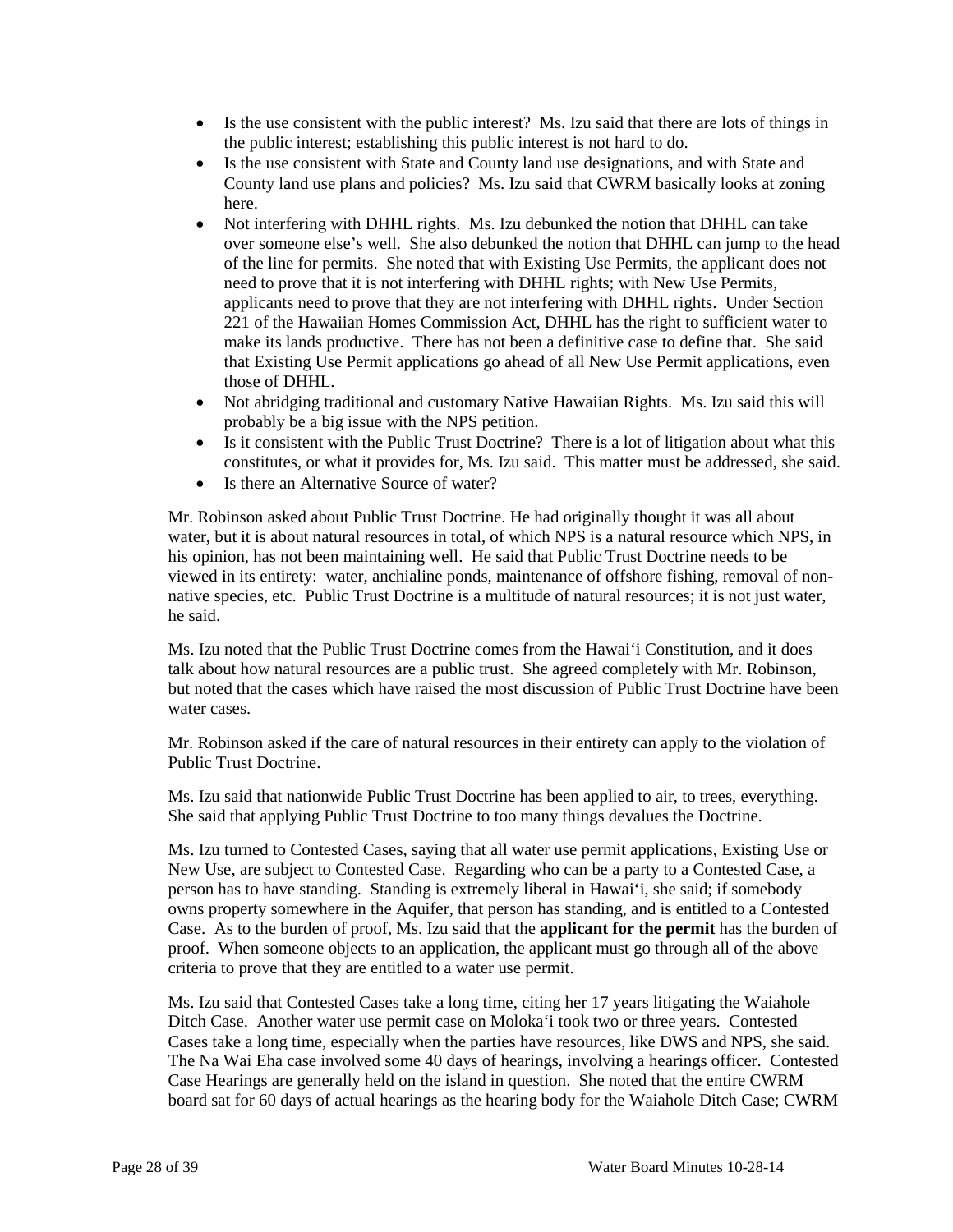swore never again to go through such an ordeal, so they always hire a hearings officer now. She noted that ideally, the hearings officer has some expertise in water issues, noting that Dr. Larry Miike often officiates as hearings officer.

Ms. Lee Loy asked who prepares the Findings of Fact, etc.

Ms. Izu said that after the hearing, the hearings officer usually asks the parties to file their own proposed Findings of Fact, and when Dr. Miike is the hearings officer, he files his own. Other hearings officers might rely on the Deputy Attorney General to help them write the Findings of Fact. Those proposed Findings of Fact are then sent to CWRM, and CWRM either adopts those Findings, or not – or come up with their own Findings, she said. Usually, the hearings officer will come up with his own Findings of Fact, which will be denominated as "Recommendations" to CWRM. CWRM will invite all of the parties to file exceptions to the hearings officer's proposal, and then there will usually be oral arguments before CWRM itself, Ms. Izu said. CWRM can adopt, reject, or modify what the hearings officer proposed. That could translate into a bit of time, she said.

Ms. Lee Loy asked if, when the whole process ends, a party can take a Chapter 91 appeal of that decision, and she asked whether all of that can be made the certified record, and appeal that.

Ms. Izu said yes. The appeal would go directly to the Intermediate Court of Appeals if it involves a water use permit. There is no court in between CWRM and the Intermediate Court, she said.

Ms. Lee Loy asked if Ms. Izu had done any cases involving a federal agency filing a petition and a County agency appealing it.

Ms. Izu said this was the first time she has seen a federal agency involved like this. She noted having had a case with the Navy in a minor role; USGS weighs in on scientific matters, but does not take sides in a Contested Case. She did not know whether USGS would accede to DWS calling USGS as a witness, but if CWRM requests their testimony, they will provide testimony. USGS does not usually appear for a party, she said.

Ms. Lee Loy asked if Ms. Izu was familiar with the letter to the Office of Information Practices (OIP) from the Hawai'i Leeward Planning Council (HLPC).

Ms. Izu said she was.

Ms. Lee Loy asked Ms. Izu to elaborate; CWRM made reference to a Statute related to Contested Cases when CWRM agendized their investigative meetings in Kona. She said the last time she checked, DWS was not involved in a Contested Case here. Ms. Lee Loy noted that Ms. Izu said earlier that there is no way that DWS/Water Board can petition for a Contested Case, until CWRM designates; even with that decision to designate, DWS/Water Board cannot appeal, because there is no Contested Case. DWS/Water Board cannot appeal until the water permit process (following designation), in which time it would be in a Contested Case. She asked Ms. Izu to elaborate on that.

Ms. Izu noted that the headings of the notices regarding CWRM's September 17 and October 9 site visits do not say "Agenda." They say "Schedule." That, Ms. Izu said, is an indication that CWRM did not consider the site visits to be meetings. In the notice, it also says that it is not a public meeting. However, anytime a public body has more than two Board members or Commissioners get together, it is a **meeting**. This makes the proceedings subject to Sunshine Law, unless there is an exemption. CWRM cited as its exemption HR Section 92-6, which talks about "adjudicatory functions." The CWRM notice says "Adjudicatory Functions;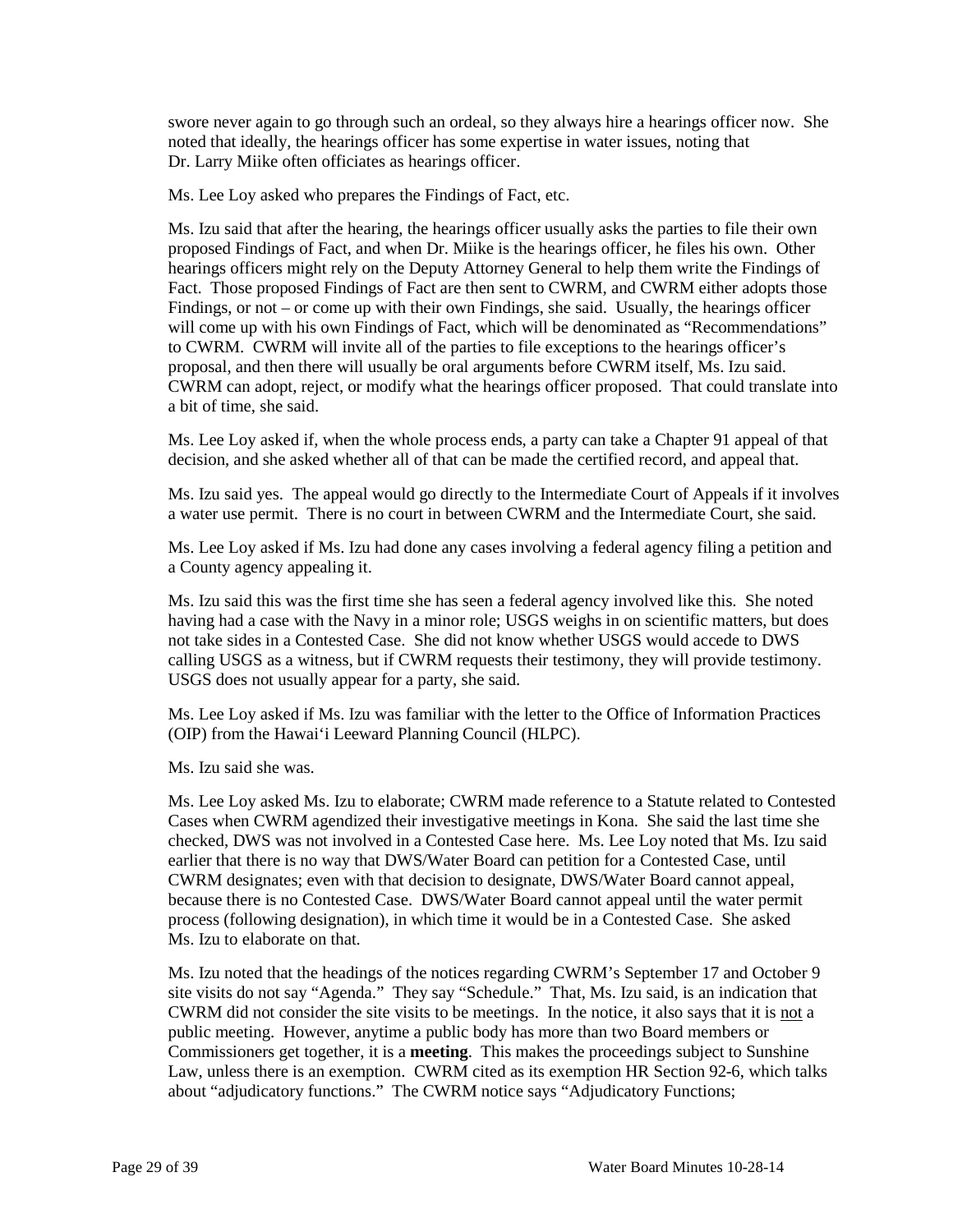Investigations." However, Section 92-6 does not contain the word "investigations" anywhere, she said. Section 92-6 talks about judicial proceedings; it is really talking about Contested Cases, Ms. Izu said. There is a lot of case law from the Hawai'i Supreme Court, and a lot of OIP opinions that refer to Contested Cases, she said. The designation of a Water Management Area (WMA) is not a contested case, she said, and nobody has asked for a Contested Case. Furthermore, if one is having a Contested Case, there are notice requirements in Chapter 91 as to what kind of notice needs to be put out, she said. CWRM never did that, and if CWRM really thinks that it was a Contested Case, then CWRM has some Chapter 91 violations, Ms. Izu said. She speculated that CWRM thought that by using the word "investigations," they would be exempt. One of the issues in HLPC's letter is whether CWRM's investigations have to be tied to a Contested Case, she said. She wondered if anything and everything could be called an investigation, but she did not think that that is what Section 92-6 was.

Ms. Lee Loy said that she raised the Contested Case issue at the last Board meeting because she wanted to preserve any future appeals for DWS and the Water Board. She asked if it was worth filing a complaint to OIP, now that HLPC has already done so.

Ms. Izu said she is not a Sunshine Law expert, but she suggested that the Board wait and see CWRM's response to the OIP complaint; CWRM has only 10 days to respond. CWRM may just say oops, CWRM did the wrong thing; that begs the question of what comes next, Ms. Izu said.

Ms. Lee Loy asked whether that would invalidate the investigative meetings, and therefore would invalidate the investigative process. She reiterated that she wanted to preserve any opportunity for future appeals or a Contested Case, or whatever legal recourse there may be down the road.

Ms. Izu said that is a difficult thing. Sunshine Law was written for simpler situations; Sunshine Law basically says that if there is a Sunshine Law violation, it could invalidate the decision, she said. She said the question is whether, when CWRM makes its decision in December, they may not be able to rely on anything that happened at those site visits. Possibly, she said. Sunshine Law said that if there is a Sunshine Law violation, it could void any decision that was made based on, or related to, that violation.

Ms. Izu turned to reservations of water. This might be something that DWS might be interested in. The Water Code provides for such water reservations, through rule-making; to date, the only reservation has been for DHHL. She cited the case of a municipal reserve on Moloka'i, with the water to be used for municipal (not private) uses. DWS could say that its County plans already call for this kind of development in this area, and there is water available to meet those plans; therefore DWS wants to reserve a certain amount of water from the Keauhou Aquifer for those plans; Ms. Izu saw no reason why DWS could not do that. If Keauhou is designated, that is something that DWS may want to think about doing.

Ms. Lee Loy asked about Ms. Izu's use of the term "by policy."

Ms. Izu said she meant that under the Statute, if DWS wants to do a reserve, it would have to go and adopt a Rule. The example of the municipal reservation did not involve adopting a Rule; it was done in a Contested Case. She noted that the reservation in the DHHL case affected the amount of water that was available for new uses; as soon as the designation of Moloka'i happened, DHHL put a kapu on the rest of the water in the aquifer. A Rule was passed and CWRM granted DHHL the reservation, and basically it shut out any other new uses within that aquifer. She said that nobody moves to the front of the new use line; all new use applicants come after existing use applicants. Assuming designation takes place -- if DHHL does in Keauhou the same thing it did on Moloka'i (i.e., get a reservation, impose a kapu, etc.), -- all new use applications would be on hold until CWRM determines water availability in the area.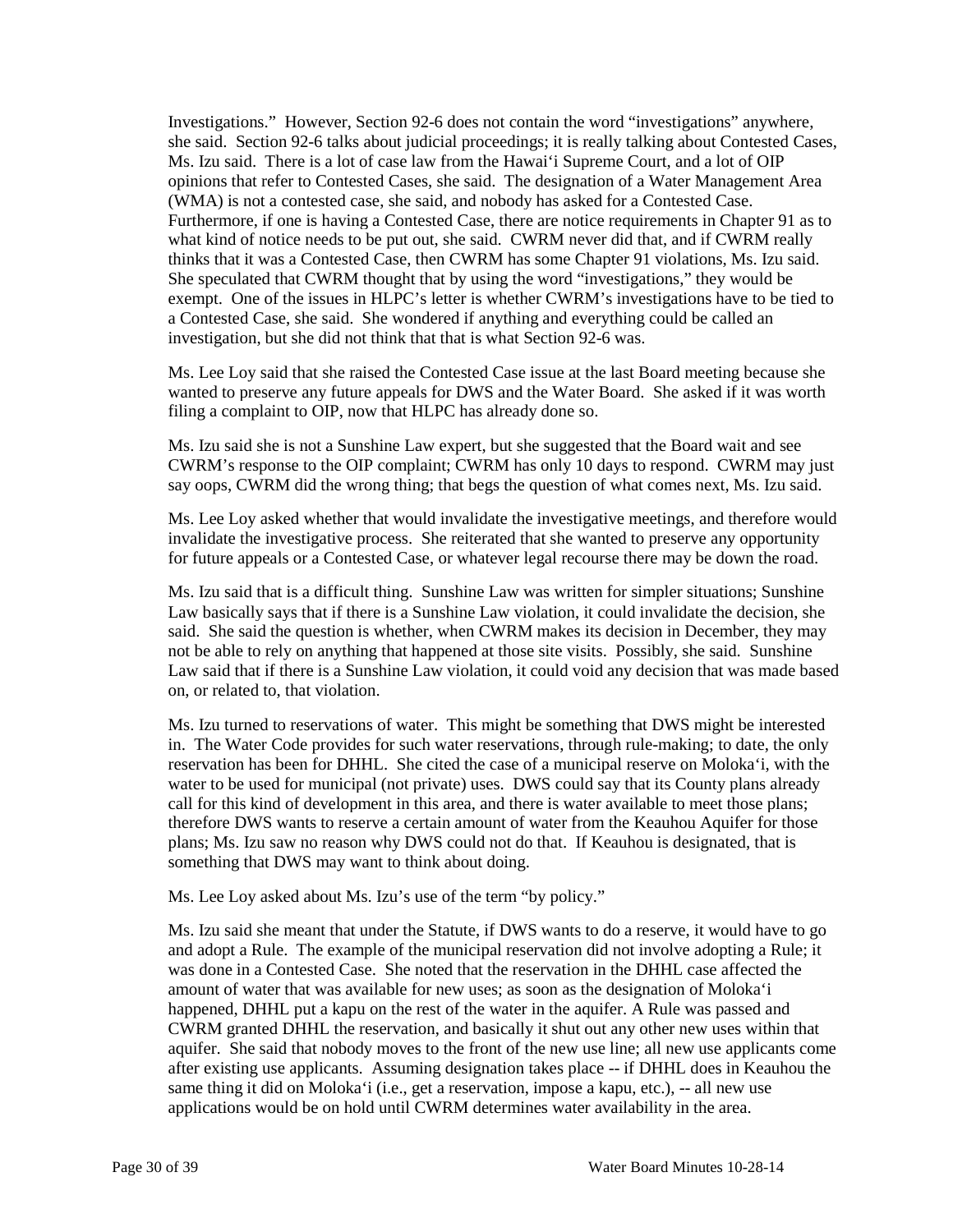The Deputy noted that CWRM based it on what water is available as far as the State Water Projects Plan. He asked whether an entity would have to have some justification for reserving.

Ms. Izu said that after Moloka'i, CWRM learned that there should be some kind of justification. CWRM did not put a lot of analysis into that matter, and just granted the reservation in 1993 or 1994. To date, DHHL has not drawn any water from the reservation, she said.

Ms. Lee Loy asked if there was some process for projects with public benefit in the Keauhou Aquifer such as the Kona Judiciary, Palamanui, etc.

Ms. Izu said that the most important thing to do is to **make sure that the projects get into the State Water Projects Plans**. This must not be viewed as just a chore, she stressed. The County's Water Use and Development Plan (WUDP) is also vitally important.

Mr. Robinson, citing the Kona Community Development Plan (CDP), said that the County is poised to do the revision of the General Plan in its five-year review. The Kona CDP, which is incorporated in the General Plan, shows expansion, development, etc. Mr. Robinson asked if all of the hard work to develop the CDP was obviated by the NPS petition. If designation happens, it would make it more difficult to get water. He asked if Ms. Izu was urging that the Kona projects be in the State Water Project Plans, to insure that the projects are part of, and recognized as being the blueprint for growth.

Ms. Izu said that the reason that documents like the County WUDP and the State Water Projects Plans are important is because they act as **guidance for CWRM**. She said repeatedly that water follows land use, so that if the County plan says that this area is a growth area, it carries weight. CWRM, which will make these discretionary decisions, must do a weighing, a balancing, Ms. Izu said. The WUDP shows that the County has determined that Keauhou is going to be the growth area; this is where the County is going to send growth; CWRM will weigh the pros and cons, and will respect the County's decision; that is CWRM's job, Ms. Izu said. Without giving CWRM such guidance through its WUDP, etc., it would be a free-for-all for CWRM, and CWRM can make any decision they want, she said. With the County wielding the WUDP, it will be hard for CWRM to disagree. Ms. Izu said she is not speaking for the Commissioners; it is the job of DWS and the Water Board to convince them.

Looking at the history of the Water Code, Ms. Izu noted that the counties vehemently opposed the creation of CWRM at the 1978 Constitutional Convention; originally, there was going to be permitting throughout the State. The counties prevailed on scotching the statewide permitting, and CWRM only got jurisdiction over those areas where it needed to have it. In the past, designation took place when a County was not doing its job. The counties were very involved in how the Water Code was developed, with a lot of Home Rule read into it. She noted that WUDPs typically are not updated in a timely way, so CWRM has basically used all of the discretion that has been given to them, and has gotten used to exercising a wide degree of discretion.

To wrap up, Ms. Izu talked about the effect of designation on water credit agreements. With designation, the developer who does not have existing uses will need to get a New Use Permit from CWRM. This is an extra step that does not prevail without designation, she said. The question is who is responsible for getting the New Use Permit: DWS or the developer. Ms. Izu left the question at that, because she has clients in the area who would be affected by designation.

Ms. Izu mentioned DWS's plan to use Kahalu'u Shaft as a back-up well, basically shifting production to the mauka wells. She gave an example of a client who applied for a back-up well source, and CWRM ultimately denied the request because it appeared to be a double allocation.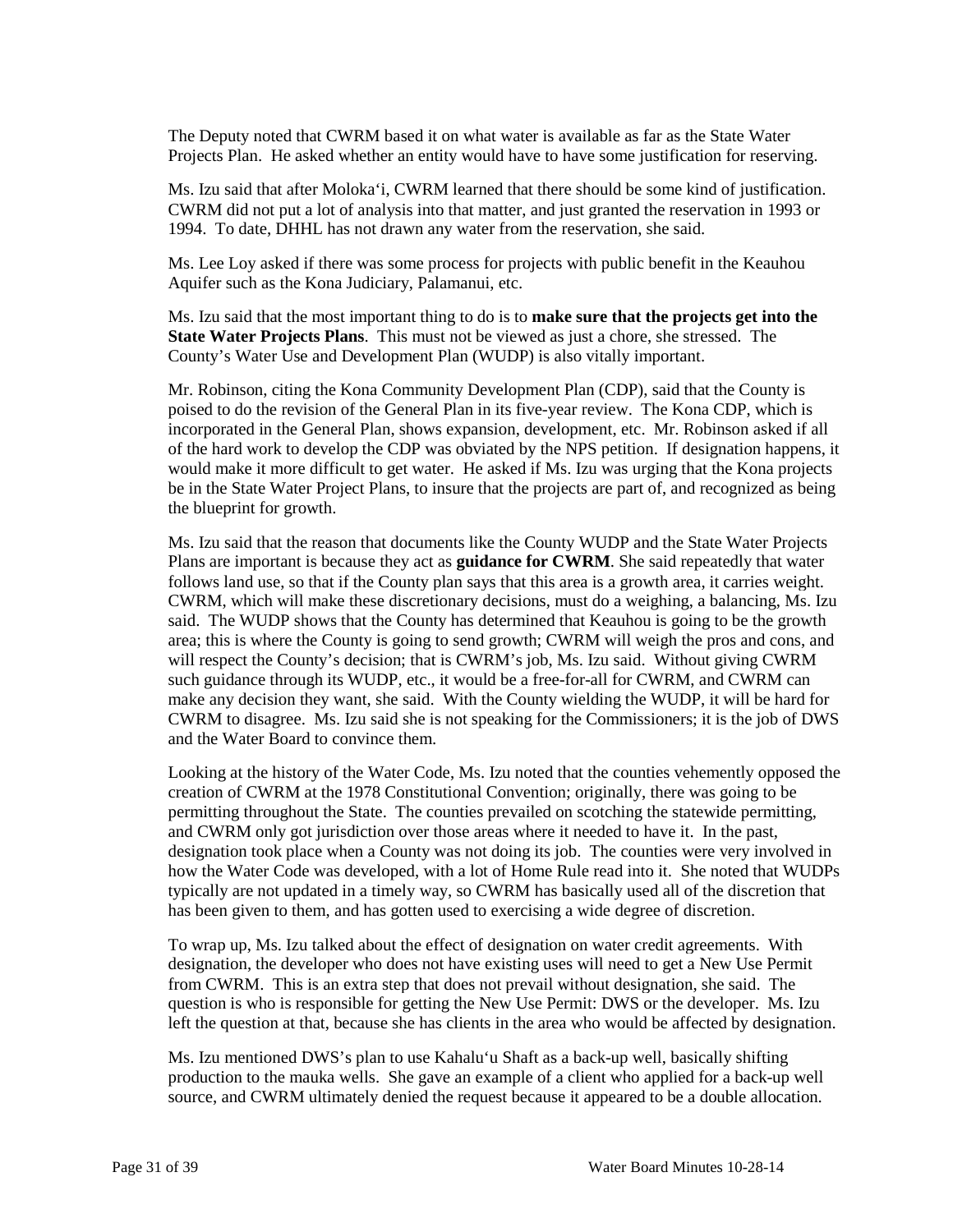She said that DWS should keep that in mind when it tries to keep Kahalu'u Shaft as a back-up well. Ms. Izu said that she keeps telling CWRM staff to think outside of the box.

Mr. Robinson said that makes it so much more difficult for the County to upgrade its systems, seek new water sources, and provide better water.

Ms. Izu said that maybe if the counties come in and start saying that this is important to them, CWRM staff will start opening their minds a little bit more. This is one of the things that DWS and the Water Board will have to contend with.

Ms. Lee Loy asked at what stage in the triathlon, metaphorically speaking, this process is in.

Ms. Izu said if the water segment is the first stage of the triathlon, then DWS and the Water Board have just jumped in the water.

*(At the end of Ms. Izu's presentation, the Board took at brief recess at 1:23 p.m., and resumed at 1:33 p.m.)*

# 7) SOUTH KOHALA:

# A. **JOB NO. 2011-972, LĀLĀMILO WIND FARM REPOWERING PROJECT, POWER PURCHASE AGREEMENT:**

Mr. Sumada returned to the meeting with the calculations for net present value regarding the Lālāmilo Wind Farm project, as requested by Mr. Robinson. The Board took up again this Item.

Mr. Sumada explained that he had added two new entries to the rate schedule, found on the bottom half of where the 20 years are scheduled:

- Cumulative HCP/ITP Costs:
- Cumulative Increased Revenue.

Mr. Sumada said that he had gotten the present value annuity figure for the difference between the total of those two amounts, which he wrote down in the lower right-hand column of the schedule. The 20-year difference between the costs and the revenue has a net present value of \$139,316.00. He said he hoped that that number would help the Board in its decision, and hoped it was what Mr. Robinson had asked for.

Ms. Garson said that she wanted to make one clarification about some language in the Agenda. It is based on the actual rate of HCP/ITP costs. She wanted to make sure that those costs are exclusive of any fines. If, during the life of the contract, the wind farm kills one too many bats and a fine is assessed, Ms. Garson wanted to make sure that that was not part of the recomputation in any way.

Mr. Horn said that it is not included in any of the fee schedules. He noted that in the upper righthand corner, there are the mitigation efforts, which culled out one nene, one petrel, one shearwater, and six bats. Those numbers are based on the biological company's estimates. Mr. Horn said that was all that Mr. Horn could go by, and being frugal with those numbers so as not to overload the cost of the project. If, at some point in the future, there are additional takes, that would be taken into consideration, and would not be considered a fine. It would be considered additional costs for the mitigation. Mr. Horn said his company had operated the Hāwī wind farm for seven years, and had never taken any of those birds. He said that these calculations were made by the best efforts of the biologist.

The Deputy confirmed that this was over the 20-year term of the project.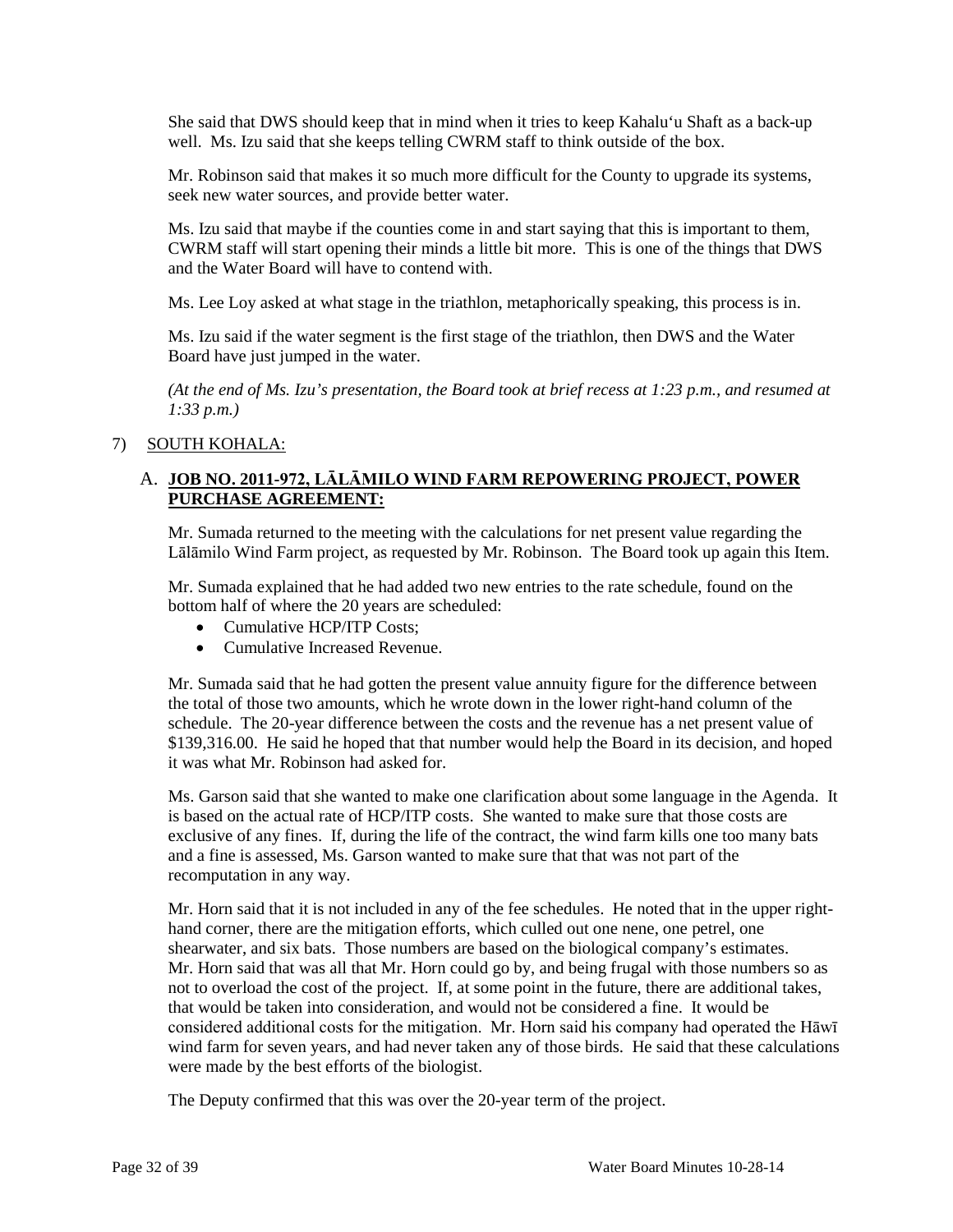Mr. Horn said yes, over the 20-year term of the project.

The Deputy confirmed that the one nene, one petrel, one shearwater and six bats were not a yearly take estimate.

Mr. Horn said that was correct (i.e., it is not a yearly take estimate). He said that South Point's wind farm has been in operation for seven years, and they have only killed one bat.

Ms. Lee Loy asked Ms. Garson to allow the Board to go into Executive Session, citing Chapter 92 (4 and 5).

ACTION: Ms. Lee Loy moved to go into Executive Session; seconded by Mr. Robinson, and carried unanimously by voice vote.

*(Executive Session began at 1:40 p.m., and ended at 1:52 p.m.)*

Back in regular session, Ms. Lee Loy said she wanted to make a Motion to Amend the proposed rate schedule language.

MOTION TO AMEND: Ms. Lee Loy read the entire section, as amended, with the new language in italics:

"The proposed rate schedule is based on estimates for the energy generation and HCP/ITP costs. DWS and Lālāmilo Wind, LLC, shall recompute an actual rate for the HCP/ITP costs every three years, based on actual energy generation and actual HCP/ITP costs incurred, *provided, however, ITP mitigation costs over the three-year period shall not exceed \$73,500.00.* Any difference between the scheduled rate and rate computed using actual results, shall result in a proportionate adjustment of the rate for the next three-year period, so that at contract termination, the net effect of rates assessed would be equal to the actual HCP/ITP costs incurred *with the ITP mitigation costs capped at \$490,000.00.* Lālāmilo Wind, LLC, shall provide DWS access to actual production records, invoices, statements, and other documentation, in order to verify computation of energy generation and costs incurred."

Ms. Lee Loy said that those were the two amendments.

Mr. Robinson seconded.

Ms. Lee Loy asked Mr. Robinson to explain why the Board made those amendments.

Mr. Robinson explained that the Board wanted to make sure that if there were excessive takes, that DWS will not get stuck with the tab. He noted that Mr. Horn had made representations about the take estimates (i.e., one nene, one petrel, one shearwater and six bats). The Board is willing to work with Mr. Horn on that, Mr. Robinson said. However, the Board does not want to get stuck with the tab for any takes beyond the estimates, and that is why the Board asked for the limitations on the amount. He noted that if the wind farm operates clean and without any problems, Mr. Horn's company will have gotten the benefit of the credits for the takes. Any excessive takes, however, will be on Mr. Horn's dime, Mr. Robinson said. The Board believes that this is a fair compromise, and he wished Mr. Horn success in operating free of any takes.

Mr. Horn said his company certainly endeavors to do that; his company has a good operating system already in Hāwī, and has a good relationship with HELCO. The company has not had any documented takes over the seven years in Hāwī, and has just completed a very extensive search for the past year with no takes in Lālāmilo.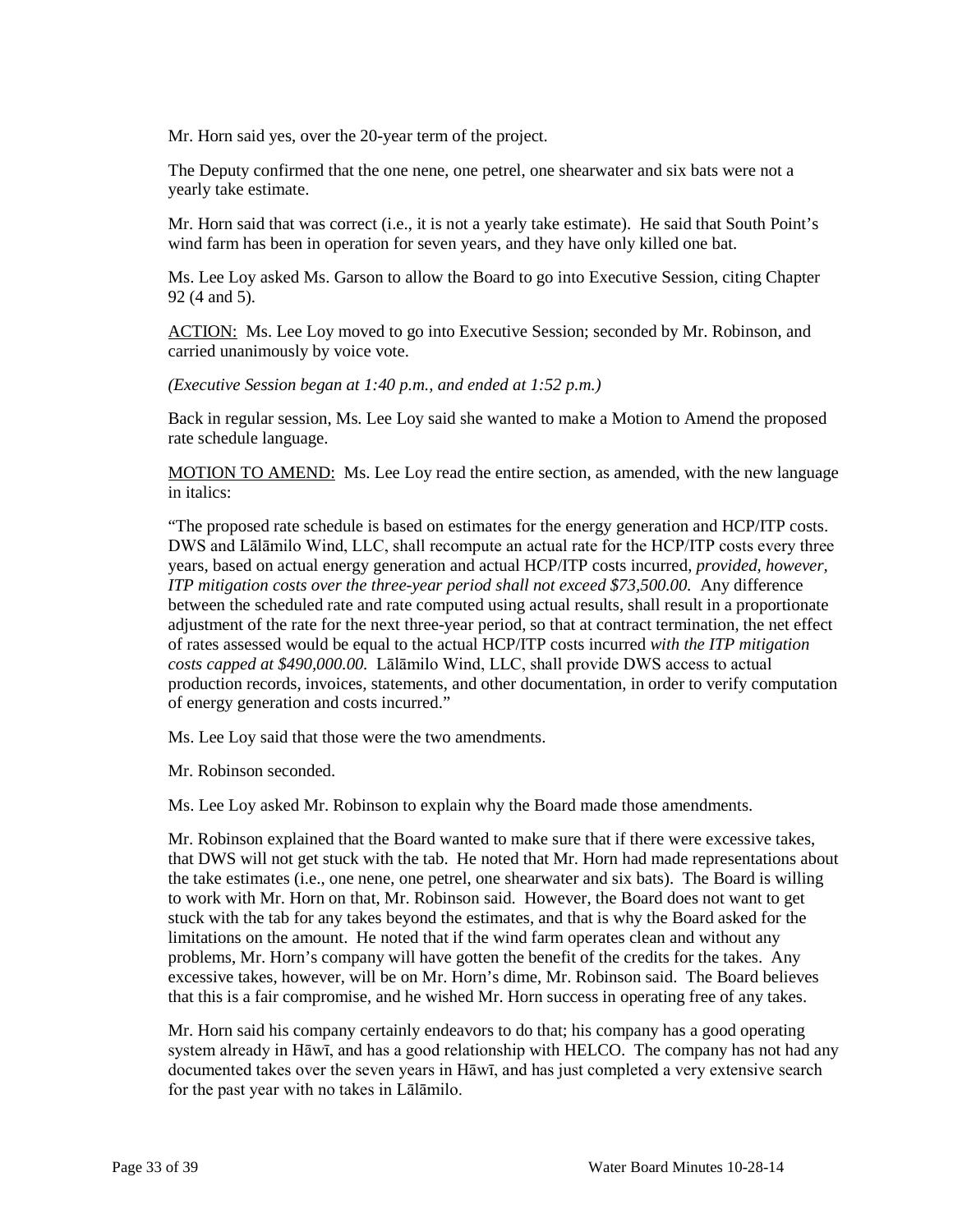ACTION: Amendment to Motion carried unanimously by voice vote; Main Motion as Amended carried unanimously by voice vote.

*(The Board recessed for lunch at 1:58 p.m., and reconvened at 2:25 p.m.)*

ACTION: Ms. Lee Loy moved to go into Executive Session for Items 8(C), REQUEST TO HIRE SPECIAL COUNSEL FOR THE WATER BOARD IN THE MATTER OF THE NATIONAL PARKS SERVICE'S PETITION TO DESIGNATE KEAUHOU AQUIFER AS A GROUND WATER MANAGEMENT AREA, and 8(D), DEPARTMENT OF WATER SUPPLY RESPONSE TO NATIONAL PARKS SERVICE'S PETITION TO DESIGNATE KEAUHOU AQUIFER AS A GROUND WATER MANAGEMENT AREA; seconded by Mr. Robinson and carried unanimously by voice vote.

*(Executive Sessions for these two Items began at 2:26 p.m., and ended at 3:09 p.m.)*

# C. **REQUEST TO HIRE SPECIAL COUNSEL FOR THE WATER BOARD IN THE MATTER OF THE NATIONAL PARKS SERVICE'S PETITION TO DESIGNATE KEAUHOU AQUIFER AS A GROUND WATER MANAGEMENT AREA:**

The Water Board convened an executive meeting, closed to the public, pursuant to Hawai'i Revised Statutes, Sections 92-4, 92-5(a)(4), for the purpose of consulting with the Water Board's attorney on questions and issues pertaining to the Water Board's powers, duties, privileges, immunities and liabilities.

ACTION: Mr. Uyeda moved to approve Corporation Counsel's recommendation to hire Special Counsel; seconded by Mr. Robinson, and carried unanimously by voice vote.

# D. **DEPARTMENT OF WATER SUPPLY RESPONSE TO NATIONAL PARKS SERVICE'S PETITION TO DESIGNATE KEAUHOU AQUIFER AS A GROUND WATER MANAGEMENT AREA:**

MOTION: Ms. Lee Loy moved that the Water Board send a letter to OIP regarding any possible violations by CWRM in their notification and conduct during CWRM's meetings on September 17, 2014, and on October 9, 2014; seconded by Mr. Greenwell.

Ms. Garson said there already is a letter and appeal out there; she did not know what the intent of sending another letter would be. She asked if it were just to support the HLPC letter to OIP; OIP is already looking at HLPC's letter. Ms. Garson asked what the Board wanted.

Ms. Lee Loy said that some of the process is still rather fluid. She just wanted to make sure that the Board was preserving any claims that might be afforded only to DWS, and not to any other stakeholders. It will be DWS's letter – not somebody else's letter, she said. She said she believed it was worth it.

The Manager-Chief Engineer said that the Board could acknowledge that there was a response to that request, and that it was being looked at (by OIP), and that DWS awaits some kind of response.

Ms. Lee Loy said that she would not mind drafting that letter to OIP, with Ms. Garson. She said that the Board has gotten a lot of guidance from stakeholders who have been at all of these meetings regarding the NPS petition.

Mr. Robinson said that he had gotten an amazing number of phone calls from people on the NPS petition.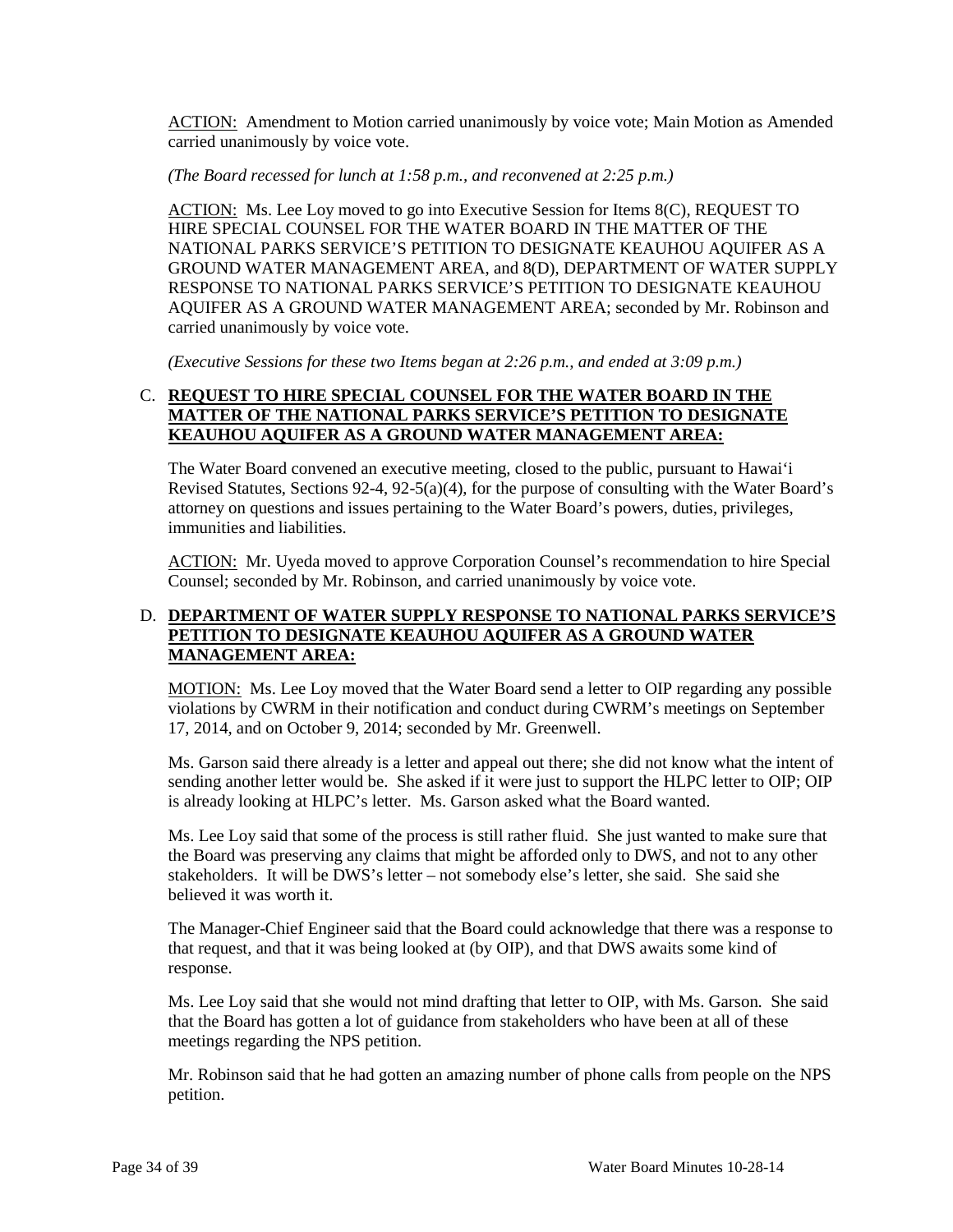Chairperson Kaneshiro said he agreed with Ms. Lee Loy that the Board has a responsibility to respond.

Mr. Robinson said absolutely.

Ms. Lee Loy said that the Board should send a letter, which acknowledges these other agencies and stakeholders who are raising the NPS petition issue, and which expresses the Board's shared concern about the NPS petition issue. The letter should say that the Board was awaiting the response.

Ms. Garson said okay.

Mr. Greenwell asked if a Motion was needed that said that Ms. Lee Loy was going to draft the letter.

The Manager-Chief Engineer said that it was not necessary, because the letter would be signed by either the Chairperson or himself. It does not matter who drafts the letter, he said.

Ms. Garson agreed that it does not matter who drafts the letter; the letter should come from the Board, so the Chairperson will be authorized to sign it.

Mr. Robinson asked whether it could be signed by both the Chairperson and the Manager-Chief Engineer.

Ms. Garson said yes, but the Chairperson is already authorized to sign.

ACTION: Motion carried unanimously by voice vote.

Chairperson Kaneshiro stated that Ms. Lee Loy will draft the letter.

Ms. Lee Loy said that she wanted to make another Motion. She said that there are people urging the Board to write to CWRM to ask for more time; DWS and the Mayor's Office have done such letters. However, Ms. Lee Loy felt strongly that the Board should join in with those requests, so that the Board will know that CWRM is responding. This will make certain that CWRM knows that everybody is coming from the same exact place, she said.

ACTION: Ms. Lee Loy moved to do a separate letter, to CWRM, requesting additional time (i.e., a time extension) and to request that CWRM hold another meeting on the Big Island; seconded by Mr. Uyeda. Motion carried unanimously by voice vote.

Ms. Lee Loy noted that there was a working draft comprehensive response to CWRM that the Board had done.

Ms. Garson said yes, that was the one from way back.

Chairperson Kaneshiro asked what they were talking about.

Ms. Lee Loy said that it appears that the Board needs to schedule approval of that comprehensive response letter prior to the November 19, 2014, CWRM meeting.

ACTION: Ms. Lee Loy moved to hold a Special Meeting on November 13, 2014, to finalize the Board's comprehensive response letter to CWRM; seconded by Mr. Robinson, and carried unanimously by voice vote.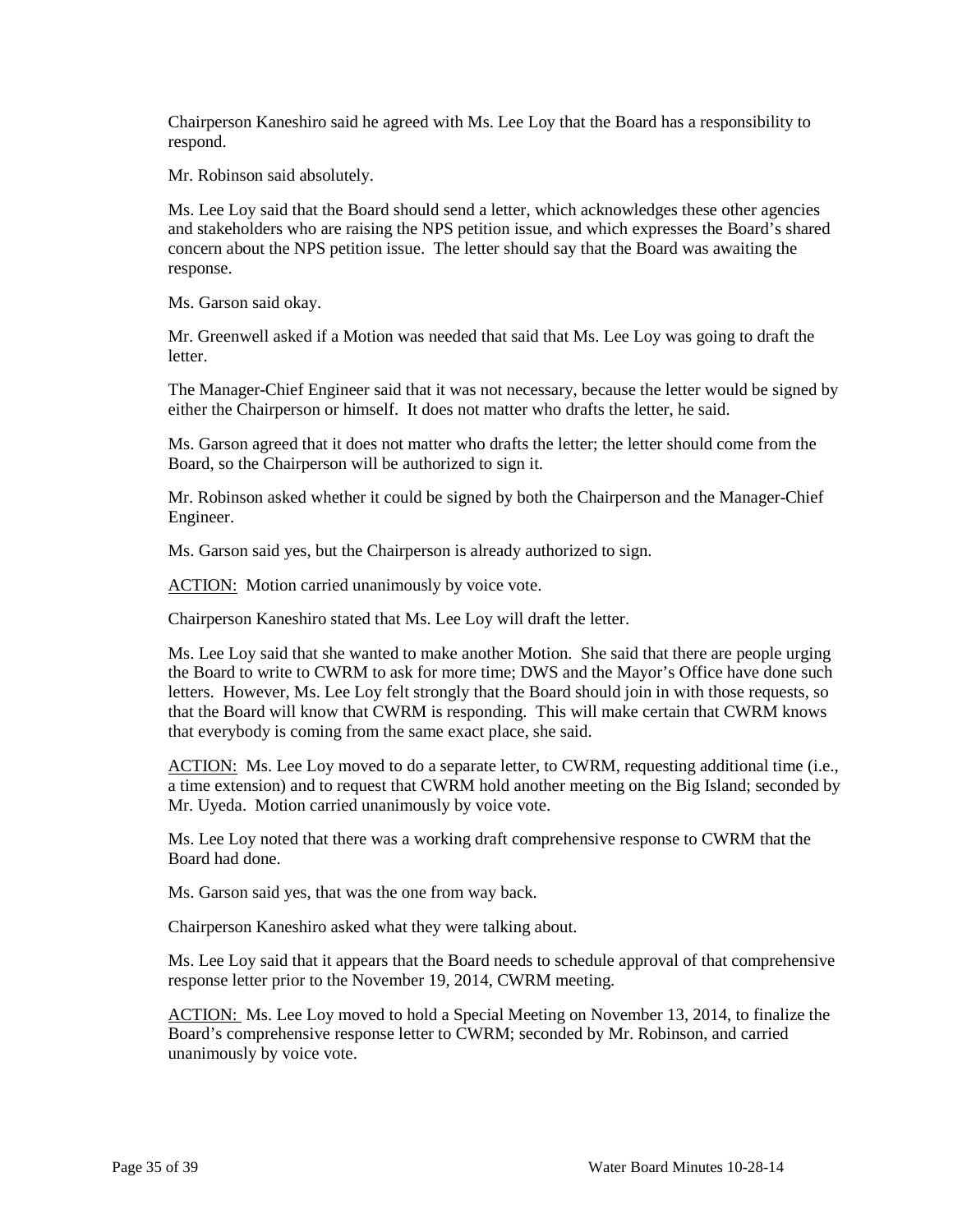# E. **DISCUSSION OF AMENDING RULES AND REGULATIONS REGARDING PLACING RESPONSIBILITY WITH PROPERTY OWNERS FOR TENANTS' DELINQUENT BILLS:**

ACTION: Ms. Lee Loy moved to defer to the November Board meeting; seconded by Mr. Robinson, and carried unanimously by voice vote.

# F. **AD HOC COMMITTEE PURSUANT TO HRS SECTION 92-2.5(B) TO PRESENT, DISCUSS AND/OR NEGOTIATE FOR LEGISLATION REGARDING THE PLACEMENT OF SUCH LIENS ON REAL PROPERTY FOR NON-PAYMENT OF WATER BILLS:**

ACTION: Mr. Greenwell moved to defer to the November Board meeting; seconded by Mr. Robinson, and carried unanimously by voice vote.

# G. **MONTHLY PROGRESS REPORT**:

No discussion.

# H. **REVIEW OF MONTHLY FINANCIAL STATEMENTS:**

No discussion.

# I**. MANAGER-CHIEF ENGINEER'S QUARTERLY UPDATE:**

ACTION: Mr. Greenwell moved to defer to the November Board meeting, seconded by Mr. Robinson, and carried unanimously by voice vote.

### J. **REVIEW/APPROVAL OF REVISED DRAFT MANAGER-CHIEF ENGINEER'S EVALUATION FORM AND PROCEDURES FORM FOR CALENDAR 2015:**

Mr. Robinson asked for clarification on how the Evaluation is done; he asked if it was between the Chairperson and the Manager-Chief Engineer.

Chairperson Kaneshiro said that it was between the Board and the Manager-Chief Engineer, and the Chairperson signs the Evaluation.

MOTION: Mr. Greenwell moved to defer to the November Board meeting, seconded by Ms. Lee Loy.

Ms. Lee Loy said there was a great speaker at the recent Kaua'i conference, who did a great presentation on personnel evaluations. Ms. Lee Loy said that she contacted the speaker, who provided further guidance. Ms. Lee Loy said she shared the speaker's input with Chairperson Kaneshiro, regarding how to write better evaluations. Ms. Lee Loy said that she appreciated the deferral, because it gives the Board more time to write better Goals and Objectives, and measurables.

Chairperson Kaneshiro asked for clarification that all of the Items that the Board has deferred today will go on the November 25, 2014, Board Agenda.

Ms. Garson confirmed this.

ACTION: Motion carried unanimously by voice vote.

# K. **MANAGER-CHIEF ENGINEER'S REPORT:**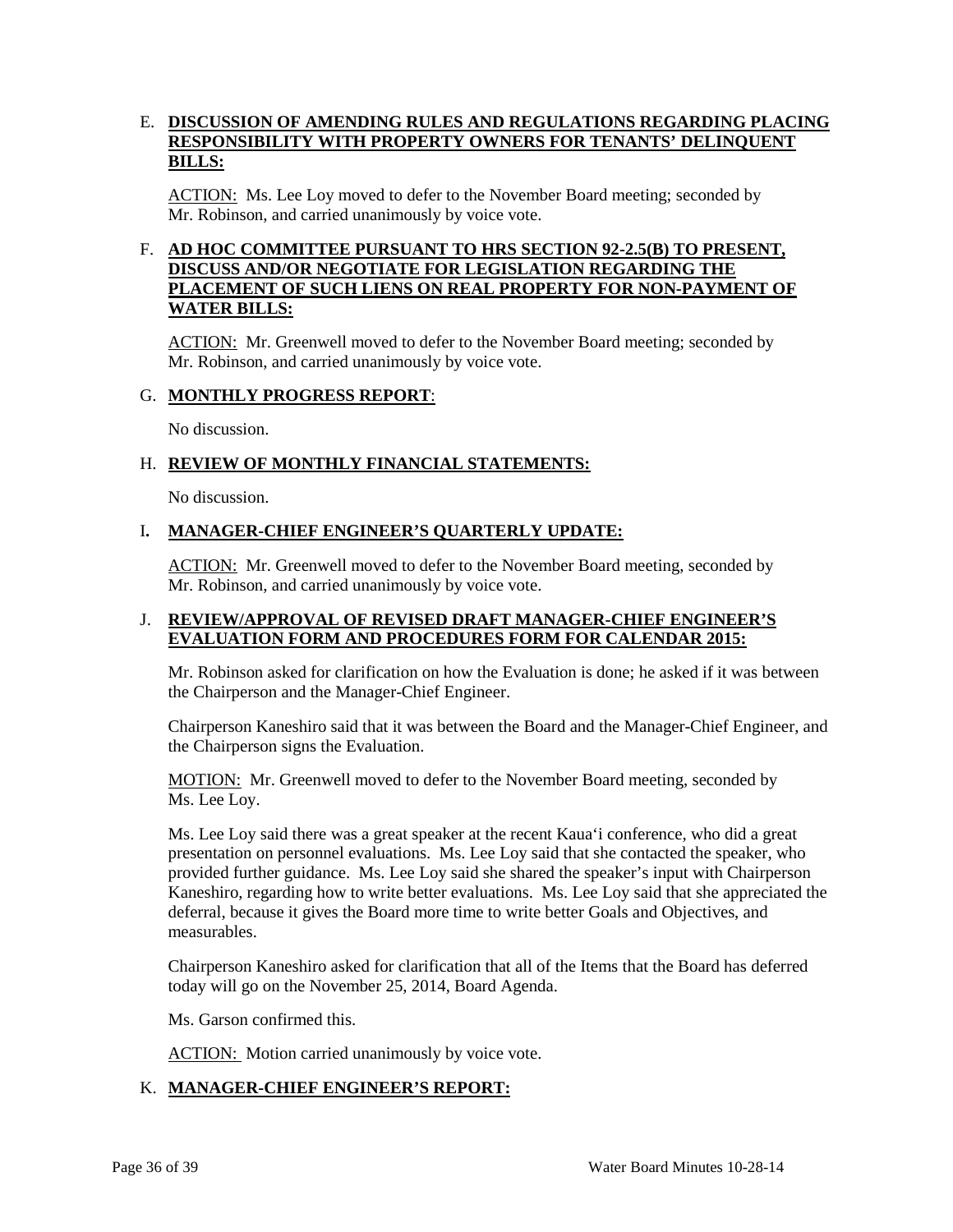The Manager-Chief Engineer asked to take up the last Item on his report; he called on Mr. Sumada to introduce the Employee of the Quarter.

Mr. Sumada introduced Ms. Anne Higaki, who is an account clerk with the Finance Section. This award is due to her excellence in helping the payroll section, which is always short-staffed, he said.

The Manager-Chief Engineer said that Ms. Higaki will be invited to the Board's year-end luncheon.

The Manager-Chief Engineer provided an update or status on the following:

- 1) Pu'ukala/Kona Ocean View Properties Subdivision Improvement District Update Mr. Inaba said that DWS is close to doing the last connection on the highway. Once that is done, DWS will begin installation of the new meters, and will give customers time to connect their piping to the meters. After all of the customers are taken care of, DWS can disconnect at the highway; so for a time, there will be two systems running until everybody is hooked up to the system. DWS gives the customer a certain number of days to hook up, and then the Department does a closing reading, Mr. Inaba said.
- 2) Lava Update and 3) Pāhoa Deepwell B Emergency Repair These two Items are interrelated. The Manager-Chief Engineer said that the lava is close to crossing Pāhoa Village Road. Because of the lava flow event, DWS went into emergency procurement to put the Pāhoa Well B online. The well had been down for the last year or so, but DWS needed to put the well back online in the event that the lava flow disconnects the DWS system through Pāhoa Village, which will probably happen sometime this week, he said. DWS stands ready to isolate the two sides of the flow. DWS staff went out today to install valves to enable the isolation of the system, so that DWS can serve both the south and north sides of the lava flow. North side customers will experience some low-pressure conditions, because now they will be fed off a lower tank on the north side. DWS stands ready to continue water service to customers who *can* have water service. Customers who will be evacuating will probably be shut off, or will have their water services covered by the lava; this is something that DWS saw happening in Kalapana, he said. There have been a lot of things happening, including daily lava updates and weekly community meetings in Pāhoa every Thursday. Meanwhile, the County is manning command centers on-site.
- 3) Public Information and Education Specialist Update Ms. Aton noted that there had been a lot of prep for the CWRM site visit/meeting, along with messaging and community meetings involving Tropical Storm Ana and the lava flow. She noted that among the news articles this month was a story about NPS doing outreach to the Kona community.
- 4) Employee of the Quarter *(This Item was handled earlier.)*

Mr. Greenwell mentioned that the recent Kaua'i conference was great, and hopefully, the attendees learned something.

Ms. Garson said that that Mr. Greenwell should wait until the Chairperson's Report to report on who attended the Kaua'i conference, for Sunshine Law purposes.

# L. **CHAIRPERSON'S REPORT:**

Chairperson Kaneshiro reported that Ms. Lee Loy, Messrs. Robinson and Greenwell, as well as the Chairperson himself, attended the Kaua'i conference. He said the theme was "Knowledge, Collaboration and Learning" for water management. He cited Mr. McElroy, who Ms. Lee Loy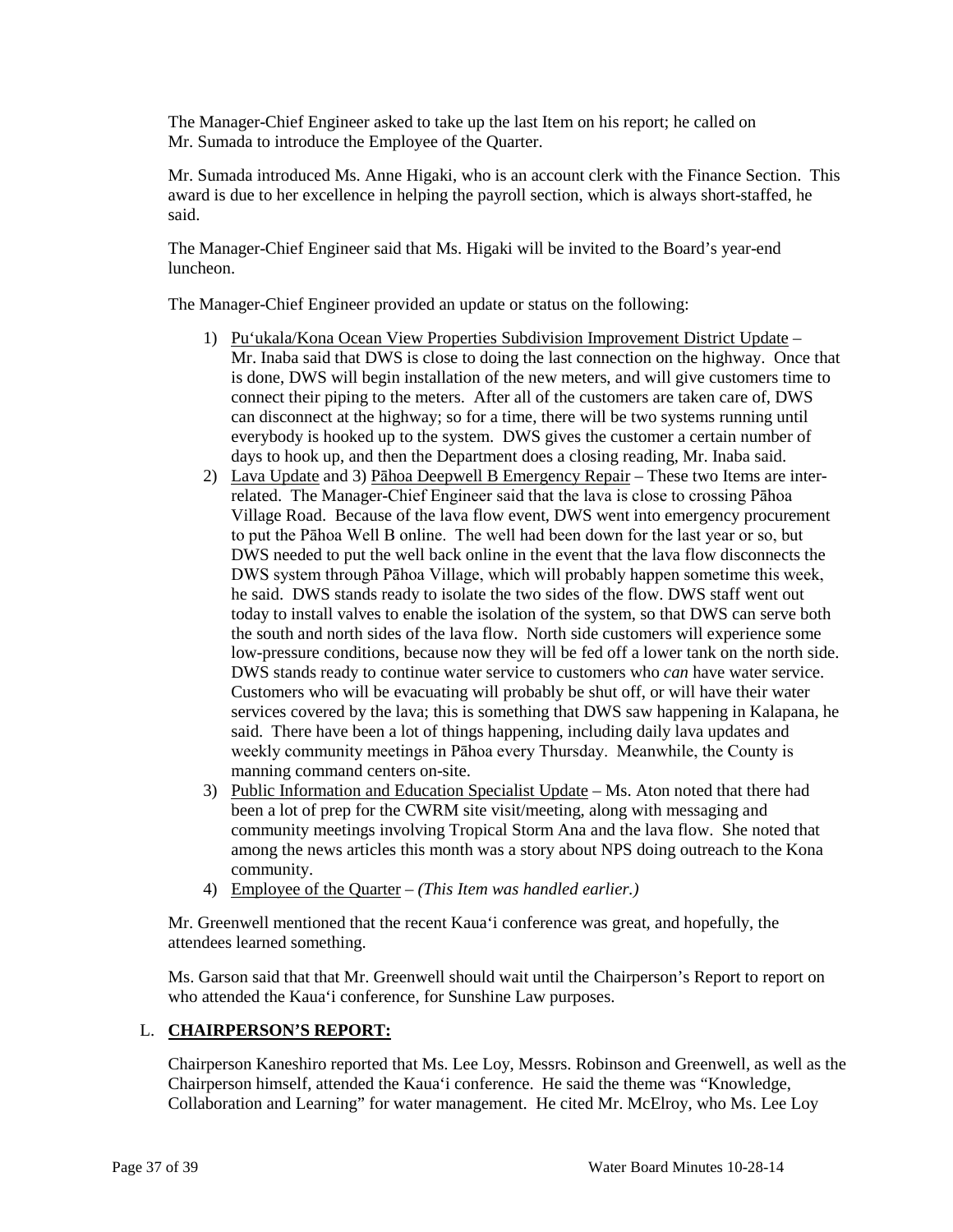mentioned earlier. Mr. McElroy stressed the importance of communicating the value of water to customers as the most critical job that water authorities will undertake in the coming years. The Chairperson said he agreed that getting the word out and educating the public was very important. He noted that the Manager-Chief Engineer had a staffing plan some time ago, and might want to look at building or maybe increasing the information section. Aging infrastructure is a topic that needs to be talked about, he said. It will be much easier to raise DWS's rates if the public fully understands what DWS does. The Chairperson congratulated DWS for having the lowest cost of water, according to an article last month that the Chairperson cited. DWS needs to keep moving and continuously improving, to do a better job all the time, he said.

Ms. Lee Loy said that Mr. McElroy, who was a very engaging speaker, provided himself as a resource for the Water Board from here on out.

Mr. Robinson said he found the presentation on water audits fascinating, whereby a department controls its costs and figures out where its losses are occurring. He said he did not realize that there was such a high percentage of water pumped that is actually lost. The presenter talked about revenue water, and about water that is lost when it is sold, and water that is lost from where it is produced. The speaker said that the two things were very distinct, Mr. Robinson said.

Mr. Greenwell said that he found Mr. McElroy's talk about the need to take care of customers a real eye-opener. The presenter said that by keeping involved with the customers and the community, a water department weathers problems less stressfully, because the public is on the department's side.

The Manager-Chief Engineer said he would take up the Chairperson's suggestion about beefing up public education.

#### 9) ANNOUNCEMENTS:

Chairperson Kaneshiro reminded the Board about the Special Board Meeting, to be held on Thursday, November 13, 2014, at 10:00 a.m., at the DWS Baseyard conference room.

### 1. **Next Regular Meeting:**

The next meeting of the Water Board will be held at 10:00 a.m. on November 25, 2014, at the West Hawai'i Civic Center, Community Center, Bldg. G, 74-5044 Ane Keohokalole Hwy, Kailua-Kona, HI.

#### 2. **Following Meeting:**

The following meeting of the Water Board is scheduled for December 16, 2014, at the Department of Water Supply, Operations Center Conference Room, 889 Leilani Street, Hilo, HI.

#### 10) ADJOURNMENT

\_\_\_\_\_\_\_\_\_\_\_\_\_\_\_\_\_\_\_\_\_\_\_\_

ACTION: Mr. Uyeda moved to adjourn; seconded by Mr. Robinson, and carried unanimously by voice vote.

The meeting adjourned at 3:38 p.m.

#### Secretary

*The Department of Water Supply is an Equal Opportunity provider and employer.*

*Notice to Lobbyists: If you are a lobbyist, you must register with the Hawai'i County Clerk within five days of becoming a lobbyist. {Article 15, Section 2-91.3(b), Hawai'i County Code} A lobbyist means "any individual engaged for pay or other consideration who spends more than five hours in any month or \$275 in any six-month period for the purpose of attempting to influence legislative or*